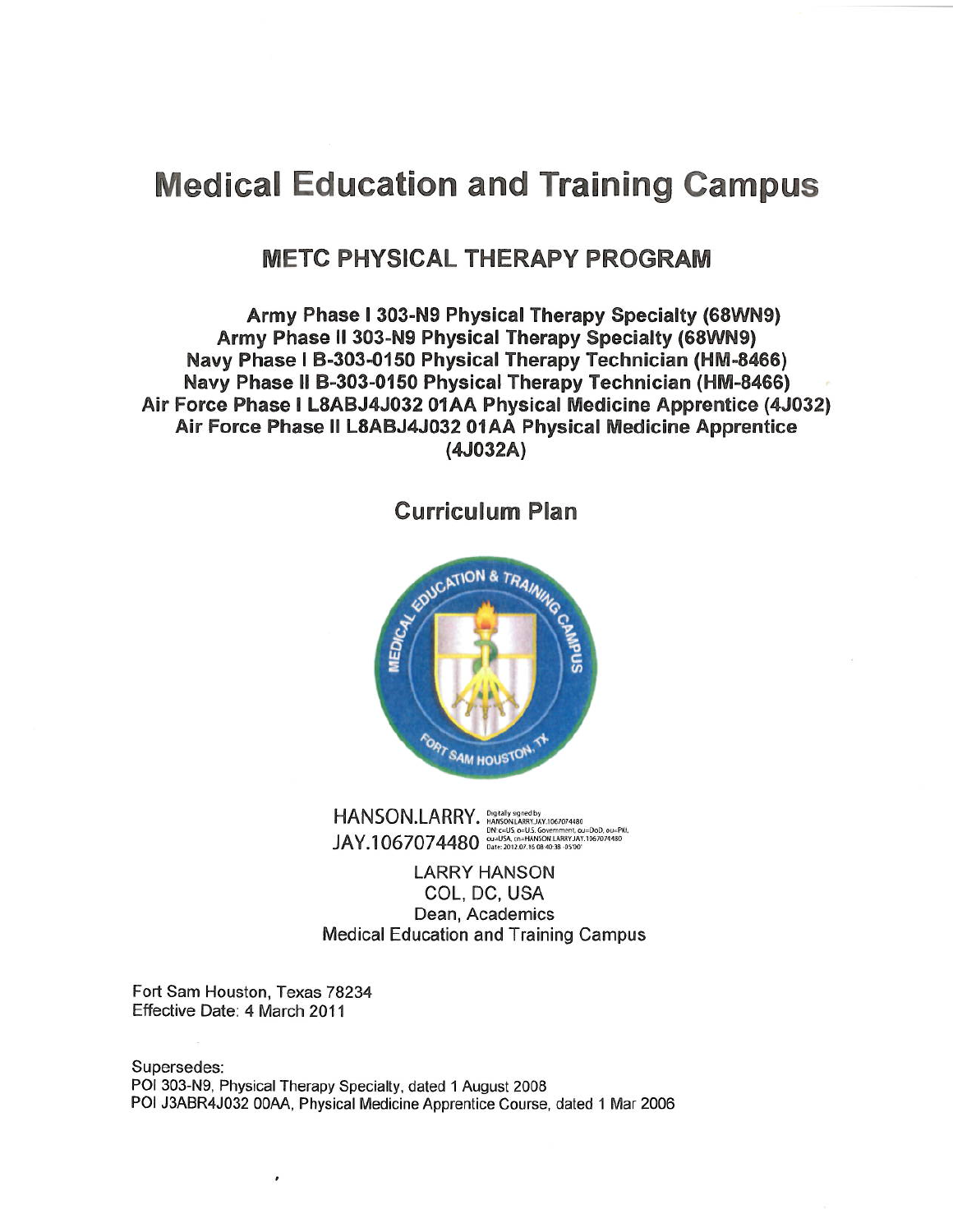#### **Program Approval Authority: ARMY**:

As authorized by Dean, Academy of Health Sciences, US Army Medical Department Center and School, Fort Sam Houston, TX 78234

Curriculum Change/Preceding Curriculum Date: 1 August 2008 Implementation Date: 27 April 2011 Approval Date: 1 Mar 2011

DONNA S. WHITAKER COL, MS, U.S. ARMY Dean, Academy of Health Sciences

\_\_\_\_\_\_\_\_\_\_\_\_\_\_\_\_\_\_\_\_\_\_\_\_\_\_\_\_\_\_\_\_\_\_\_

#### **NAVY**:

As authorized by Commanding Officer, Navy Medicine Training Center, Fort Sam Houston, TX 78234

Implementation Date: 27 April 2011 Approval Date: 2 Mar 2011

M. JILL HANSEN CAPT, NC, USN Director, Academics & Governance, Navy Medicine Manpower, Personnel Training and Education Command

#### **AIR FORCE**:

As authorized by 82 TRW, 822 TRG, Sheppard Air Force Base, TX 76311

Implementation Date: 27 April 2011 Approval Date: 21 Feb 2011

\_\_\_\_\_\_\_\_\_\_\_\_\_\_\_\_\_\_\_\_\_\_\_\_\_\_\_\_\_\_\_\_\_\_\_

LISTA M. BENSON Col, USAF, NC Commander, 882 Training Group

\_\_\_\_\_\_\_\_\_\_\_\_\_\_\_\_\_\_\_\_\_\_\_\_\_\_\_\_\_\_\_\_\_\_\_

#### **METC**:

As authorized by Dean, Medical Education and Training Campus, Fort Sam Houston, TX 78234

Approval Date: 4 Mar 2011 LARRY HANSON, COL, DC Dean, Medical Education and Training Campus, Fort Sam Houston, Texas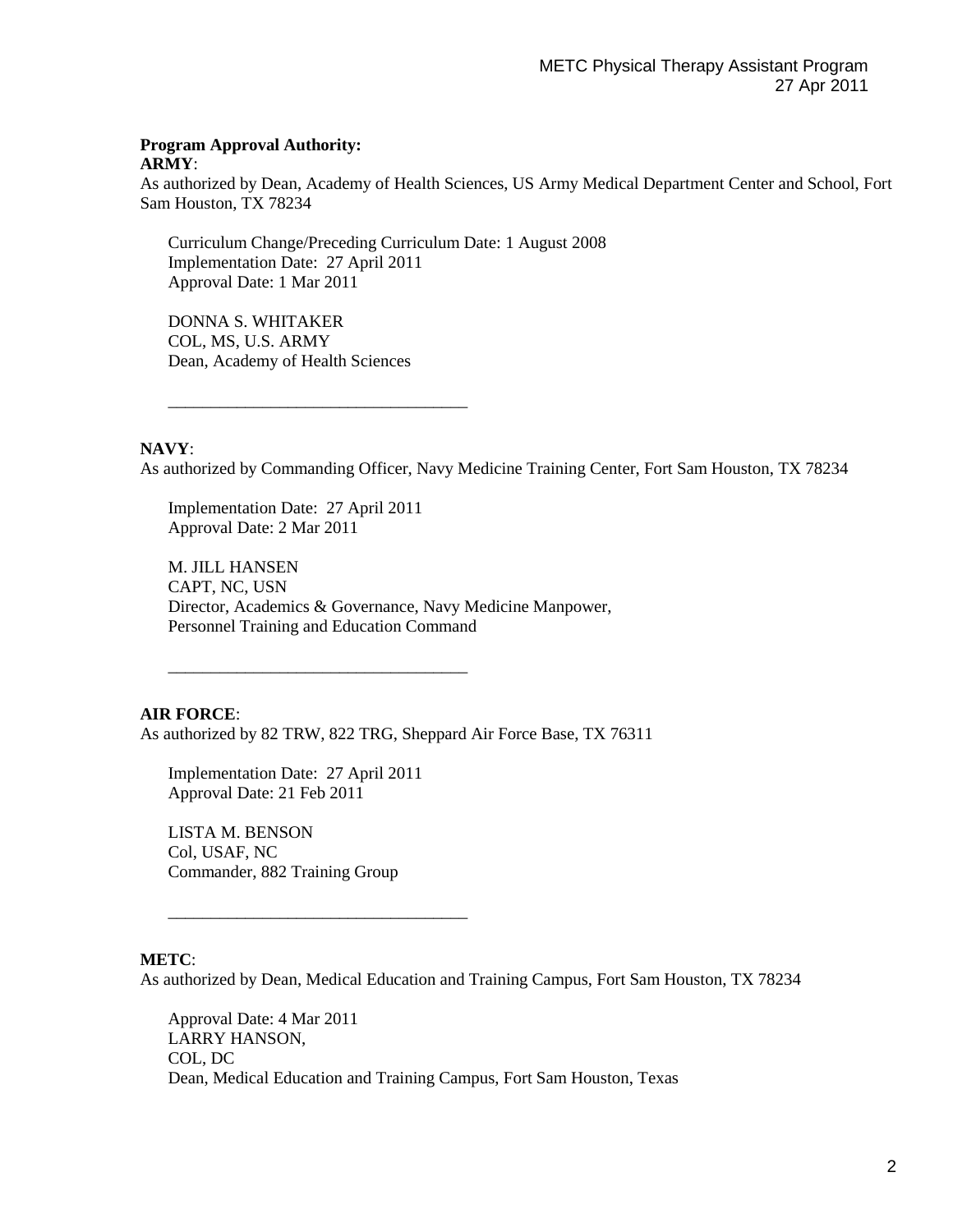# **Change Record**

| <b>Item to Change</b> | <b>Description</b> | <b>Date Approved</b> |
|-----------------------|--------------------|----------------------|
|                       |                    |                      |
|                       |                    |                      |
|                       |                    |                      |
|                       |                    |                      |
|                       |                    |                      |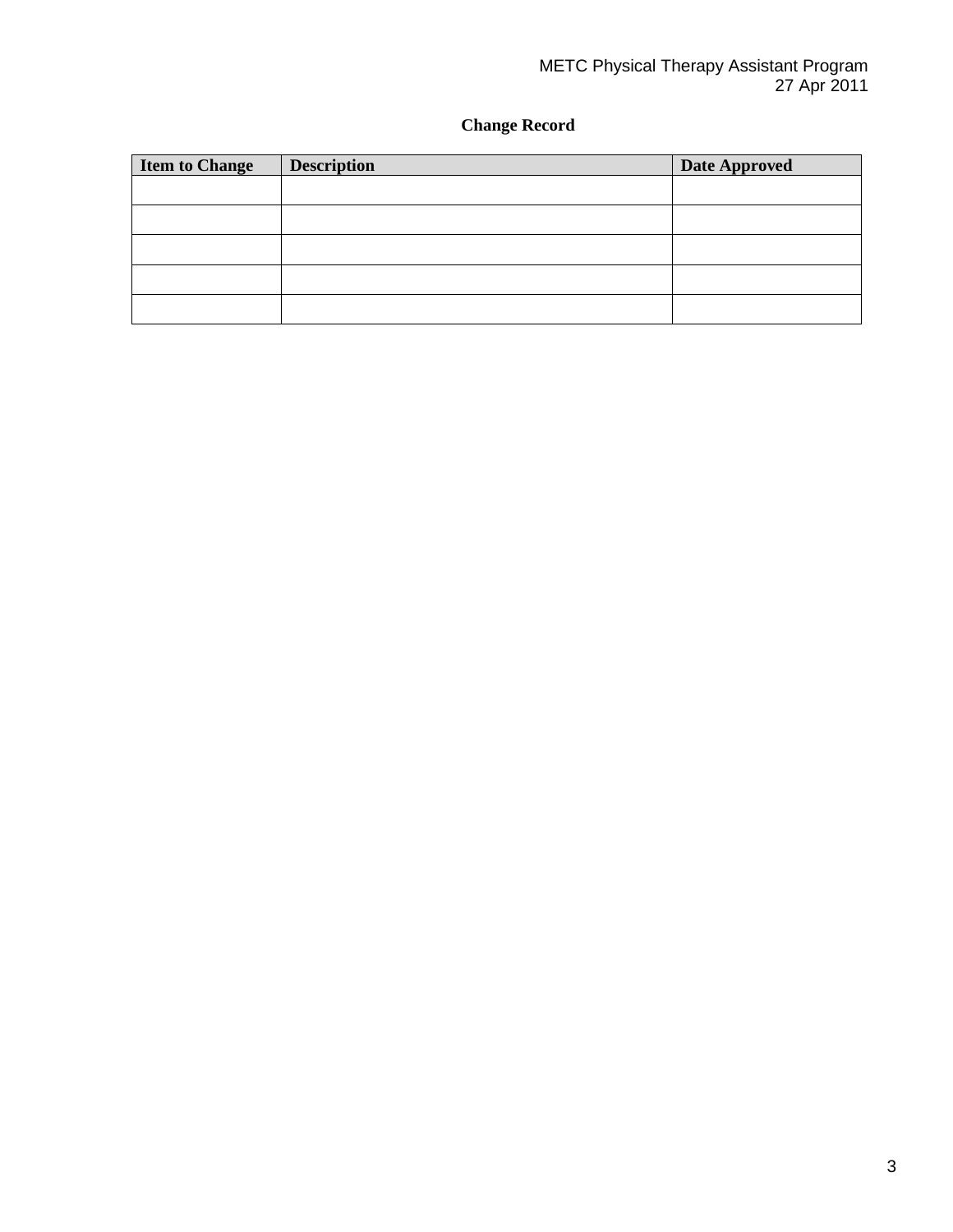#### **Section 1: General Program Information**

#### **Program Description:**

Physical Therapy Assistants (PTA) are allied health professionals specifically focused on the diagnostic and interventional treatment of patients with musculoskeletal disorders under the care of the physical therapist. The PTA Program provides simulated and live training in all aspects of physical therapy medicine to include functional human anatomy, physiology, kinesiology, clinical pathophysiology, musculoskeletal physical therapy assessment and management. Therapeutic exercises, procedures, and modalities (Physical Agents, Spinal Traction, Ultrasound, Electrotherapy, Theory and application of TENS), neurological and medical disorders, physical therapy assessments, clinical management, professional communication, psychosocial issues in health care and clinical experiences are introduced. Quality control and safety techniques are emphasized throughout the program. Instruction and practice in medical ethics, patient care, and a comprehensive pre-clinical review prepare students to transition to a clinical setting. Lecture, demonstration, online materials, simulations, and laboratory practice are utilized during pre-clinical training. The PTA Program Courses are taught using a regional approach. During the first four weeks, the basics of anatomy, physiology, and kinesiology are taught. After week four, detailed anatomy, kinesiology, clinical disorders, clinical screening, manual therapy, and therapeutic exercises are taught as they pertain to the anatomical region being studied. These regions include spine; hip and pelvis; knee; foot and ankle; shoulder, and elbow, forearm, wrist and hand. With this regional approach, a complete course is not taught at one time during the program. Instead, courses are taught in separate units and lessons throughout the duration of the program. The overall grade for each course is determined by the accumulated performance on each segment of the course (units and lessons) within each region.

Clinical training may occur at military or civilian treatment facilities. Clinical training includes clinical rotations in physical therapy setting.

#### **Program Goal(s):**

The physical therapy assistant program will prepare graduates to function as an entry-level assistant, performing rehabilitative services under the supervision of a licensed Physical Therapist in fixed, mobile, deployable or other medical facilities. Graduates will demonstrate:

- the ability to understand fundamental theory, think critically and communicate clearly;

- the ability to apply and evaluate information relevant to the role of the entry-level technician;

- the ability to understand personal behaviors consistent with professional expectations of health care providers;

- the ability to provide intervention, education, and rehabilitative services to patients suffering from various ailments that affect their mobility and overall functional status;

- the ability to understand standards of care and ethical conduct;

- competence in the administration of physical medicine and orthotic care, utilizing special equipment and modalities;

- competence in how to train patients in therapeutic exercises and activities of daily living, and

- competence on fitting, fabricating, assembling, and adjusting orthopedic orthoses for optimal care.

1. Phase 1. This phase consists of knowledge and skills training conducted at METC, Fort Sam Houston, Texas. Lecture, guided discussion, demonstration, e-learning materials, simulations, and skills laboratory practice are blended during this phase of training.

#### 2. Phase 2.

a. Army - This phase consists of ten weeks of clinical rotations in a medical treatment facility. Students will observe direct patient care within various clinical inpatient settings, to include physical therapy rehabilitation section, modality section, amputee clinic, troop medical clinic, and inpatient wards, occupational therapy clinic, and a prosthetics and orthotics clinic. Students will fabricate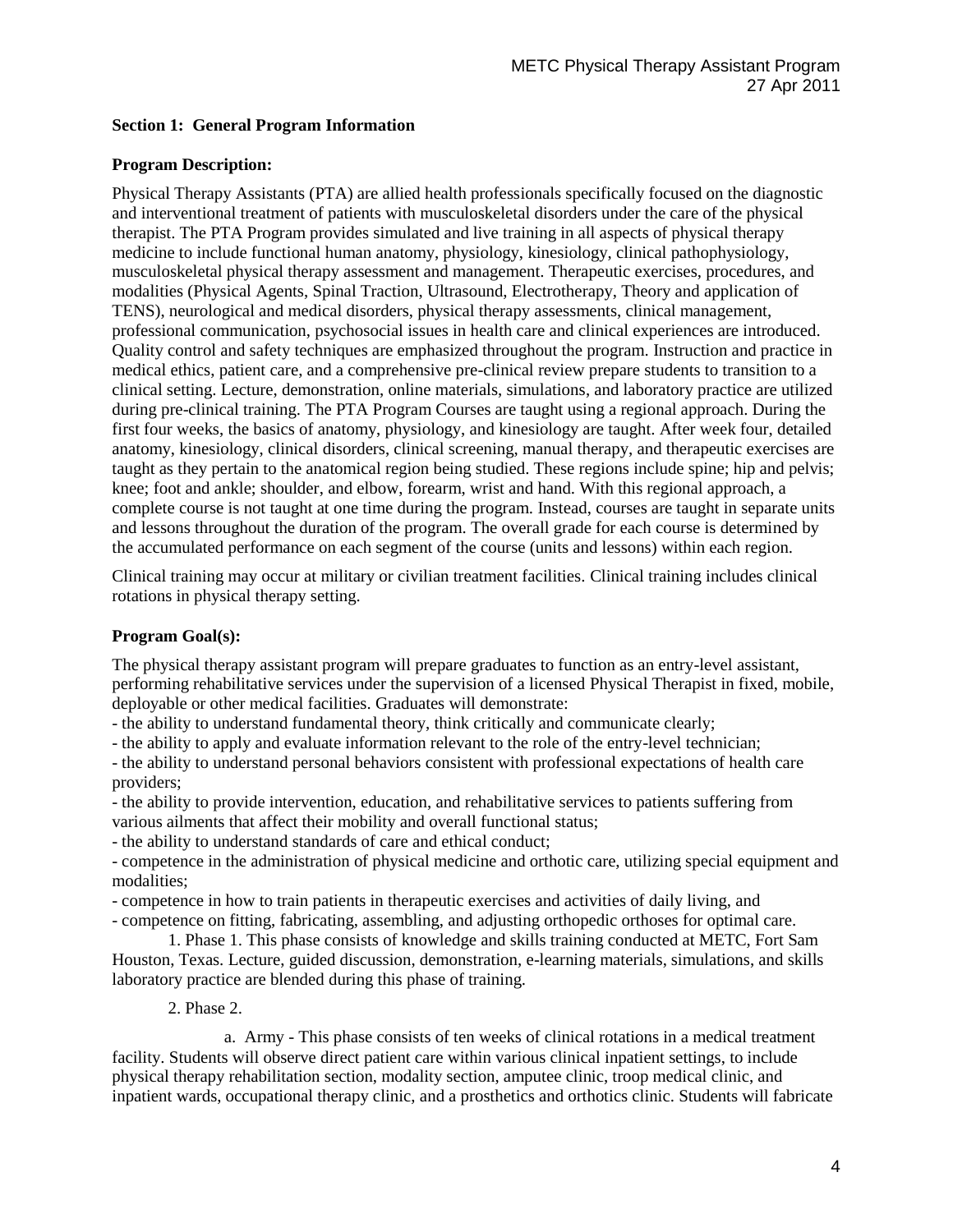splints and aid devices to protect and/or assist patients in achieving optimal independent physical function. Students will construct orthoses for spinal, lower, and upper limbs; create casts and formulate footwear corrections as prescribed by a privileged provider; gather information and document patient data and responses to treatment, and assist the therapist with evaluations, tests, measurements, and therapeutic procedures.

b. Navy - This phase consists of eight weeks of clinical rotations in a medical treatment facility. Students will construct orthoses for spinal, lower, and upper limbs; create casts and formulate footwear corrections as prescribed by a privileged provider; gather information and document patient data and responses to treatment, and assist the therapist with evaluations, tests, measurements, and therapeutic procedures.

c. Air Force - This phase consists of 15 months of clinical and practical training as per the Career Field Education and Training Plan (CFETP). Students will fabricate splints and aid devices to protect and/or assist patients in achieving optimal independent physical function. Students will construct orthoses for spinal, lower, and upper limbs; create casts and formulate footwear corrections as prescribed by a privileged provider; gather information and document patient data and responses to treatment, and assist the therapist with evaluations, tests, measurements, and therapeutic procedures.

#### **Security Classification:**

Unclassified

#### **Accreditation Statement(s):**

This program will be submitted to the American Council on Education for evaluation of credit hours. This is a Community College of the Air Force credit-award program. Additional accreditation information can be located by accessing the following internet sites:

Council on Occupational Education (COE) [www.council.org](http://www.council.org/)

Commission on Accreditation of Allied Health Education Programs (CAAHEP) [www.caahep.org](http://www.caahep.org/)

Student Prerequisites:

All applicants will be expected to meet his/her Service specific prerequisites as outlined in their respective recruitment/accession or training regulations.

**Army-Specific**: In Accordance With (IAW) Army Training Requirement and Resources Systems (ATRRS), a minimum score of 105 in aptitude area ST in Armed Services Vocational aptitude Battery (ASVAB) tests administered prior to January 2002. A minimum score of 102 in aptitude area ST on (ASVAB) tests administered on and after 2 January 2002 and prior to July 2004. A minimum score of 101 in aptitude area ST on ASVAB tests administered on and after 1 July 2004. GT score of 100 or higher. Minimum aptitude scores of 110 GT, 102 ST on the ASVAB.

Army initial entry soldiers must meet physical profile limitations (moderately heavy with the ability to lift a minimum of 80 lbs). Pregnant women may not apply or be reclassified. If student becomes pregnant during training, the program will adhere to Service specific guidance. Student will continue training and graduate by exception.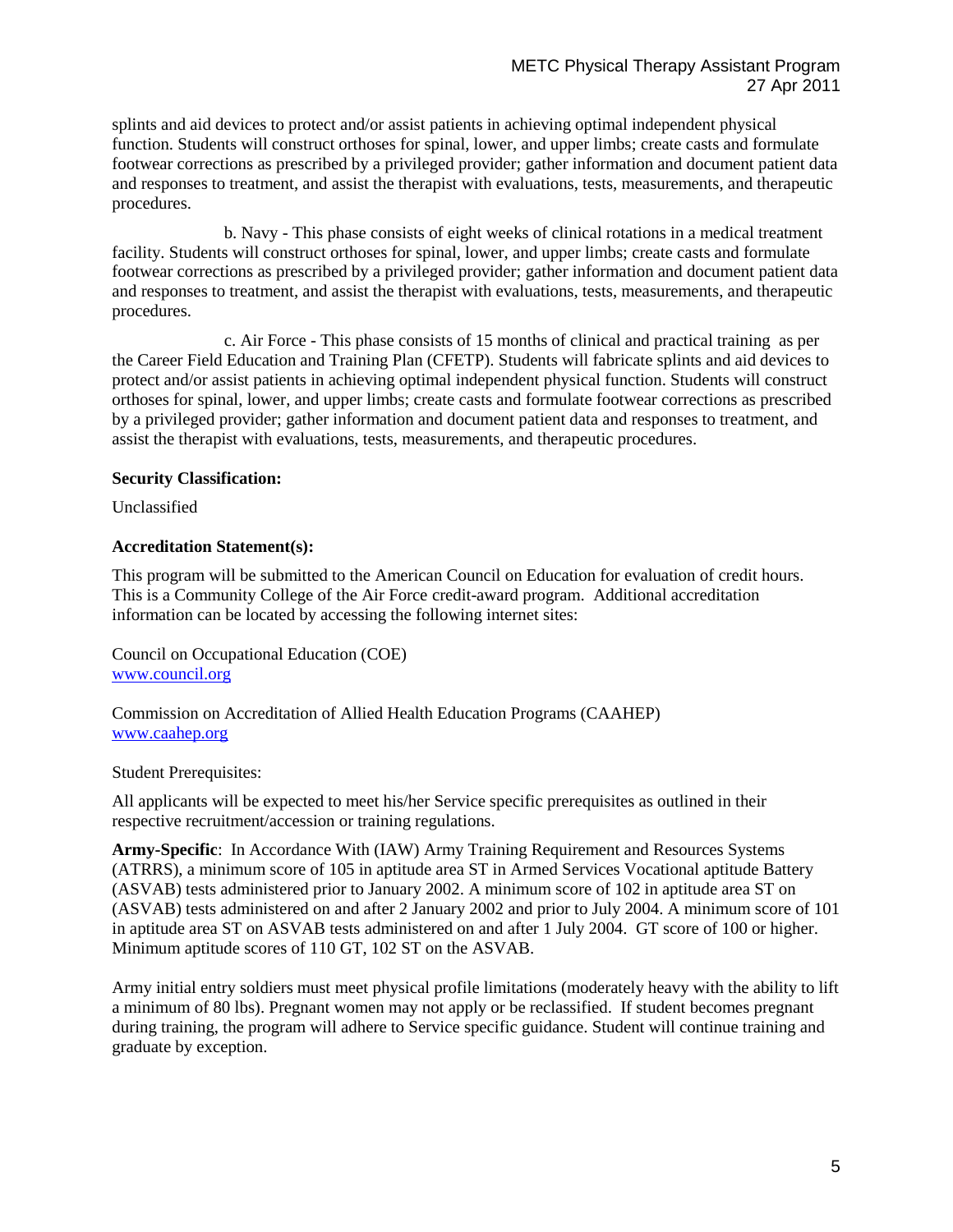# **Navy-Specific:**

See Catalog of Navy Training Courses (CANTRAC) site: <https://cetarsj2eepd.cnet.navy.mil/cantrac/vol2.html>

# **Air Force-Specific:** See Airman Enlisted Classification Directory

[https://gum.afpc.randolph.af.mil/cgi-bin/askafpc.cfg/php/enduser/ps\\_std\\_adp.php?p\\_faqid=7504](https://gum.afpc.randolph.af.mil/cgi-bin/askafpc.cfg/php/enduser/ps_std_adp.php?p_faqid=7504)

# **Program Synopsis by Course:**

This program consists of multiple courses which are taught regionally throughout the 17 weeks. Units within each course are taught throughout the program based on a regional approach to the human body. All courses must be completed successfully to pass this program.

# **PTA 101 Principles and Practices of Physical Therapy**

This course introduces the fundamental principles of physical therapy and the role of the physical therapist assistant (PTA) in the health care delivery system, defines the relationship between the physical therapist, PTA and other health care professionals.

Prerequisite(s): Admission to PTA program.

# **PTA 102 Professional Communication**

This course develops skills in verbal and non-verbal communication, conducting self-critiques and peer reviews, research of professional literature, medical documentation, and professional presentations. Prerequisite(s): Admission to the PTA program.

# **PTA 103 Fundamentals of Physical Therapy**

This combination lecture and lab course provides students with basic patient care skills for the physical therapy assistant and the fundamentals of physical therapy to include: Patient positioning and transfers, body mechanics, mobility aids, wheelchair management, and activities of daily living. Prerequisite(s): Successful completion of PTA 101 and 102.

# **PTA 104 Functional Anatomy, Physiology, and Kinesiology I**

This course focuses on the science of human motion, theories of biomechanics and muscle/joint structure and function. Emphasis on basic principles of therapeutic exercise and their application to specific body regions are introduced. A laboratory experience that includes the application of kinesiology and exercise principles is integrated in the learning experience.

Prerequisite(s): Admission to the PTA program.

# **PTA 105 Functional Anatomy, Physiology, and Kinesiology II**

This course is a combination of class lecture and lab experience. Students are provided with foundational knowledge of anatomy and kinesiology of the spine, hip, pelvis, knee, ankle, foot, shoulder, elbow, forearm, wrist and hand body regions.

Prerequisite(s): Successful completion of PTA 101 and 102.

# **PTA 106 Clinical Pathophysiology I**

This course is a combination of class lecture and lab experience. This course introduces the student to common musculoskeletal diseases and injuries to include the etiology, risk factors, signs and symptoms, physical therapy treatment options and treatment precautions for each disorder. Knowledge for each disorder includes their etiology, risk factors, signs and symptoms, physical therapy treatment options and treatment precautions.

Prerequisite(s): Successful completion of PTA 101 and 102.

# **PTA 107 Musculoskeletal Physical Therapy Clinical Screening and Management Techniques**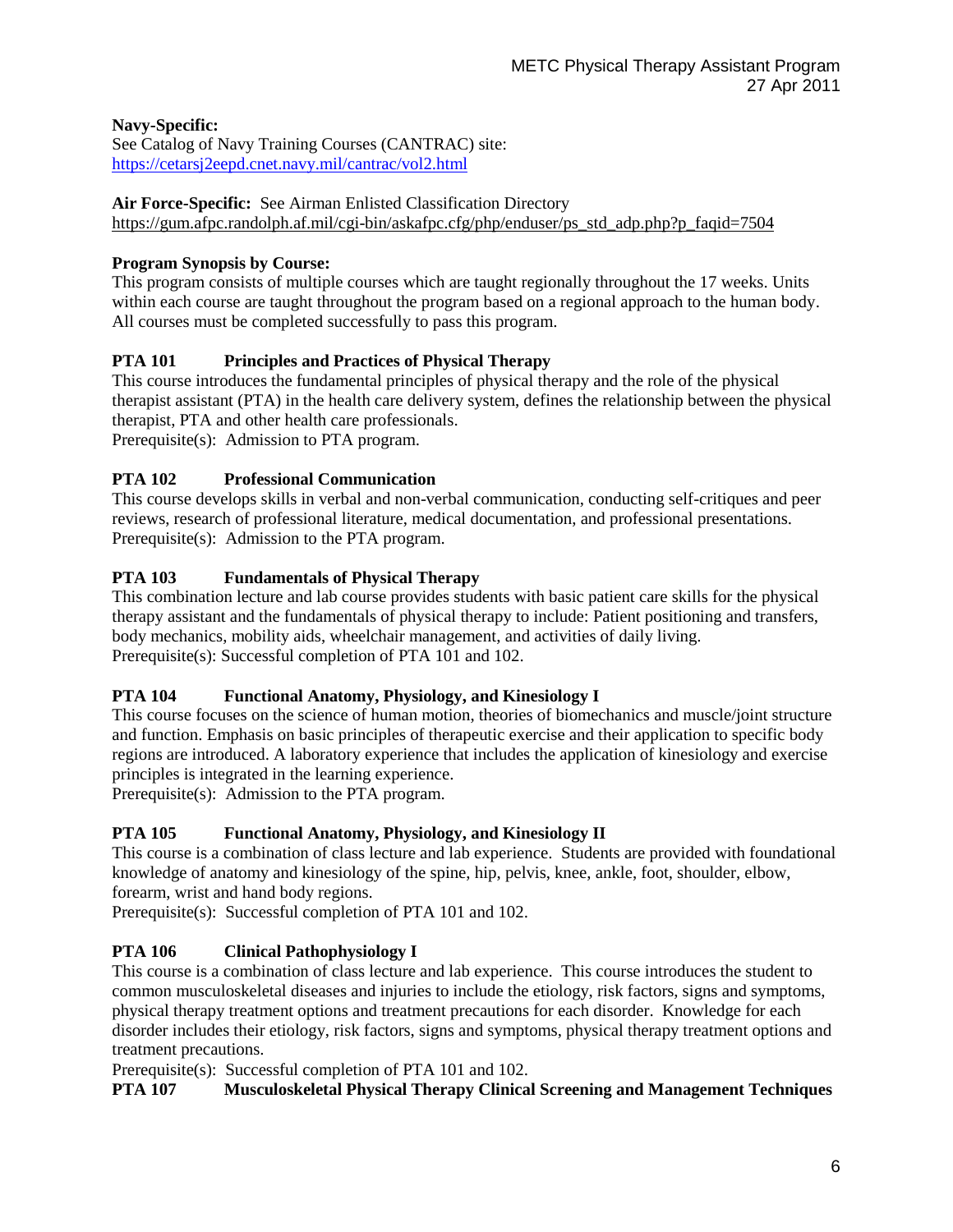This course is a combination of class lecture and lab experience. This course develops entry-level skills within the PTA scope of practice for the clinical screening of patients with musculoskeletal disorders; to include patient interviewing/history taking, observation/gait analysis, range of motion measurement, strength screening, neurovascular status screening, appropriate special tests and palpation. Prerequisite(s): Successful completion of PTA 101 and 102.

# **PTA 108 Introduction to Therapeutic Exercises and Procedures**

This course is a combination of class lecture and lab experience. This course is designed to provide the PTA student with an entry level understanding of the theory and clinical application of various types of therapeutic exercises, and introduces the didactic knowledge necessary to apply the clinical skills for proper instruction and supervision of therapeutic exercises for patients with musculoskeletal and/or medical disorders. This course introduces the performance of all types of range of motion, flexibility, and strengthening exercises.

Prerequisites: Successful completion of PTA 101 and 102.

# **PTA 109 Therapeutic Exercises (Manual) Regional**

This course is a combination of class lecture and lab experience. This course develops the didactic knowledge necessary to apply the clinical skills for proper instruction and supervision of therapeutic exercise for patients with musculoskeletal and/or medical disorders. This course introduces the performance of all types of range of motion, flexibility, and strengthening exercises; and includes the indications, contraindications, and correction of faulty substitution patterns for each exercise. Prerequisite(s): Successful completion of PTA 101 and 102.

# **PTA 110 Principles of Manual Therapy**

This course is a combination of class lecture and lab experience. This course develops the didactic knowledge necessary to apply basic clinical skills for proper application of soft tissue mobilization and an introductory understanding of joint mobilization techniques for patients with musculoskeletal disorders. Prerequisite(s): Successful completion of PTA 101 and 102.

# **PTA 111 Physical Therapy Procedural Interventions**

This course is a combination of class lecture and lab experience. This course develops the didactic knowledge necessary to apply the clinical skills for procedural interventions to include: postural alignment and deviations; spinal, lower and upper extremity orthotics; human locomotion and abnormal gait patterns; running shoe prescription, and wound care.

Prerequisite(s): Successful completion of PTA 101 and 102.

# **PTA 112 Therapeutic Modalities and Procedures**

This course is a combination of class lecture and lab experience. This course introduces the fundamental principles of therapeutic modalities for patients with musculoskeletal and/or medical disorders; to include: Theory and application of hot and cold; Theory and application of Ultrasound; Theory and application of Electrotherapy; Theory and application of Transcutaneous Electrical Nerve Stimulation (TENS); Theory and application of Biofeedback; Theory and application of Iontophoresis, and Theory and application of Spinal Traction.

Prerequisite(s): Successful completion of PTA 101 and 102.

# **PTA 113 Integrated Clinical Screening and Treatment Procedures**

This course is a combination of class lecture and lab experience. This course encompasses the didactic and practical knowledge previously instructed during clinical screening, therapeutic exercise and therapeutic modalities to develop entry-level skills within the Physical Therapy Assistants scope of practice for the clinical screening of patients with musculoskeletal disorders. Clinical screening may include patient interviewing / history taking, observation / gait analysis, range of motion measurement,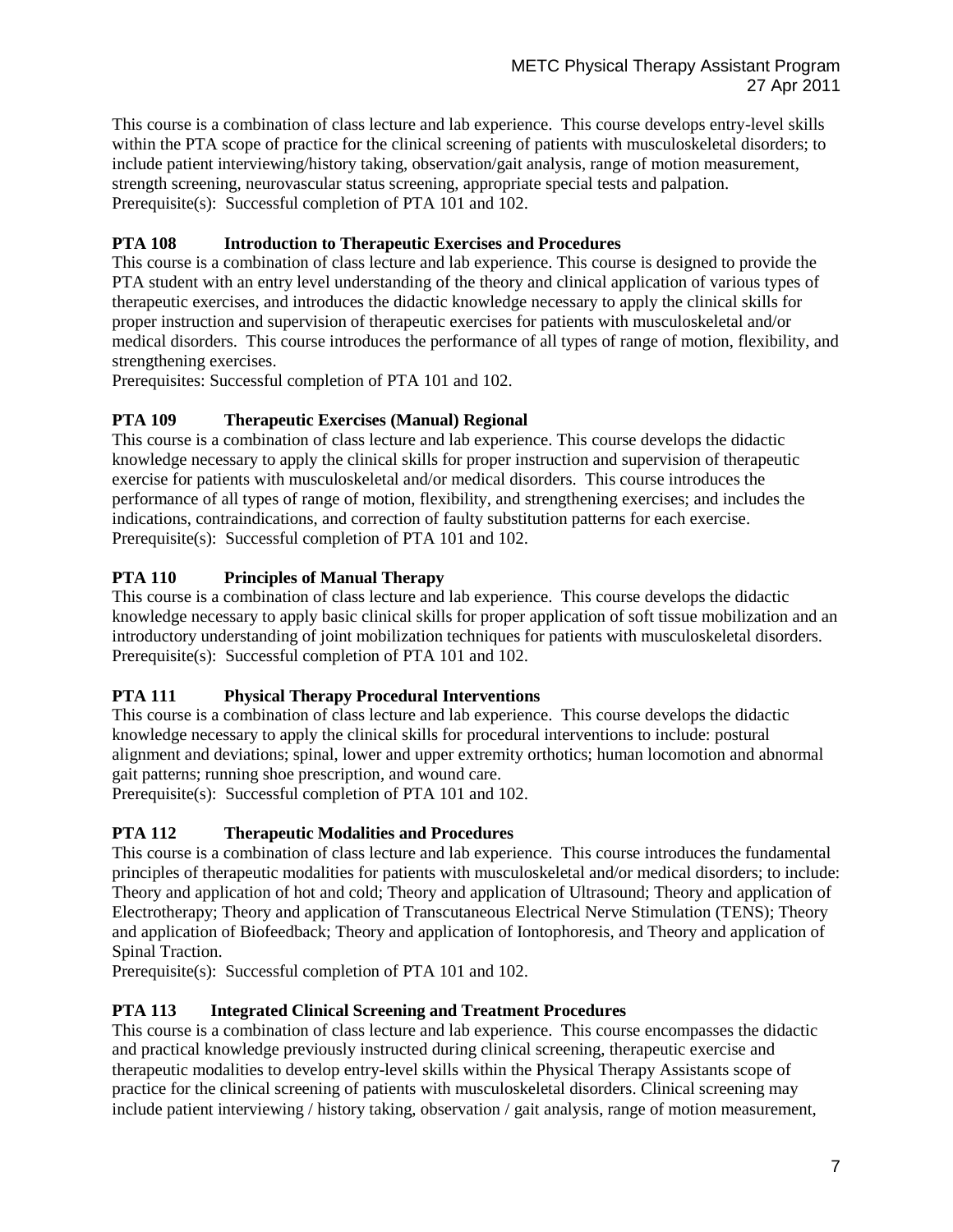strength assessment, neurovascular status assessment, appropriate special tests and palpation. Students may also provide instruction and supervision of therapeutic exercise. Therapeutic exercise may include the performance of all types of range of motion, flexibility, and strengthening exercises; while considering all indications, contraindications, and correcting any faulty substitution patterns during each exercise. Students may also perform therapeutic modalities and/or mobility aid instruction for patients with musculoskeletal and/or medical disorders. Therapeutic Modalities may include electrical stimulation, ultrasound, TENS, spinal traction and hot and cold packs.

Prerequisite(s): Successful completion of PTA 101 and 102.

# **PTA 114 Clinical Pathophysiology II**

This course is a combination of class lecture and lab experience. Students are introduced to common neurological disorders and medical disease processes to include the Pathophysiology of: Arthritic, Diabetic Oncological, Prenatal, Postpartum, Pediatric and Neurological disorders, and Cardiovascular and Respiratory diseases. Knowledge for each disorder includes their etiology, risk factors, signs and symptoms, physical therapy treatment options and treatment precautions. Prerequisite(s): Successful completion of PTA 101, 102, 105, 106, 107, 111, and 113.

# **PTA 115 Neurological and Medical Disorder Rehabilitation**

This course introduces students to entry-level didactic knowledge and clinical skills within the PTA scope of practice for the clinical screening and management of patients with neurological disorders, upper or lower extremity amputations, and medical disease processes. Hands-on performance training is emphasized for neurorehabilitation, wound and burn care, edema control, amputee care and rehabilitation. Prerequisite(s): Successful completion of PTA 102, 105, 106, 107, 111, and 113.

# **PTA 116 Psychosocial Issues in Health Care**

This combination lecture and lab course explores the psychosocial aspects of the patient/client and health care practitioner. Investigation of the recognition and adjustment for psychological, sociological, educational, cultural, economic and political concerns on the delivery of health care services is introduced.

Prerequisite(s): PTA 101, 114, and 115.

# **PTA 117 Clinical Experience I**

This is an observation and practical application course performed in local clinics. Students rotate through various clinical areas to include: physical therapy inpatient and outpatient clinics, amputee rehabilitation, occupational therapy clinic; burn rehabilitation center, and the prosthetics/brace clinic. Each student receives 28 hours of practical experience in this clinical setting.

Prerequisite(s): Successful completion of all PTA coursework.

# **PTA 118 Physical Therapy Examinations**

This comprises fourteen (14) comprehensive written examinations and a comprehensive "take home" examination on neurological anatomy. In addition, there are eight (8) practical "hands-on examinations that are dispersed throughout the program utilizing a therapeutic approach. Prerequisites(s): Successful completion of related courses.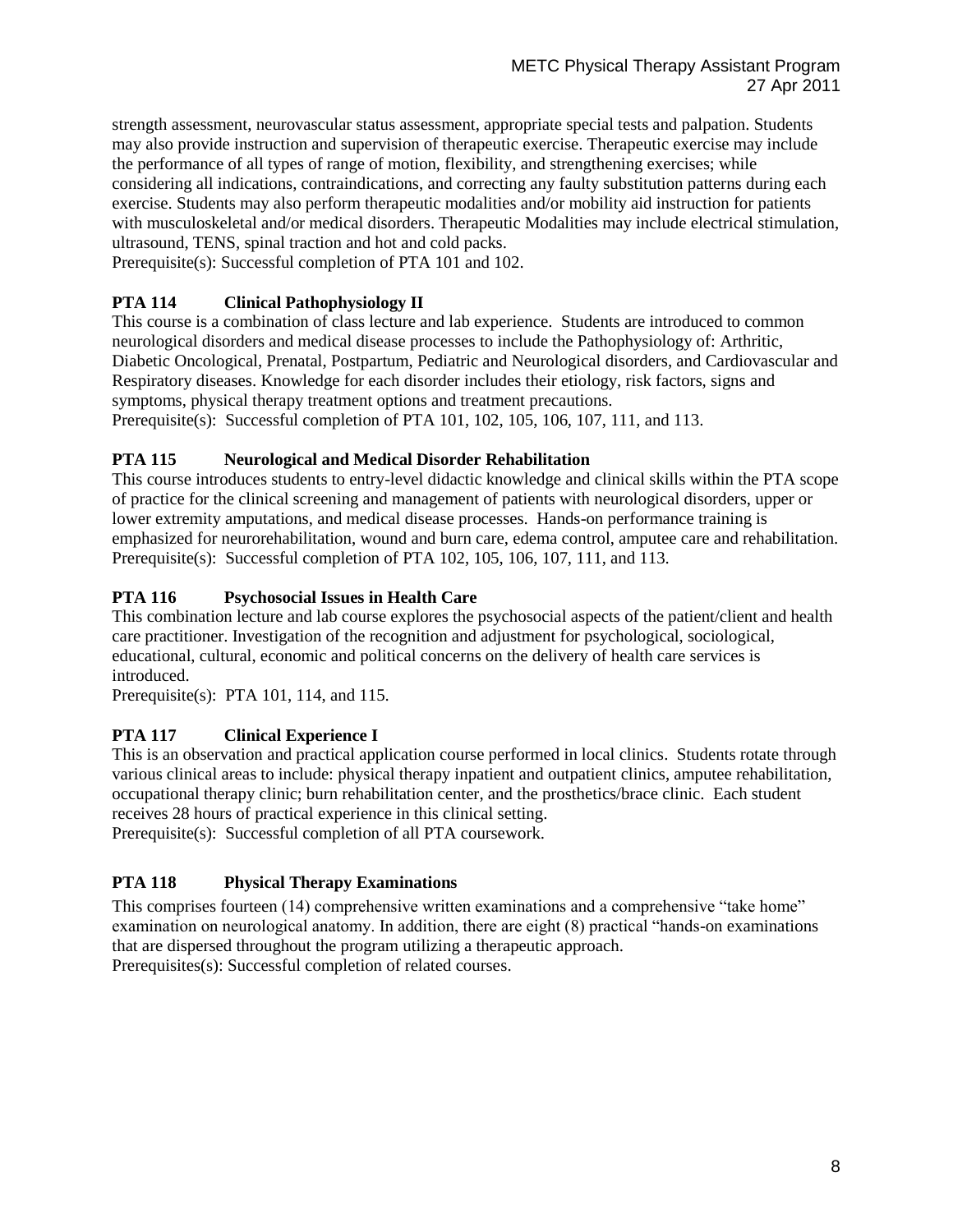| <b>Course</b>        | <b>Course Title</b>               | <b>Did</b>     | Lab/           | <b>Clin</b> | <b>WTest</b> | <b>PTes</b> | Othe | Req'      | <b>Total</b> |
|----------------------|-----------------------------------|----------------|----------------|-------------|--------------|-------------|------|-----------|--------------|
|                      |                                   |                | Prac           |             |              | t           | r    | d<br>Act. |              |
| <b>PTA 101</b>       | Principles and                    | 12             |                |             |              |             |      |           | 12           |
|                      | Practices of Physical             |                |                |             |              |             |      |           |              |
| <b>PTA 102</b>       | Therapy<br>Professional           | 8              | 9              |             |              |             |      |           | 17           |
|                      | Communication                     |                |                |             |              |             |      |           |              |
| <b>PTA 103</b>       | Fundamentals of                   | $\overline{7}$ | 12             |             |              |             |      |           | 19           |
|                      | Physical Therapy                  |                |                |             |              |             |      |           |              |
| <b>PTA 104</b>       | Functional Anatomy,               | 40             | $\overline{2}$ |             |              |             |      |           | 42           |
|                      | Physiology, and                   |                |                |             |              |             |      |           |              |
|                      | Kinesiology I                     |                |                |             |              |             |      |           |              |
| <b>PTA 105</b>       | Functional Anatomy,               | 22             | 15             |             |              |             |      |           | 37           |
|                      | Physiology, and<br>Kinesiology II |                |                |             |              |             |      |           |              |
| <b>PTA 106</b>       | Clinical                          | 23             |                |             |              |             |      |           | 23           |
|                      | Pathophysiology I                 |                |                |             |              |             |      |           |              |
| <b>PTA 107</b>       | Musculoskeletal                   | 26             | 32             |             |              |             |      |           | 58           |
|                      | Physical Therapy                  |                |                |             |              |             |      |           |              |
|                      | Clinical Screening and            |                |                |             |              |             |      |           |              |
|                      | Management                        |                |                |             |              |             |      |           |              |
| $PTA$ 108            | Techniques<br>Introduction to     | 14             | 3              |             |              |             |      |           | 17           |
|                      | Therapeutic Exercises             |                |                |             |              |             |      |           |              |
|                      | and Procedures                    |                |                |             |              |             |      |           |              |
| <b>PTA 109</b>       | Therapeutic Exercises             | 12             | 27             |             |              |             |      |           | 39           |
|                      | (Manual) Regional                 |                |                |             |              |             |      |           |              |
| <b>PTA 110</b>       | Principles of Manual              | 6              | 5              |             |              |             |      |           | 11           |
| PTA $1\overline{11}$ | Therapy                           |                |                |             |              |             |      |           |              |
|                      | Physical Therapy<br>Procedural    | 14.5           | 16.5           |             |              |             |      |           | 31           |
|                      | Interventions                     |                |                |             |              |             |      |           |              |
| <b>PTA 112</b>       | <b>Therapeutic Modalities</b>     | 16             | 35             |             |              |             |      |           | 51           |
|                      | and Procedures                    |                |                |             |              |             |      |           |              |
| <b>PTA 113</b>       | <b>Integrated Clinical</b>        | 20             | 32             |             |              |             |      |           | 52           |
|                      | Screening and                     |                |                |             |              |             |      |           |              |
|                      | <b>Treatment Procedures</b>       |                |                |             |              |             |      |           |              |
| <b>PTA 114</b>       | Clinical<br>Pathophysiology II    | 19             |                |             |              |             |      |           | 19           |
| <b>PTA 115</b>       | Neurological and                  | 19             | 18             |             |              |             |      |           | 37           |
|                      | <b>Medical Disorder</b>           |                |                |             |              |             |      |           |              |
|                      | Rehabilitation                    |                |                |             |              |             |      |           |              |
| <b>PTA 116</b>       | Psychosocial Issues in            | 20             | $\overline{2}$ |             |              |             |      |           | 22           |
|                      | <b>Health Care</b>                |                |                |             |              |             |      |           |              |
| <b>PTA 117</b>       | Clinical Experience I             |                |                | 28          |              |             |      |           | 28           |
| <b>PTA 118</b>       | Physical Therapy                  |                |                |             | 42           | 41          | 21   |           | 104          |
|                      | Exams/Written                     |                |                |             |              |             |      |           |              |

# **Program Length Consolidated Courses**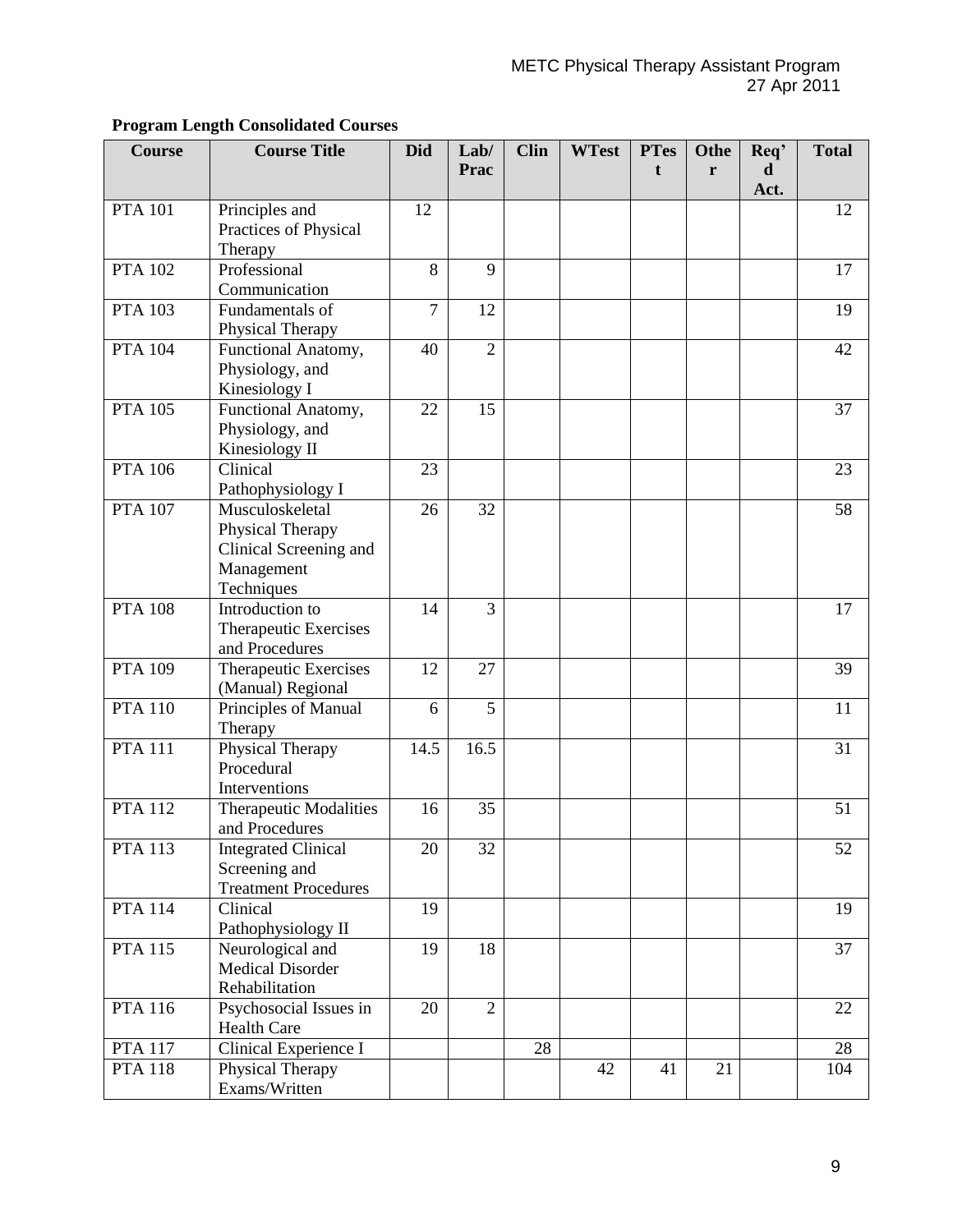| <b>Course</b> | <b>Course Title</b>         | <b>Did</b> | Lab/<br>Prac | <b>Clin</b> | WTest   PTes   Othe |    | Rea'<br>Act. | <b>Total</b> |
|---------------|-----------------------------|------------|--------------|-------------|---------------------|----|--------------|--------------|
|               | <b>Administrative Hours</b> |            |              |             |                     |    |              |              |
|               | <b>Consolidated Total:</b>  | 278.<br>5  | 208.         | 28          | 42                  | 28 |              | 626          |

# **Program Length Army and Navy Specific Courses**

| <b>Course</b> | <b>Course Title</b>       | <b>Did</b>     | Lab/        | <b>Clin</b> | <b>WTes</b> | <b>PTest</b> | Othe | Req' | <b>Total</b> |
|---------------|---------------------------|----------------|-------------|-------------|-------------|--------------|------|------|--------------|
|               |                           |                | <b>Prac</b> |             |             |              | r    | d    |              |
|               |                           |                |             |             |             |              |      | Act. |              |
|               | Literature Search &       |                |             |             |             | 16           |      |      | 16           |
|               | Presentation              |                |             |             |             |              |      |      |              |
|               | Physical Therapy          | 2              |             |             |             |              |      |      | 2            |
|               | Mission and Assets in     |                |             |             |             |              |      |      |              |
|               | the Theatre of            |                |             |             |             |              |      |      |              |
|               | Operations                |                |             |             |             |              |      |      |              |
|               | Phase II Brief            |                |             |             |             |              |      |      |              |
|               | <b>Classroom Cleanup</b>  |                |             |             |             |              |      |      |              |
|               | <b>Career Progression</b> | $\overline{2}$ |             |             |             |              |      |      | 2            |
|               | <b>Orthopedic Casting</b> | 8              | 8           |             |             |              |      |      | 16           |
|               | Techniques                |                |             |             |             |              |      |      |              |
|               | Functional                | $\overline{4}$ | 12          |             |             |              |      |      | 16           |
|               | Rehabilitation            |                |             |             |             |              |      |      |              |
|               | Techniques                |                |             |             |             |              |      |      |              |
|               | <b>Total:</b>             | 18             | 20          |             |             | 16           |      |      | 54           |

# **Program Length Air Force-Specific Courses**

| <b>Course</b> | <b>Course Title</b> | <b>Did</b> | Lab/<br>Prac | <b>Clin</b> | WTes   PTest   Othe | r         | Req' | <b>Total</b> |
|---------------|---------------------|------------|--------------|-------------|---------------------|-----------|------|--------------|
|               |                     |            |              |             |                     |           | Act. |              |
|               | <b>EMRC</b>         | Ō          | 7.5          |             |                     | $\ddotsc$ |      | 16           |
|               | <b>AFMS</b>         |            |              |             |                     |           |      |              |
|               |                     |            |              |             |                     |           |      |              |
|               | <b>Total:</b>       | 12         | 7.5          |             |                     | .J        |      | 20           |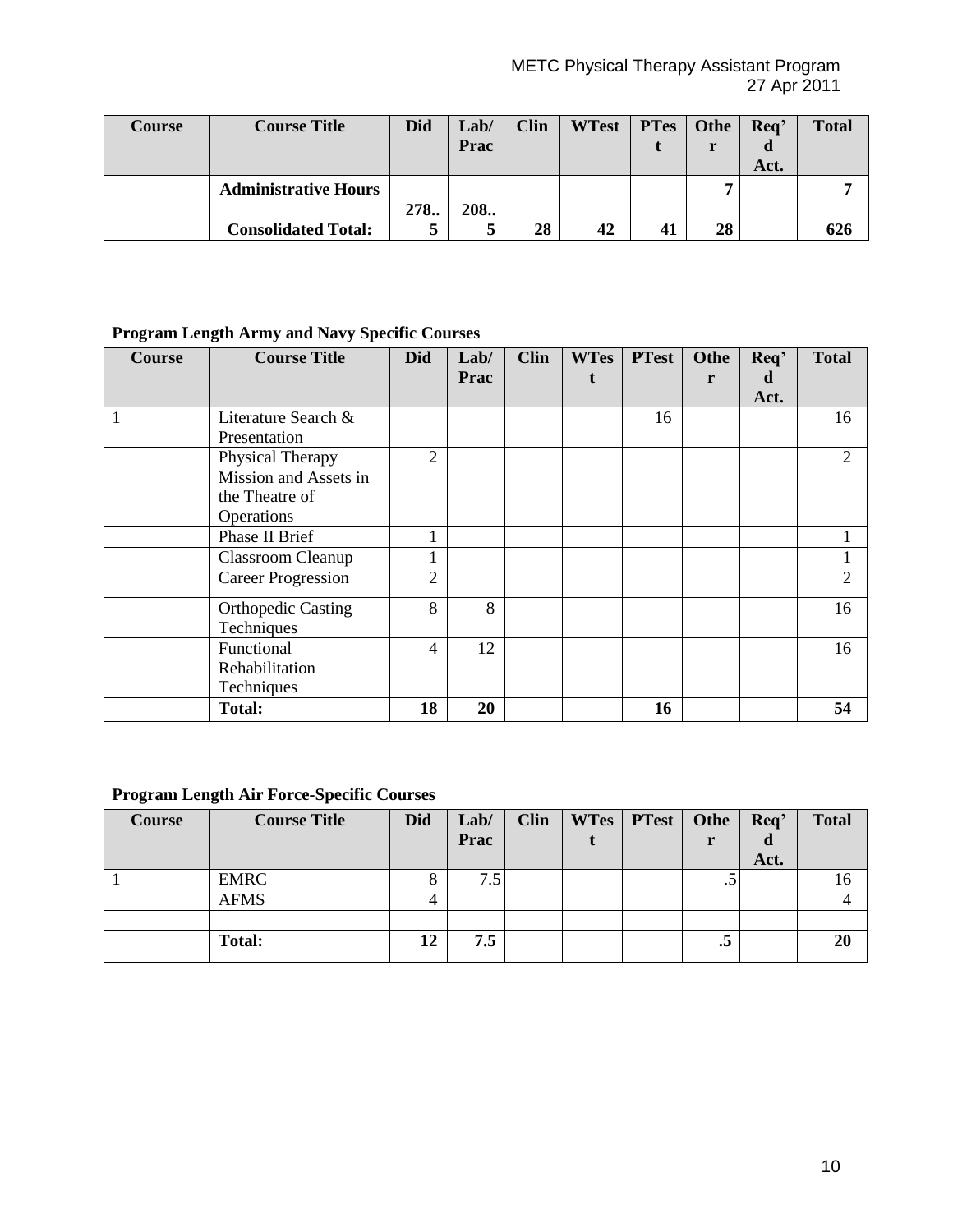|                                   |                                  | <b>METC</b>  | Army           | <b>Navy</b> | Air<br>Force   | Coast<br><b>Guard</b> |
|-----------------------------------|----------------------------------|--------------|----------------|-------------|----------------|-----------------------|
| Phase I Hours <sup>1</sup>        | Didactic                         | 278.5        | 278.5          | 278.5       | 278.5          | N/A                   |
|                                   | Lab/Practical                    | 208.5        | 208.5          | 208.5       | 208.5          |                       |
|                                   |                                  |              |                |             |                |                       |
|                                   | Written Test <sup>2</sup>        | 42           | 42             | 42          | 42             |                       |
|                                   | <b>Practical Test</b>            | 41           | 57             | 57          | 41             |                       |
|                                   | Clinical                         | 28           | 28             | 28          | 28             |                       |
|                                   | Other                            | 21           | 21             | 21          | 21             |                       |
|                                   | Administrative                   | 7            | $\overline{7}$ | $\tau$      | $\overline{7}$ |                       |
|                                   | <b>Subtotal</b>                  | 626          | 642            | 642         | 626            |                       |
|                                   | <b>Instructional</b>             |              |                |             |                |                       |
|                                   | <b>Required Activities</b>       |              |                |             |                |                       |
|                                   |                                  |              |                |             |                |                       |
| <b>Clinical/Phase II</b>          | Didactic                         |              |                |             |                | N/A                   |
| <b>Hours</b>                      | Lab/Practical                    |              |                |             |                |                       |
|                                   | Clinical                         |              | $400^{1}$      | $320^1$     | $2400^1$       |                       |
|                                   | <b>Written Test</b>              |              |                |             |                |                       |
|                                   | <b>Practical Test</b>            |              |                |             |                |                       |
|                                   | Other                            |              |                |             |                |                       |
|                                   | <b>Subtotal</b>                  | $\mathbf{0}$ | 400            | <b>320</b>  | 2400           |                       |
|                                   | <b>Instructional</b>             |              |                |             |                |                       |
|                                   | <b>Required</b>                  |              |                |             |                |                       |
|                                   | <b>Activities</b>                |              |                |             |                |                       |
|                                   |                                  |              |                |             |                |                       |
|                                   | <b>Total Instructional Hours</b> |              |                | $\bf{0}$    | $\bf{0}$       |                       |
| <b>Total Administrative Hours</b> |                                  |              | $\bf{0}$       | $\bf{0}$    | $\bf{0}$       |                       |

#### **Program Length Peacetime:**

# **Air Force Specific Phase 2:**

15 Months Apprenticeship<sup>1</sup>

**Army Phase 2:** 10 weeks =  $400$  hours<sup>1</sup>

**Navy Phase 2:** 8 weeks =  $320 \text{ hours}^1$ 

 1 An 8 hour training day is the standard; exceptions are noted 2 Time for end of course critique included in hours for last written exam in each course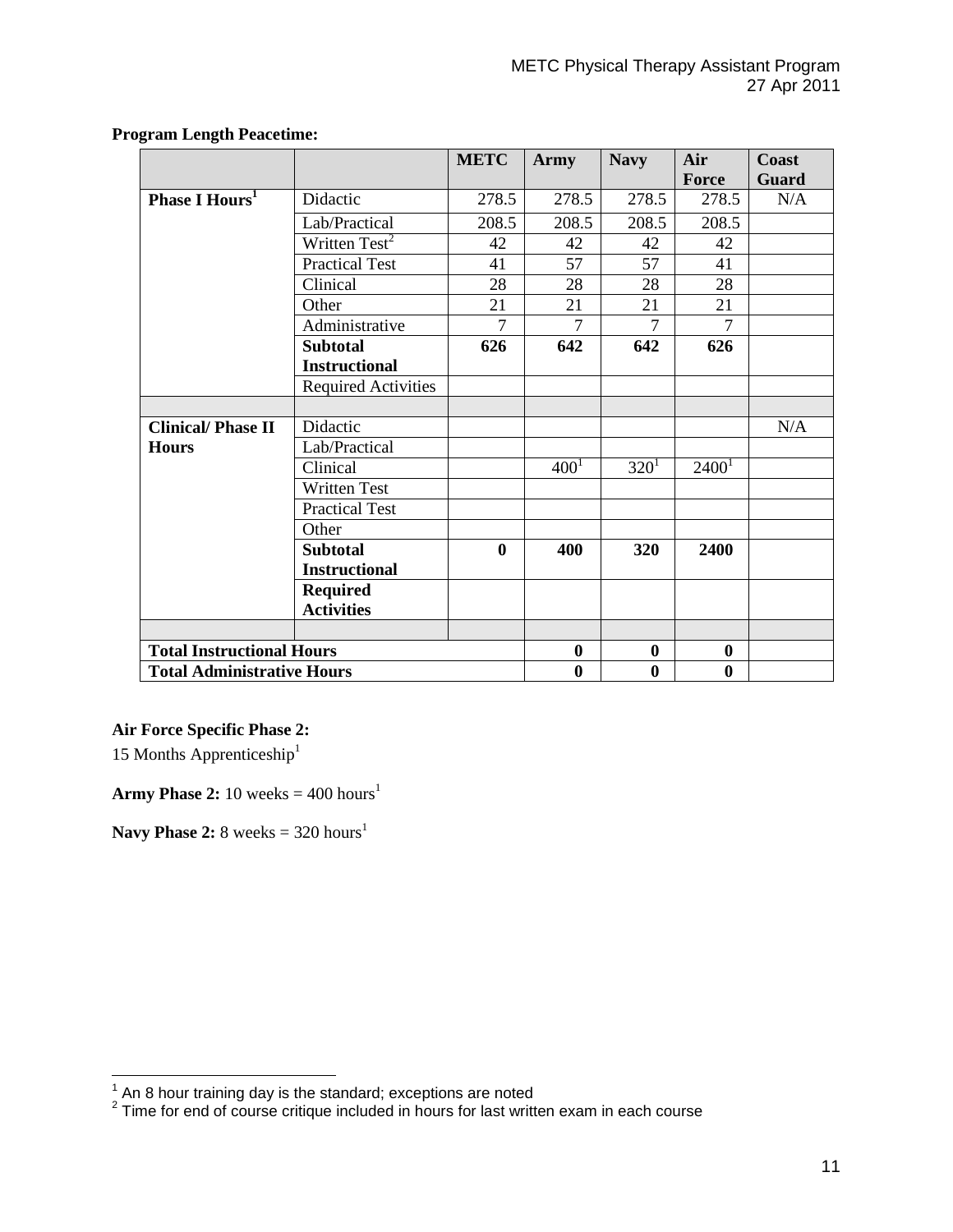|                                   |                            | <b>METC</b>  | <b>Army</b>  | <b>Navy</b>  | Air<br>Force | Coast<br><b>Guard</b> |
|-----------------------------------|----------------------------|--------------|--------------|--------------|--------------|-----------------------|
|                                   |                            |              |              |              |              |                       |
| <b>Phase I Hours<sup>3</sup></b>  | Didactic                   |              |              |              |              | N/A                   |
|                                   | Lab/Practical              |              |              |              |              |                       |
|                                   | Written Test <sup>4</sup>  |              |              |              |              |                       |
|                                   | <b>Practical Test</b>      |              |              |              |              |                       |
|                                   | Other                      |              |              |              |              |                       |
|                                   | <b>Subtotal</b>            | $\bf{0}$     | $\bf{0}$     | $\mathbf{0}$ | $\bf{0}$     |                       |
|                                   | <b>Instructional</b>       |              |              |              |              |                       |
|                                   | <b>Required Activities</b> |              |              |              |              |                       |
|                                   |                            |              |              |              |              |                       |
| <b>Clinical/Phase II</b>          | Didactic                   |              |              |              |              | N/A                   |
| <b>Hours</b>                      | Lab/Practical              |              |              |              |              |                       |
|                                   | Clinical                   |              |              |              |              |                       |
|                                   | <b>Written Test</b>        |              |              |              |              |                       |
|                                   | <b>Practical Test</b>      |              |              |              |              |                       |
|                                   | Other                      |              |              |              |              |                       |
|                                   | <b>Subtotal</b>            | $\mathbf{0}$ | $\mathbf{0}$ | $\mathbf{0}$ | $\mathbf{0}$ |                       |
|                                   | <b>Instructional</b>       |              |              |              |              |                       |
|                                   | <b>Required</b>            |              |              |              |              |                       |
|                                   | <b>Activities</b>          |              |              |              |              |                       |
|                                   |                            |              |              |              |              |                       |
| <b>Total Instructional Hours</b>  |                            |              | $\bf{0}$     | $\bf{0}$     | $\bf{0}$     |                       |
| <b>Total Administrative Hours</b> |                            |              | $\bf{0}$     | $\bf{0}$     | $\bf{0}$     |                       |

# **Program Length Mobilization/Wartime**

|               |              | <b>Key</b>                    |
|---------------|--------------|-------------------------------|
| Didactic      | Did          | Instructor/self-paced formats |
|               |              | for dissemination of          |
|               |              | information                   |
| Lab/Practical | Lab/         | Demonstration/hands-on        |
|               | Prac         | practice                      |
| Clinical      | Clin         | Patient care or other         |
|               |              | supervised work experience    |
| Written or    | WTest        | Formal written/hands-on       |
| Practical     | <b>PTest</b> | student assessments, includes |
| Test          |              | time for pre-test review $\&$ |
|               |              | post-test critique            |
| Other         | Other        | All other formats for         |
|               |              | instruction                   |
| Required      | Regd         | All other non-instruction     |
| Activities    |              | activities                    |

 $^3$  An 8 hour training day is the standard; exceptions are noted<br> $^4$  Time for end of course critique included in hours for last written exam in each course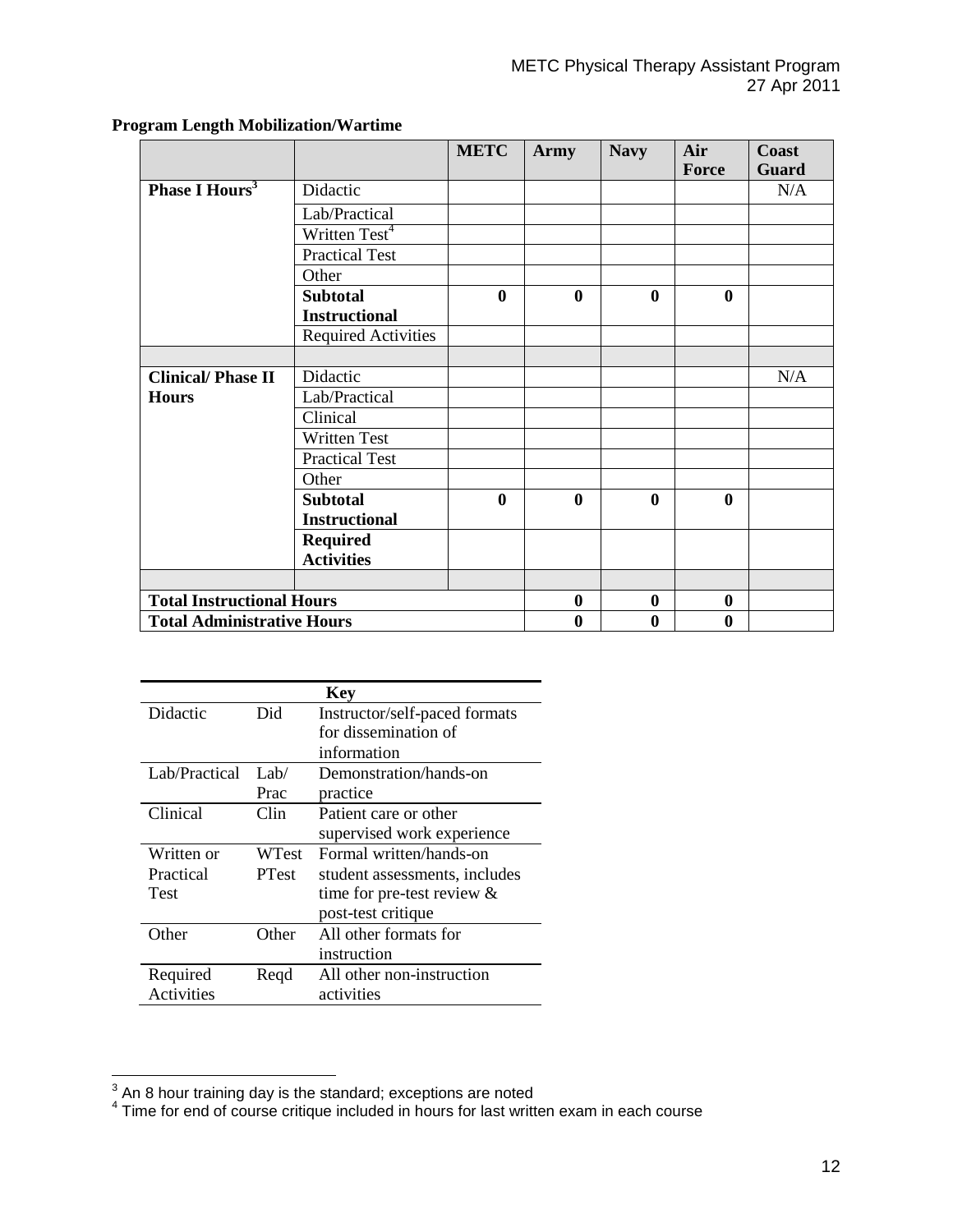# **Faculty Qualifications:**

The Program Director must be a Physical Therapist or a Physical Therapy Assistant. The Program Director , Clinical Coordinator and instructors must have completed a Basic Instructor Course or an equivalent Service instructor course. See the METC Faculty Development policy for additional faculty requirements, to include, Service specific and CCAF requirements.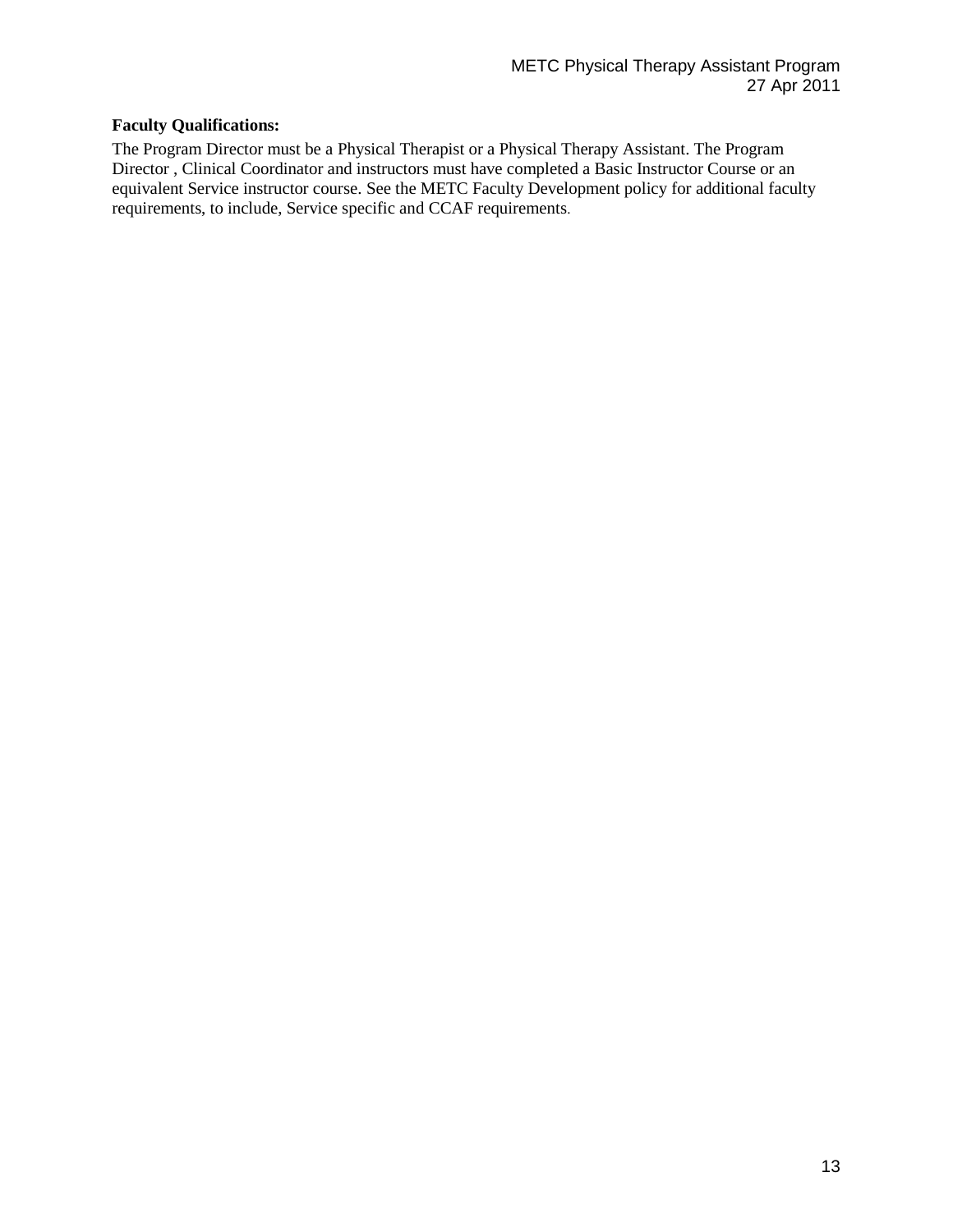# Section 2: **PTA 101 Principles and Practices of Physical Therapy**

# **Course Description:**

This course introduces the fundamental principles of physical therapy and the role of the physical therapist assistant (PTA) in the health care delivery system, defines the relationship between the physical therapist, PTA and other health care professionals. Prerequisites: Admission to PTA program.

# **Course Goal(s):**

Upon completion, students will be expected to function as a PTA in a fix and/or deployable medical facility or in any healthcare environment; demonstrate appropriate verbal and non-verbal communication skills; define basic medical and anatomical terminology, and document patient care to include emotional responses to intervention.

# **Distribution of Contact Hours:**

| Unit #       | <b>Unit Title</b>             | <b>Did</b> | Lab/ | <b>Clin</b> | <b>WTes</b> | <b>PTest</b> | Othe | Req' | <b>Total</b> |
|--------------|-------------------------------|------------|------|-------------|-------------|--------------|------|------|--------------|
|              |                               |            | Prac |             |             |              |      | α    |              |
|              |                               |            |      |             |             |              |      | Act. |              |
|              | Introduction to Physical      | 3<br>ر     |      |             |             |              |      |      |              |
|              | Therapy                       |            |      |             |             |              |      |      |              |
| 2            | <b>Clinical Communication</b> | Q          |      |             |             |              |      |      |              |
|              | <b>Skills</b>                 |            |      |             |             |              |      |      |              |
| <b>Total</b> |                               | 12         |      |             |             |              |      |      |              |

| <b>Learning</b><br>Objective # | <b>Lesson Name</b>                          | <b>Lesson Objective</b>               |                | <b>Level of Learning</b> |                  |
|--------------------------------|---------------------------------------------|---------------------------------------|----------------|--------------------------|------------------|
|                                |                                             |                                       | Cognitiv       | <b>Psycho</b>            | <b>Affective</b> |
|                                |                                             |                                       | e              | -motor                   |                  |
|                                | Unit 1 Introduction to Physical Therapy     |                                       |                |                          |                  |
| <b>PTA 101</b>                 | The Physical                                | Describe the roles, responsibilities, | C1             |                          |                  |
| 1.1.1                          | Therapist                                   | skills, qualities and career          |                |                          |                  |
|                                | Assistant in the                            | progression possibilities of the      |                |                          |                  |
|                                | Healthcare                                  | physical therapist assistant in       |                |                          |                  |
|                                | Environment                                 | patient care.                         |                |                          |                  |
| <b>PTA 101</b>                 | Professional                                | Identify the standards of ethical     | C1             |                          |                  |
| 1.2.1                          | Ethics and                                  | conduct for the physical therapist    |                |                          |                  |
|                                | <b>Patients Rights</b>                      | assistant.                            |                |                          |                  |
| <b>PTA 101</b>                 |                                             | Demonstrate conduct that reflects a   | C <sub>2</sub> |                          |                  |
| 1.2.2                          |                                             | commitment to meet or exceed the      |                |                          |                  |
|                                |                                             | expectations of members of the        |                |                          |                  |
|                                |                                             | profession of physical therapy.       |                |                          |                  |
|                                | <b>Unit 2 Clinical Communication Skills</b> |                                       |                |                          |                  |
| <b>PTA 101</b>                 | Communication                               | Identify the elements involved in     | C <sub>2</sub> |                          |                  |
| 2.1.1                          | and Interpersonal                           | developing interpersonal skills to    |                |                          |                  |
|                                | <b>Skills</b>                               | perform duties as a physical therapy  |                |                          |                  |
|                                |                                             | assistant.                            |                |                          |                  |
| <b>PTA 101</b>                 |                                             | Demonstrate conduct that reflects a   | C <sub>2</sub> |                          |                  |
| 2.1.2                          |                                             | commitment to meet or exceed the      |                |                          |                  |
|                                |                                             | expectations of members of society    |                |                          |                  |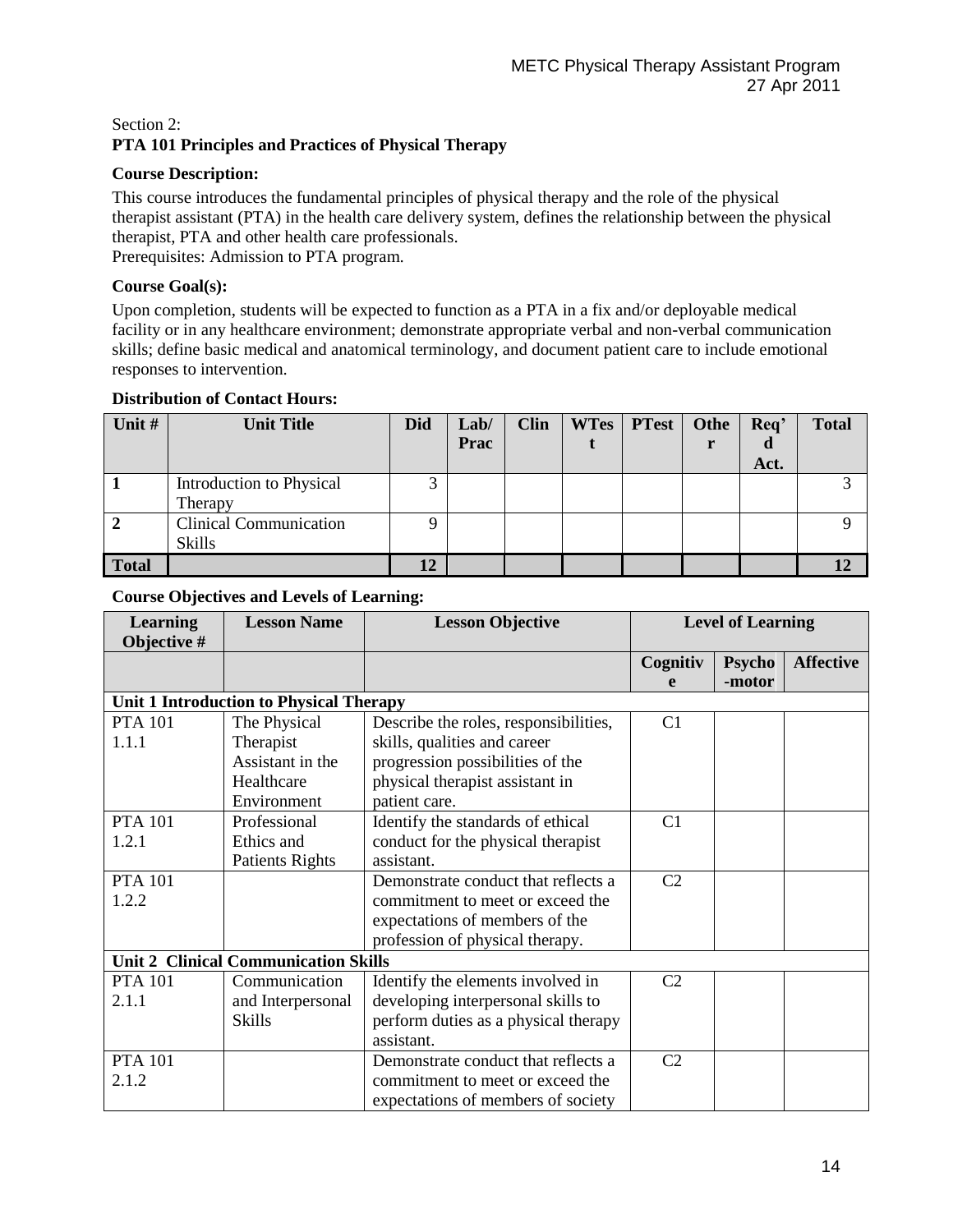| <b>Learning</b><br>Objective # | <b>Lesson Name</b>    | <b>Lesson Objective</b>               |                | <b>Level of Learning</b> |                  |
|--------------------------------|-----------------------|---------------------------------------|----------------|--------------------------|------------------|
|                                |                       |                                       | Cognitiv       | <b>Psycho</b>            | <b>Affective</b> |
|                                |                       |                                       | e              | -motor                   |                  |
|                                |                       | receiving health care services.       |                |                          |                  |
| <b>PTA 101</b>                 | Medical and           | Define common prefixes, suffixes,     | C <sub>2</sub> |                          |                  |
| 2.2.1                          | Anatomical            | and terminology in describing         |                |                          |                  |
|                                | Terminology           | pathology of disease, trauma, and/or  |                |                          |                  |
|                                |                       | development.                          |                |                          |                  |
| <b>PTA 101</b>                 |                       | Use common prefixes, suffixes, and    | C <sub>2</sub> |                          |                  |
| 2.2.2                          |                       | terminology in describing             |                |                          |                  |
|                                |                       | pathology of disease, trauma, and/or  |                |                          |                  |
|                                |                       | development.                          |                |                          |                  |
| <b>PTA 101</b>                 | Documentation:        | Complete thorough, accurate,          | C1             |                          |                  |
| 2.3.1                          | Initial and           | logical, concise, timely, and legible |                |                          |                  |
|                                | <b>Progress Notes</b> | documentation supporting physical     |                |                          |                  |
|                                |                       | therapy services.                     |                |                          |                  |
| <b>PTA 101</b>                 |                       | Determine the legal and ethical       | C <sub>2</sub> |                          |                  |
| 2.3.2                          |                       | boundaries of confidentiality.        |                |                          |                  |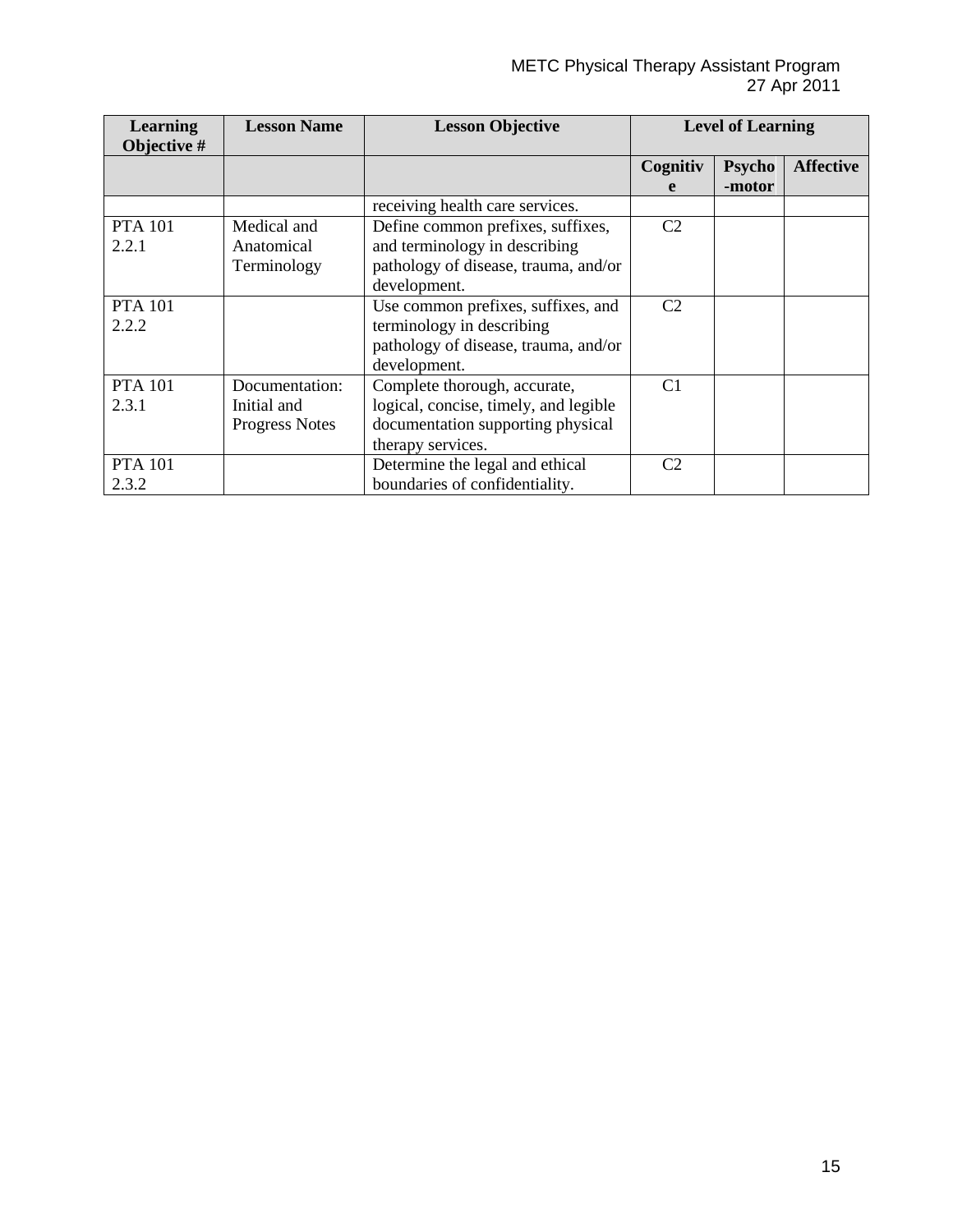# **PTA 102 Professional Communication**

### **Course Description:**

This course develops skills in verbal and non-verbal communication, conducting self-critiques and peer reviews, research of professional literature, medical documentation, and professional presentations. Prerequisites: Admission to PTA program.

#### **Course Goal(s):**

Upon completion, students will be able to think independently; apply the principles of clinical research; clarify values; write a journal article, and present research findings using learned critical thinking and communication skills.

# **Distribution of Contact Hours:**

| Unit $#$     | <b>Unit Title</b>                              | Did               | Lab/<br>Prac | <b>Clin</b> | WTes | <b>PTest</b> | Othe | Req'<br>Act. | <b>Total</b> |
|--------------|------------------------------------------------|-------------------|--------------|-------------|------|--------------|------|--------------|--------------|
|              | <b>Evidence Based Medicine</b><br>and Practice |                   | a            |             |      |              |      |              | 17           |
| <b>Total</b> |                                                | $\mathbf{o}$<br>O |              |             |      |              |      |              |              |

| <b>Learning</b><br>Objective # | <b>Lesson Name</b>                                 | <b>Lesson Objective</b>               |                | <b>Level of Learning</b> |                  |
|--------------------------------|----------------------------------------------------|---------------------------------------|----------------|--------------------------|------------------|
|                                |                                                    |                                       | Cognitiv       | <b>Psycho</b>            | <b>Affective</b> |
|                                |                                                    |                                       | e              | -motor                   |                  |
|                                | <b>Unit 1 Evidence Based Medicine and Practice</b> |                                       |                |                          |                  |
| <b>PTA 102</b>                 | Introduction to                                    | Apply the principles of clinical      | C <sub>2</sub> |                          |                  |
| 1.1.1                          | Clinical Research                                  | research, evidence-based practice,    |                |                          |                  |
|                                | and Evidence-                                      | the hierarch of clinical evidence,    |                |                          |                  |
|                                | <b>Based Practice</b>                              | and types of clinical research.       |                |                          |                  |
| <b>PTA 102</b>                 |                                                    | Demonstrates professional             |                | P <sub>2</sub>           |                  |
| 1.1.2                          |                                                    | presentation skills.                  |                |                          |                  |
| <b>PTA 102</b>                 | How to Read a                                      | Access information from the           | C <sub>2</sub> |                          |                  |
| 1.2.1                          | Journal Article                                    | literature relevant to interventions. |                |                          |                  |
| <b>PTA 102</b>                 |                                                    | Document Physical Therapy Care        |                | P <sub>2</sub>           |                  |
| 1.2.2                          |                                                    | using SOAP Note Format.               |                |                          |                  |
| <b>PTA 102</b>                 | How to Write a                                     | Write a journal article summary.      |                | P2                       |                  |
| 1.3.1                          | Journal Article                                    |                                       |                |                          |                  |
|                                | Summary                                            |                                       |                |                          |                  |
| <b>PTA 102</b>                 | Journal Article                                    | Participate in a "Journal Club"       | C <sub>2</sub> |                          |                  |
| 1.4.1                          | Discussion                                         | discussion to extract important       |                |                          |                  |
|                                |                                                    | information from a journal article.   |                |                          |                  |
| <b>PTA 102</b>                 | <b>Oral Presentation</b>                           | Perform oral presentation with        |                | P <sub>2</sub>           |                  |
| 1.5.1                          |                                                    | clarity and organization of thought   |                |                          |                  |
|                                |                                                    | to convey meaning.                    |                |                          |                  |
| <b>PTA 102</b>                 |                                                    | Adapt verbal communication to         |                |                          | A <sub>2</sub>   |
| 1.5.2                          |                                                    | reflect sensitivity to cultural       |                |                          |                  |
|                                |                                                    | differences in a role-play situation. |                |                          |                  |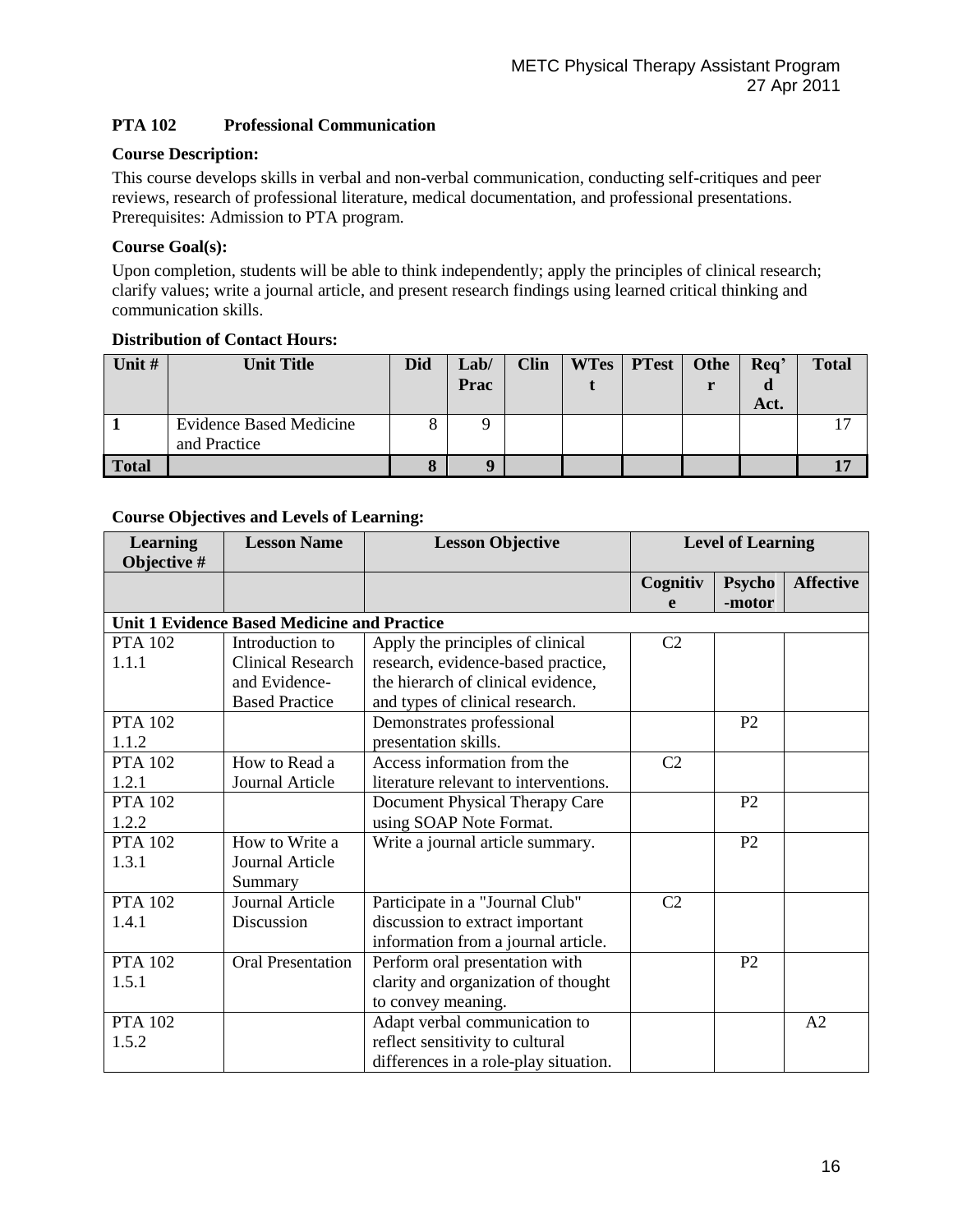# **PTA 103 Fundamentals of Physical Therapy**

#### **Course Description:**

This combination lecture and lab course provides students with basic patient care skills for the physical therapy assistant and the fundamentals of physical therapy to include: Patient positioning and transfers, body mechanics, mobility aids, wheelchair management, and activities of daily living. Prerequisites: Admission to PTA program.

#### **Course Goal(s):**

Upon completion, students will demonstrate a comprehensive understanding of the fundamental principles of draping and positioning in order to assist the therapist in bed mobility aids, and patient movement and transfers.

| Unit # | <b>Unit Title</b>         | <b>Did</b> | Lab/<br>Prac | <b>Clin</b> | WTes   PTest   Othe | Req'<br>Act. | <b>Total</b> |
|--------|---------------------------|------------|--------------|-------------|---------------------|--------------|--------------|
|        | Patient Handling,         | 2          |              |             |                     |              |              |
|        | Positioning, and Transfer |            |              |             |                     |              |              |
|        | Mobility aids             | 4          | ⇁            |             |                     |              |              |
| Total  |                           | −          | 12           |             |                     |              |              |

#### **Distribution of Contact Hours:**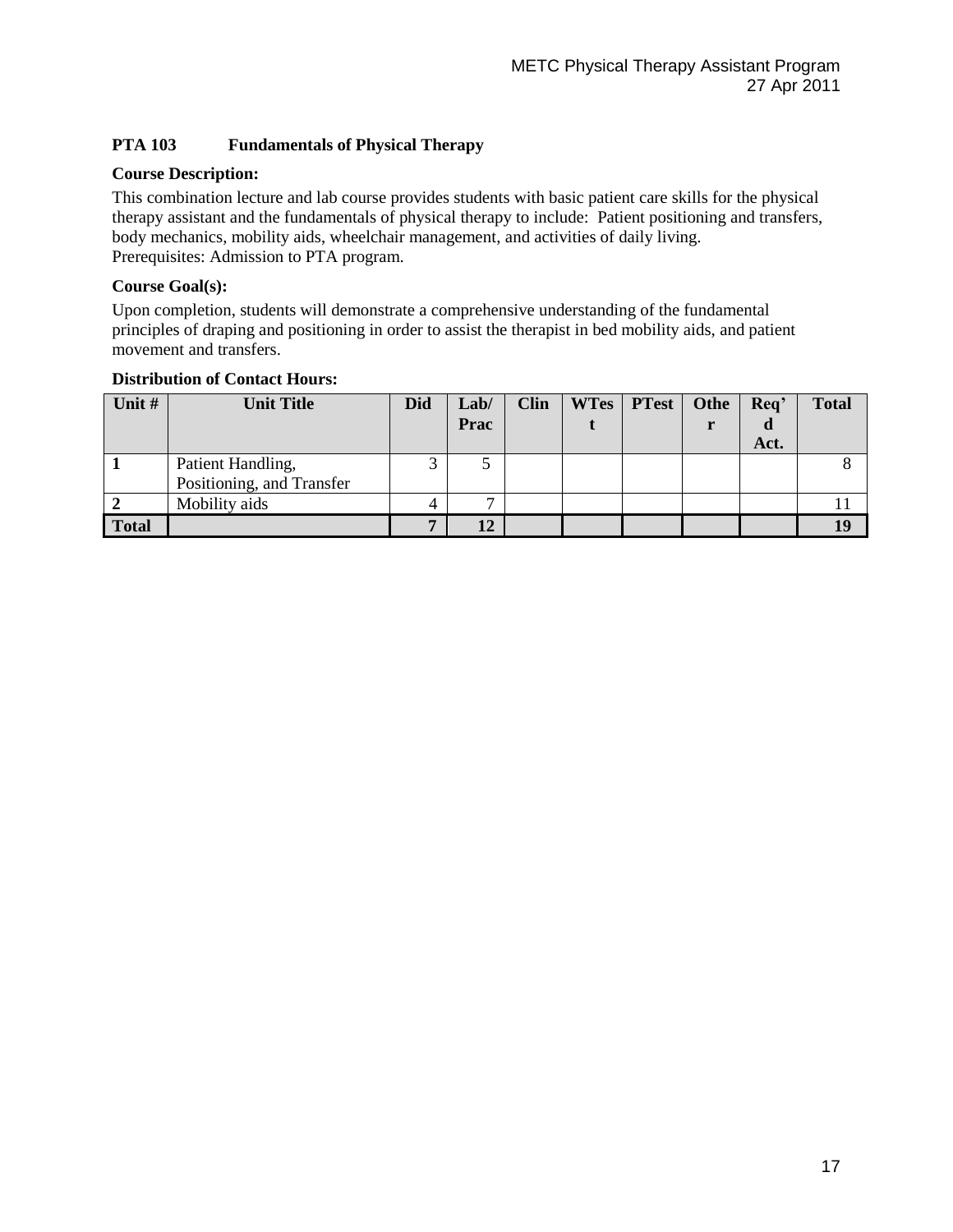| <b>Learning</b><br>Objective # | <b>Lesson Name</b>                                 | <b>Lesson Objective</b>               |                | <b>Level of Learning</b> |                  |
|--------------------------------|----------------------------------------------------|---------------------------------------|----------------|--------------------------|------------------|
|                                |                                                    |                                       | Cognitiv       | Psycho                   | <b>Affective</b> |
|                                |                                                    |                                       | e              | -motor                   |                  |
|                                | Unit 1 Patient Handling, Positioning, and Transfer |                                       |                |                          |                  |
| <b>PTA 103</b>                 | Draping and                                        | Identify the principles of draping    | C <sub>2</sub> |                          |                  |
| 1.1.1                          | Positioning                                        | and positioning.                      |                |                          |                  |
| <b>PTA 103</b>                 |                                                    | Perform draping and positioning       |                | P <sub>2</sub>           |                  |
| 1.1.2                          |                                                    | procedures on a simulated patient.    |                |                          |                  |
| <b>PTA 103</b>                 | <b>Patient Transfers</b>                           | Identify the principles of patient    | C2             |                          |                  |
| 1.2.1                          | and Bed Mobility                                   | transfers and bed mobility.           |                |                          |                  |
| <b>PTA 103</b>                 |                                                    | Demonstrate proper transfer           |                | P2                       |                  |
| 1.2.2                          |                                                    | techniques to a patient.              |                |                          |                  |
| <b>PTA 103</b>                 |                                                    | Instruct a patient on transfer        |                | P2                       |                  |
| 1.2.3                          |                                                    | procedures.                           |                |                          |                  |
| <b>Unit 2 Mobility Aids</b>    |                                                    |                                       |                |                          |                  |
| <b>PTA 103</b>                 | Principles of                                      | Identify the principles of            | C2             |                          |                  |
| 2.1.1                          | <b>Mobility Aids</b>                               | mobilization.                         |                |                          |                  |
| <b>PTA 103</b>                 |                                                    | Demonstrate the use of all            |                | P2                       |                  |
| 2.1.2                          |                                                    | previously instructed mobility aids.  |                |                          |                  |
| <b>PTA 103</b>                 |                                                    | Instruct a simulated patient in the   |                | P2                       |                  |
| 2.1.3                          |                                                    | use of mobility aids in accordance    |                |                          |                  |
|                                |                                                    | with the prescribed assistive device, |                |                          |                  |
|                                |                                                    | weight bearing status, and correct    |                |                          |                  |
|                                |                                                    | faulty patterns as needed; on a level |                |                          |                  |
|                                |                                                    | surface and on stairs.                |                |                          |                  |
| <b>PTA 103</b>                 |                                                    | Fit a patient with an ambulation aid. |                | P2                       |                  |
| 2.1.4                          |                                                    |                                       |                |                          |                  |
| <b>PTA 103</b>                 | Wheelchair                                         | Identify the principles of wheelchair | C1             |                          |                  |
| 2.2.1                          | Management                                         | management.                           |                |                          |                  |
| <b>PTA 103</b>                 |                                                    | Instruct a patient in the use of a    |                | P2                       |                  |
| 2.2.2                          |                                                    | wheelchair.                           |                |                          |                  |
| <b>PTA 103</b>                 |                                                    | Fit a patient for a wheelchair.       |                | P1                       |                  |
| 2.2.3                          |                                                    |                                       |                |                          |                  |
| <b>PTA 103</b>                 | <b>Acute Care</b>                                  | Identify the importance of proper     | C <sub>2</sub> |                          |                  |
| 2.3.1                          | Rehabilitation                                     | bed positioning, early breathing and  |                |                          |                  |
|                                |                                                    | coughing exercises, and a carefully   |                |                          |                  |
|                                |                                                    | graded physical reconditioning        |                |                          |                  |
|                                |                                                    | program in the management of a        |                |                          |                  |
|                                |                                                    | bedfast patient.                      |                |                          |                  |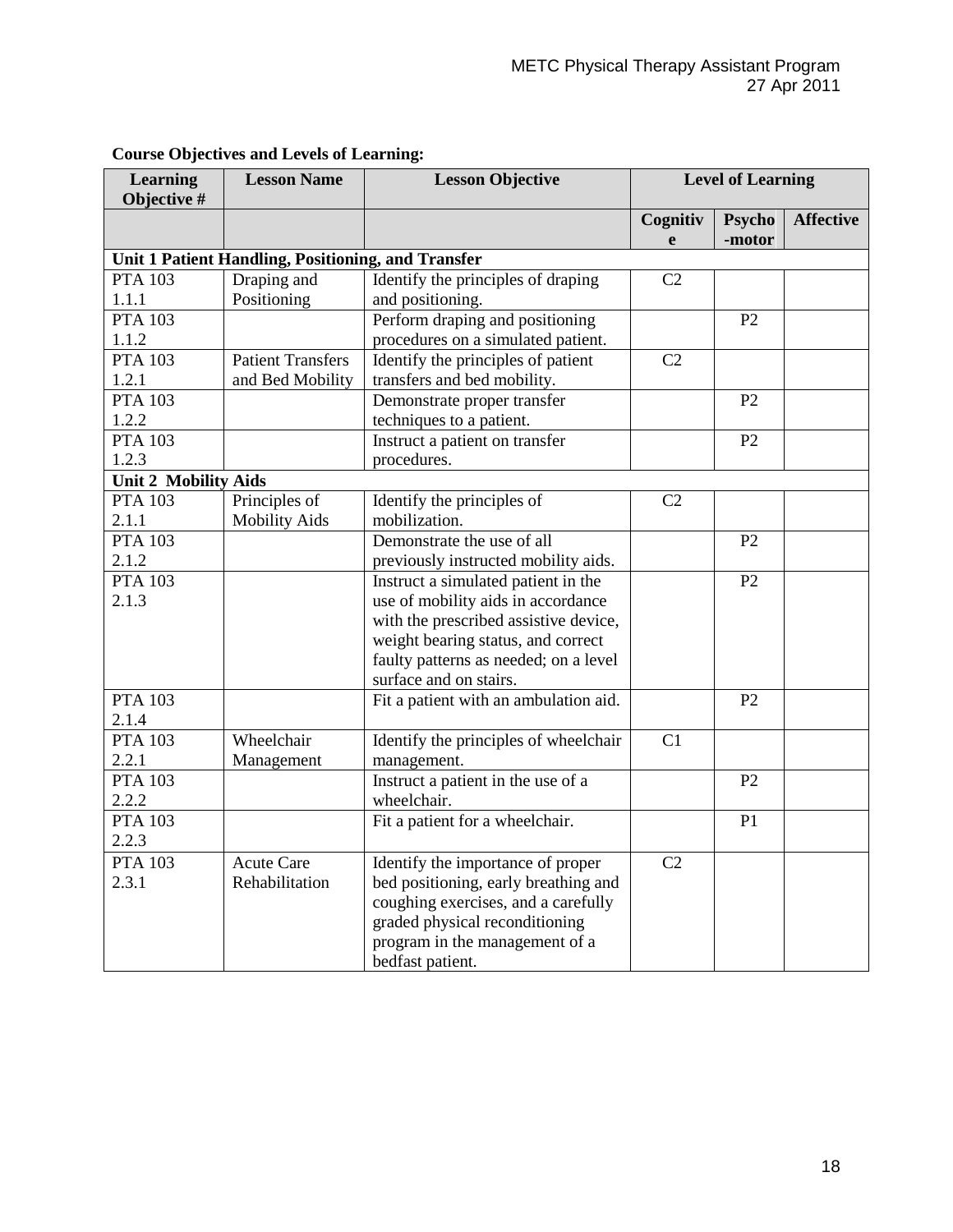# **PTA 104 Functional Anatomy, Physiology, and Kinesiology I**

#### **Course Description:**

This course focuses on the science of human motion, theories of biomechanics and muscle/joint structure and function. Emphasis on basic principles of therapeutic exercise and their application to specific body regions is introduced. A laboratory experience that includes the application of kinesiology, biomechanics, and exercise principles is integrated in the learning experience. Prerequisites: Admission to PTA program.

#### **Course Goal(s):**

Upon completion, students will be able to describe the anatomical structure, kinesiology, and physiological function of the integumentary, cardiovascular skeletal, muscular, respiratory, lymphatic, and nervous systems, and the science of human motion, clinical biomechanics, and joint structure and function of the body.

#### **Distribution of Contact Hours:**

| Unit #       | <b>Unit Title</b>               | <b>Did</b> | Lab/           | <b>Clin</b> | <b>WTes</b> | <b>PTest</b> | Othe | Req' | <b>Total</b> |
|--------------|---------------------------------|------------|----------------|-------------|-------------|--------------|------|------|--------------|
|              |                                 |            | Prac           |             |             |              |      | d    |              |
|              |                                 |            |                |             |             |              |      | Act. |              |
|              | <b>Applied Physical Therapy</b> | 19         |                |             |             |              |      |      | 19           |
|              | Science                         |            |                |             |             |              |      |      |              |
|              | The Nervous System              | 16         |                |             |             |              |      |      |              |
|              | Kinesiology                     |            | ⌒              |             |             |              |      |      |              |
| <b>Total</b> |                                 | 40         | $\overline{2}$ |             |             |              |      |      |              |

| <b>Learning</b><br>Objective # | <b>Lesson Name</b>                             | <b>Lesson Objective</b>               |                | <b>Level of Learning</b> |                  |
|--------------------------------|------------------------------------------------|---------------------------------------|----------------|--------------------------|------------------|
|                                |                                                |                                       | Cognitiv       | <b>Psycho</b>            | <b>Affective</b> |
|                                |                                                |                                       | e              | -motor                   |                  |
|                                | <b>Unit 1 Applied Physical Therapy Science</b> |                                       |                |                          |                  |
| <b>PTA 104</b>                 | Introduction to                                | Identify the anatomic components and  | C <sub>2</sub> |                          |                  |
| 1.1.1                          | Anatomy and                                    | physiologic function of the major     |                |                          |                  |
|                                | Physiology                                     | human body systems.                   |                |                          |                  |
| <b>PTA 104</b>                 | Cells and                                      | Identify the anatomy and              | C <sub>1</sub> |                          |                  |
| 1.2.1                          | <b>Tissues</b>                                 | physiological function of cell        |                |                          |                  |
|                                |                                                | components and body tissues, to       |                |                          |                  |
|                                |                                                | include epithelial, connective,       |                |                          |                  |
|                                |                                                | cartilage, muscle, nerve, and bone    |                |                          |                  |
|                                |                                                | tissue.                               |                |                          |                  |
| <b>PTA 104</b>                 | Integumentary                                  | Identify the anatomical structure and | C1             |                          |                  |
| 1.3.1                          | System                                         | physiologic functions of the          |                |                          |                  |
|                                |                                                | integumentary system.                 |                |                          |                  |
| <b>PTA 104</b>                 | Cardiovascular                                 | Describe the functions of the human   | C1             |                          |                  |
| 1.4.1                          | System                                         | circulatory system.                   |                |                          |                  |
| <b>PTA</b> 104                 | Skeletal                                       | Identify the anatomical structure and | C <sub>2</sub> |                          |                  |
| 1.5.1                          | System                                         | function of skeletal tissue, and the  |                |                          |                  |
|                                |                                                | physiological processes involved in   |                |                          |                  |
|                                |                                                | bone formation and repair.            |                |                          |                  |
| <b>PTA 104</b>                 | Respiratory                                    | Identify the anatomical structure and | C1             |                          |                  |
| 1.6.1                          | System                                         | physiologic functions of the          |                |                          |                  |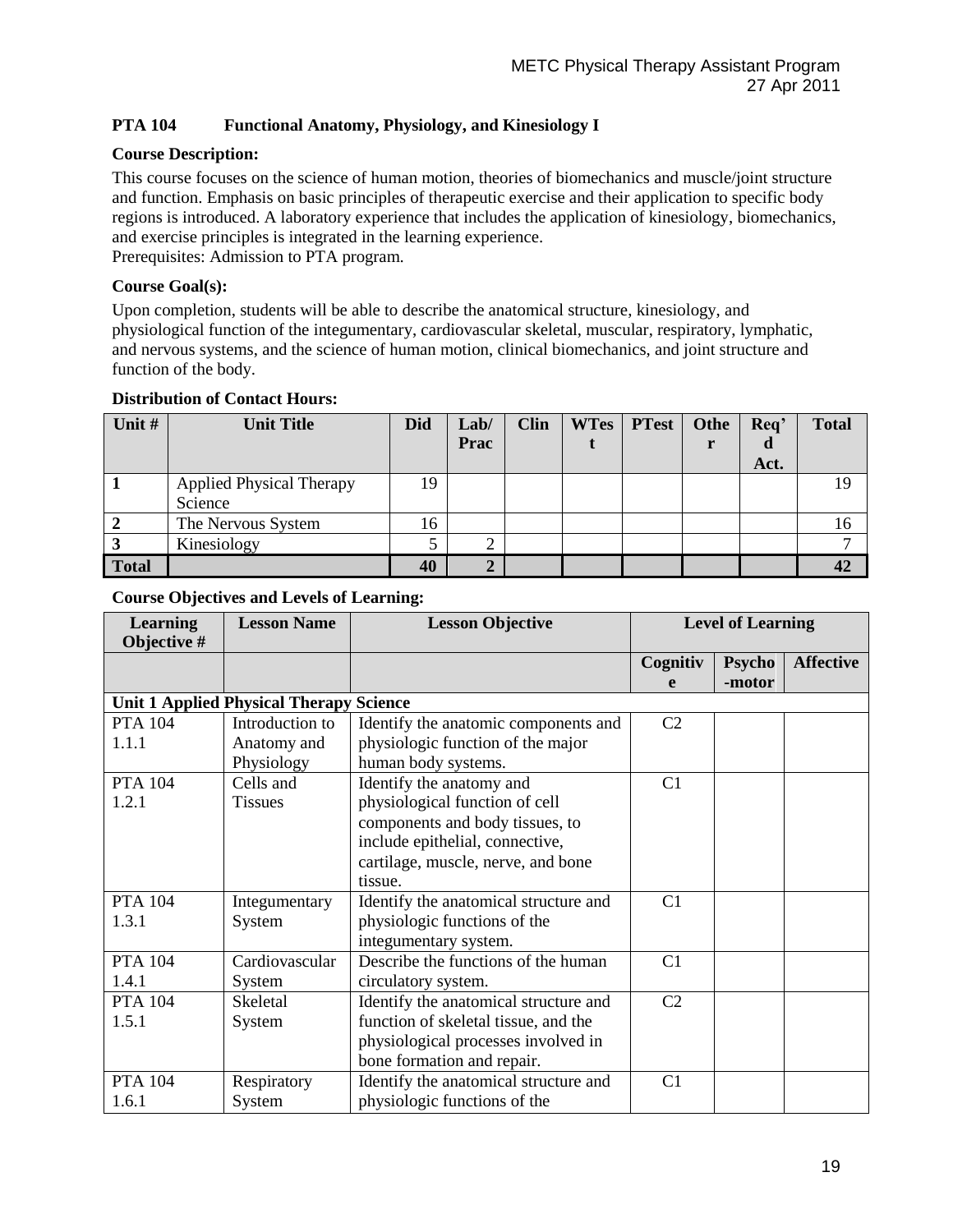| <b>Learning</b><br>Objective #   | <b>Lesson Name</b>                                  | <b>Lesson Objective</b>                                                                                                                                                   |                | <b>Level of Learning</b> |                  |
|----------------------------------|-----------------------------------------------------|---------------------------------------------------------------------------------------------------------------------------------------------------------------------------|----------------|--------------------------|------------------|
|                                  |                                                     |                                                                                                                                                                           | Cognitiv<br>e  | Psycho<br>-motor         | <b>Affective</b> |
|                                  |                                                     | respiratory system.                                                                                                                                                       |                |                          |                  |
| <b>PTA 104</b><br>1.7.1          | Lymphatic<br>System                                 | Identify the anatomical structure and<br>physiologic functions of the<br>lymphatic system.                                                                                | C1             |                          |                  |
| PTA 104 1.8.1                    | Exercise<br>Physiology                              | Identify the anatomical structure and<br>physiologic functions associated with<br>exercise physiology.                                                                    | C <sub>2</sub> |                          |                  |
| PTA 104 1.9.1                    | Muscular<br>System                                  | Identify the anatomical structure and<br>physiologic functions of the muscular<br>system.                                                                                 | C <sub>2</sub> |                          |                  |
| <b>Unit 2 The Nervous System</b> |                                                     |                                                                                                                                                                           |                |                          |                  |
| <b>PTA 104</b><br>2.1.1          | Introduction to<br>the Nervous<br>System            | Identify the structures, basic functions<br>and the organization of the nervous<br>system.                                                                                | C1             |                          |                  |
| <b>PTA 104</b><br>2.2.1          | Neuron                                              | Identify the structure and function for<br>each anatomical component of the<br>neuron.                                                                                    | C1             |                          |                  |
| <b>PTA 104</b><br>2.3.1          | Membrane<br>Excitability                            | Identify factors that maintain the<br>resting membrane potential and<br>generate the action potential within<br>the neuron.                                               | C <sub>2</sub> |                          |                  |
| <b>PTA 104</b><br>2.4.1          | Central<br><b>Nervous</b><br>System: Brain          | Identify the anatomical structures and<br>functions of the brain.                                                                                                         | C1             |                          |                  |
| <b>PTA 104</b><br>2.5.1          | Central<br><b>Nervous</b><br>System: Spinal<br>Cord | Identify the anatomical components<br>and function of the spinal cord and its<br>interactions with the brain and<br>peripheral nerves.                                    | C1             |                          |                  |
| <b>PTA 104</b><br>2.6.1          | Peripheral<br>Nervous<br>System (PNS)               | Identify the definition, components<br>and function of the peripheral nervous<br>system.                                                                                  | C1             |                          |                  |
| <b>PTA 104</b><br>2.7.1          | Peripheral<br>Nerve Injuries<br>(PNI)               | Identify the signs, symptoms, risk<br>factors, precautions, and physical<br>therapy treatment options and goals<br>for patients with common peripheral<br>nerve injuries. | C <sub>2</sub> |                          |                  |
| <b>PTA 104</b><br>2.8.1          | Reflex<br>Mechanisms                                | Identify the components and function<br>of primitive, somatic, and<br>pathological spinal reflex mechanisms<br>of physical therapy management.                            | C <sub>2</sub> |                          |                  |
| <b>PTA 104</b><br>2.8.1.2        |                                                     | Apply the clinical significance of<br>primitive, somatic, and pathological<br>spinal reflex mechanisms to physical<br>therapy management.                                 | C <sub>2</sub> |                          |                  |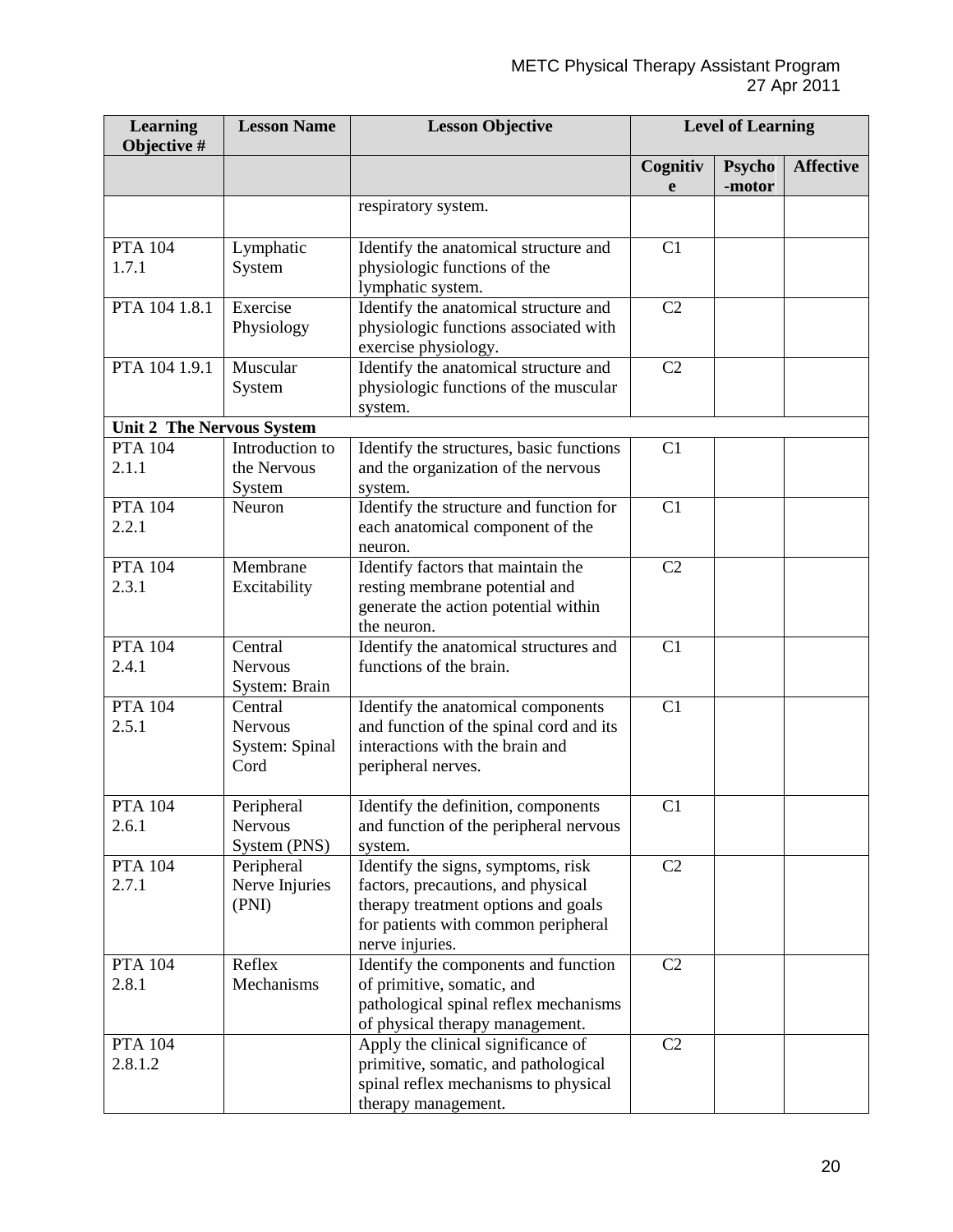| <b>Learning</b><br>Objective # | <b>Lesson Name</b>             | <b>Lesson Objective</b>                                                                                                                                                                          |                | <b>Level of Learning</b> |                  |
|--------------------------------|--------------------------------|--------------------------------------------------------------------------------------------------------------------------------------------------------------------------------------------------|----------------|--------------------------|------------------|
|                                |                                |                                                                                                                                                                                                  | Cognitiv<br>e  | <b>Psycho</b><br>-motor  | <b>Affective</b> |
| <b>PTA 104</b><br>2.9.1        | Neurological<br>system         | Identify the structures and functions<br>of the central and peripheral nervous<br>systems, membrane excitability, and<br>reflex mechanisms.                                                      | C1             |                          |                  |
| <b>Unit 3 Kinesiology</b>      |                                |                                                                                                                                                                                                  |                |                          |                  |
| <b>PTA 104</b><br>3.1.1        | Introduction to<br>Kinesiology | Identify the kinesiology principles<br>and motions that occur within the<br>body to include joint motion, freedom<br>of motion, and the plane and axis of<br>each motion.                        | C <sub>1</sub> |                          |                  |
| <b>PTA 104</b><br>3.2.1        | Arthrology                     | Identify the types and classifications<br>of joints, the structural components<br>and motion characteristics for each<br>type.                                                                   | C <sub>2</sub> |                          |                  |
| <b>PTA 104</b><br>3.3.1        | <b>Biomechanics</b>            | Identify the basic biomechanical<br>principles that occur within the body,<br>such as lever systems, mechanical<br>advantage, and the internal/external<br>forces that influence the human body. | C <sub>2</sub> | P <sub>2</sub>           |                  |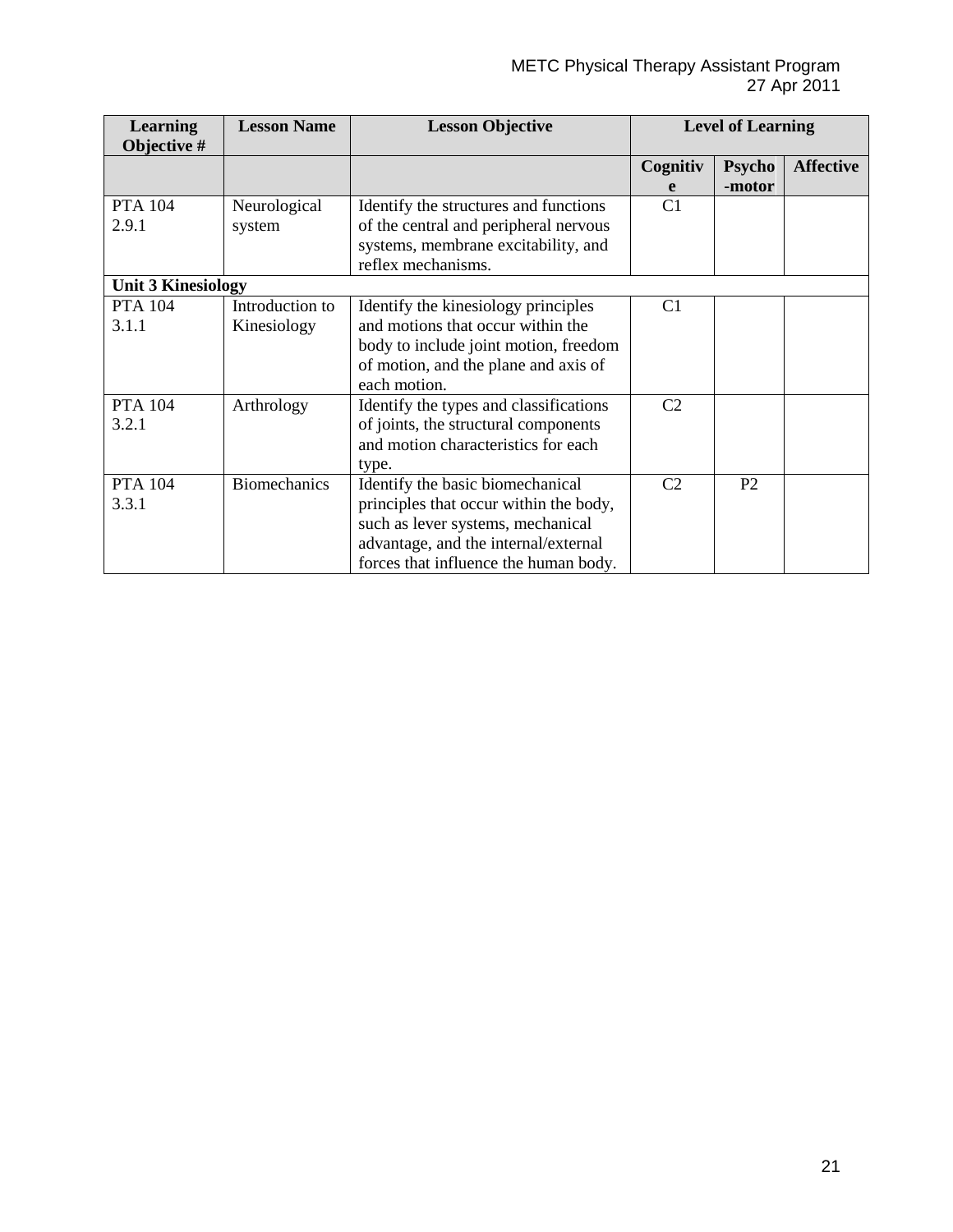# **PTA 105 Functional Anatomy, Physiology, and Kinesiology II**

# **Course Description:**

This course is a combination of class lecture and lab experience. Students are provided with foundational knowledge of anatomy and kinesiology of the spine, hip, pelvis, knee, ankle, foot, shoulder, elbow, forearm, wrist and hand body regions. The course focuses on eh science of human motion, theories of biomechanics and muscle/joint structure and function Emphasizes basic principles of therapeutic exercises and their application to specific body regions. A laboratory experience that includes the application of kinesiology and exercise principles is integrated in the learning experience Prerequisites: Admission to PTA program.

# **Course Goal(s):**

Upon completion, students will understand and apply the fundamental principles of clinical anatomy and kinesiology of the spine, hip, pelvis, knee, ankle, foot, shoulder, elbow, forearm, wrist and hand body regions needed to assist the Physical Therapist in the treatment and care of patients.

| Unit #       | <b>Unit Title</b>                                   | <b>Did</b> | Lab/<br><b>Prac</b> | <b>Clin</b> | <b>WTes</b> | <b>PTest</b> | Othe | Req'<br>đ | <b>Total</b> |
|--------------|-----------------------------------------------------|------------|---------------------|-------------|-------------|--------------|------|-----------|--------------|
|              |                                                     |            |                     |             |             |              |      | Act.      |              |
|              | Anatomy and Kinesiology of<br>the Spine             |            |                     |             |             |              |      |           |              |
|              | Anatomy and Kinesiology of<br>the Upper Extremities | ⇁          | 5                   |             |             |              |      |           |              |
| 3            | Anatomy and Kinesiology of<br>the Lower Extremities | 10         | ⇁                   |             |             |              |      |           |              |
| <b>Total</b> |                                                     | 22         | 15                  |             |             |              |      |           | 37           |

#### **Distribution of Contact Hours:**

| <b>Learning</b><br>Objective # | <b>Lesson Name</b>                          | <b>Lesson Objective</b>              |                | <b>Level of Learning</b> |                  |
|--------------------------------|---------------------------------------------|--------------------------------------|----------------|--------------------------|------------------|
|                                |                                             |                                      | Cognitiv       | <b>Psycho</b>            | <b>Affective</b> |
|                                |                                             |                                      | e              | -motor                   |                  |
|                                | Unit 1 Anatomy and Kinesiology of the Spine |                                      |                |                          |                  |
| <b>PTA 105</b>                 | Osteology: Spine                            | Identify the skeletal structures of  | C <sub>2</sub> |                          |                  |
| 1.1.1                          | and Thorax                                  | the vertebral column, rib cage, and  |                |                          |                  |
|                                |                                             | pelvic girdle, to include their      |                |                          |                  |
|                                |                                             | characteristic prominences,          |                |                          |                  |
|                                |                                             | processes, lines, foramina, grooves, |                |                          |                  |
|                                |                                             | borders, and articular surfaces.     |                |                          |                  |
| <b>PTA 105</b>                 | Anatomy $\&$                                | Label the muscles to include origin, | C <sub>2</sub> | P <sub>2</sub>           |                  |
| 1.2.1                          | Kinesiology of                              | insertion, innervations, and action  |                |                          |                  |
|                                | the Spine and                               | joints to include type, degree of    |                |                          |                  |
|                                | <b>Thorax</b>                               | freedom, and motions within the      |                |                          |                  |
|                                |                                             | spine and thorax.                    |                |                          |                  |
| <b>PTA 105</b>                 |                                             | Label the bones, articulating        | C <sub>2</sub> | P <sub>2</sub>           |                  |
| 1.2.1.1                        |                                             | surfaces, degree of freedom and      |                |                          |                  |
|                                |                                             | motion, and ligaments within the     |                |                          |                  |
|                                |                                             | spine and thorax.                    |                |                          |                  |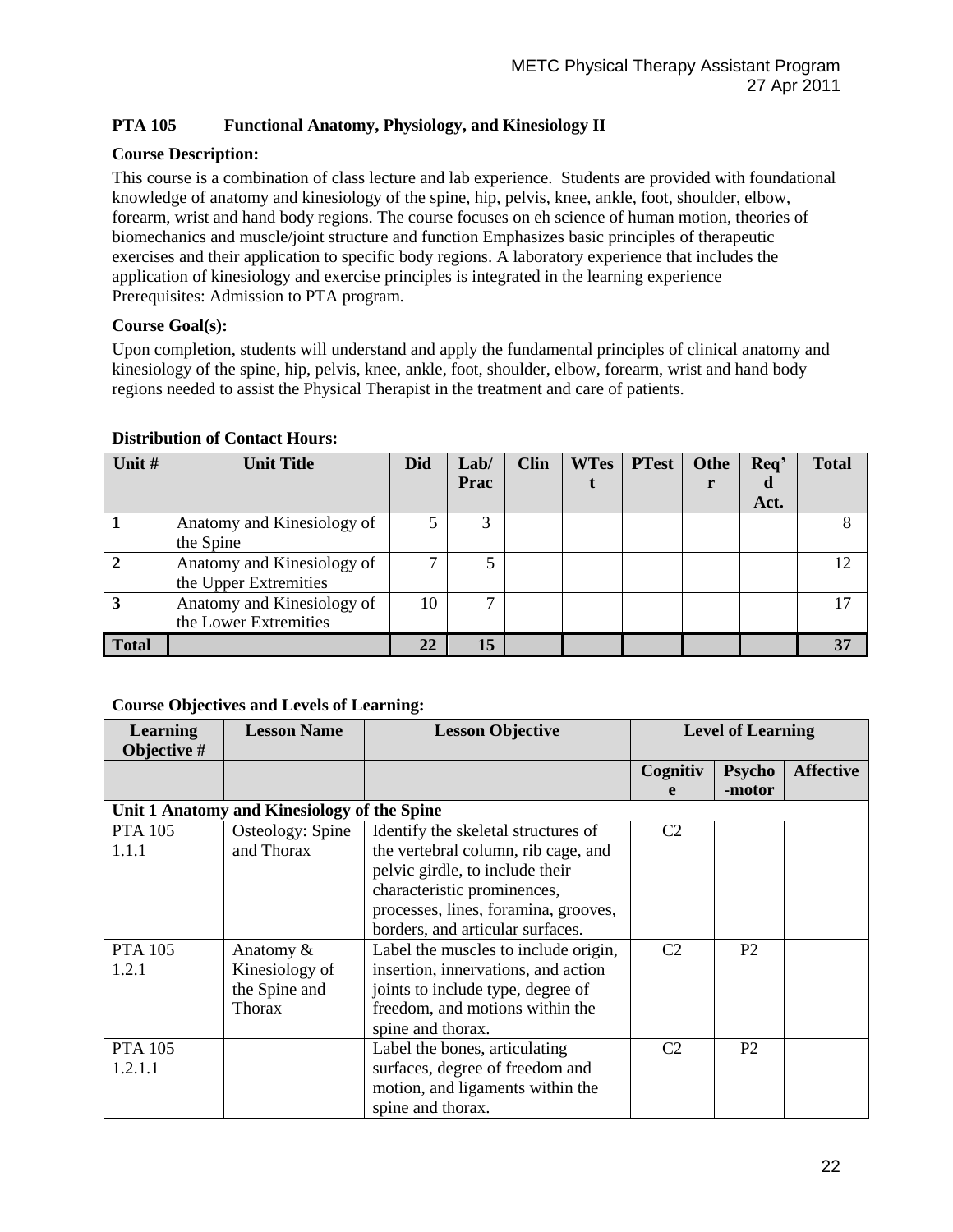| <b>Learning</b><br>Objective # | <b>Lesson Name</b>     | <b>Lesson Objective</b>                                 |                | <b>Level of Learning</b> |                  |
|--------------------------------|------------------------|---------------------------------------------------------|----------------|--------------------------|------------------|
|                                |                        |                                                         | Cognitiv<br>e  | <b>Psycho</b><br>-motor  | <b>Affective</b> |
|                                |                        | Unit 2 Anatomy and Kinesiology of the Upper Extremities |                |                          |                  |
| <b>PTA 105</b>                 | Osteology -            | Identify the skeletal structures of                     | C2             |                          |                  |
| 2.1.1                          | <b>Upper Extremity</b> | the upper extremity, to include their                   |                |                          |                  |
|                                |                        | characteristic prominences,                             |                |                          |                  |
|                                |                        | processes, lines, foramina, grooves,                    |                |                          |                  |
|                                |                        | boarders, and articular surfaces.                       |                |                          |                  |
| <b>PTA 105</b>                 |                        | Label the characteristic                                | C <sub>2</sub> | P <sub>2</sub>           |                  |
| 2.1.2                          |                        | prominences, processes, lines,                          |                |                          |                  |
|                                |                        | foramina, grooves, boarders, and                        |                |                          |                  |
|                                |                        | articular surfaces on a patient's                       |                |                          |                  |
|                                |                        | surface anatomy.                                        |                |                          |                  |
| <b>PTA 105</b>                 | Anatomy and            | Identify the bones; muscles to                          | C <sub>2</sub> |                          |                  |
| 2.2.1                          | kinesiology of         | include origin, insertion,                              |                |                          |                  |
|                                | the Shoulder           | innervation, and action; joints to                      |                |                          |                  |
|                                |                        | include type, articulating surfaces,                    |                |                          |                  |
|                                |                        | degrees of freedom, and motions,                        |                |                          |                  |
|                                |                        | and ligaments within the shoulder                       |                |                          |                  |
|                                |                        | region.                                                 |                |                          |                  |
| <b>PTA 105</b>                 |                        | Label the bones; muscles to include                     | C <sub>2</sub> | P <sub>2</sub>           |                  |
| 2.2.2                          |                        | origin, insertion, innervation, and                     |                |                          |                  |
|                                |                        | action; joints to include type,                         |                |                          |                  |
|                                |                        | articulating surfaces, degrees of                       |                |                          |                  |
|                                |                        | freedom, and motions, and                               |                |                          |                  |
|                                |                        | ligaments within the shoulder                           |                |                          |                  |
|                                |                        | region.                                                 |                |                          |                  |
| <b>PTA 105</b>                 | Anatomy and            | Identify the origin, insertion,                         | C <sub>2</sub> |                          |                  |
| 2.3.1                          | Kinesiology of         | innervation and actions of the                          |                |                          |                  |
|                                | the Elbow,             | muscles of the elbow, forearm,                          |                |                          |                  |
|                                | Forearm, Wrist         | wrist and hand (EFWH)                                   |                |                          |                  |
|                                | and Hand               |                                                         |                |                          |                  |
|                                | (EFWH)                 |                                                         |                |                          |                  |
| <b>PTA 105</b>                 |                        | Label the muscles of the elbow,                         | C <sub>2</sub> | P2                       |                  |
| 2.3.2                          |                        | forearm, wrist and hand (EFWH)                          |                |                          |                  |
|                                |                        | Unit 3 Anatomy and Kinesiology of the Lower Extremities |                |                          |                  |
| <b>PTA 105</b>                 | Osteology -            | Identify the skeletal structures of                     | C <sub>2</sub> |                          |                  |
| 3.1.1                          | Lower Extremity        | the lower extremity, to include their                   |                |                          |                  |
|                                |                        | characteristic prominences,                             |                |                          |                  |
|                                |                        | processes, lines, foramina, grooves,                    |                |                          |                  |
|                                |                        | borders, and articular surfaces.                        |                |                          |                  |
| <b>PTA 105</b>                 |                        | Label the characteristic                                | C2             | P2                       |                  |
| 3.1.2                          |                        | prominences, processes, lines,                          |                |                          |                  |
|                                |                        | foramina, grooves, borders, and                         |                |                          |                  |
|                                |                        | articular surfaces on a patient's                       |                |                          |                  |
|                                |                        | surface anatomy.                                        |                |                          |                  |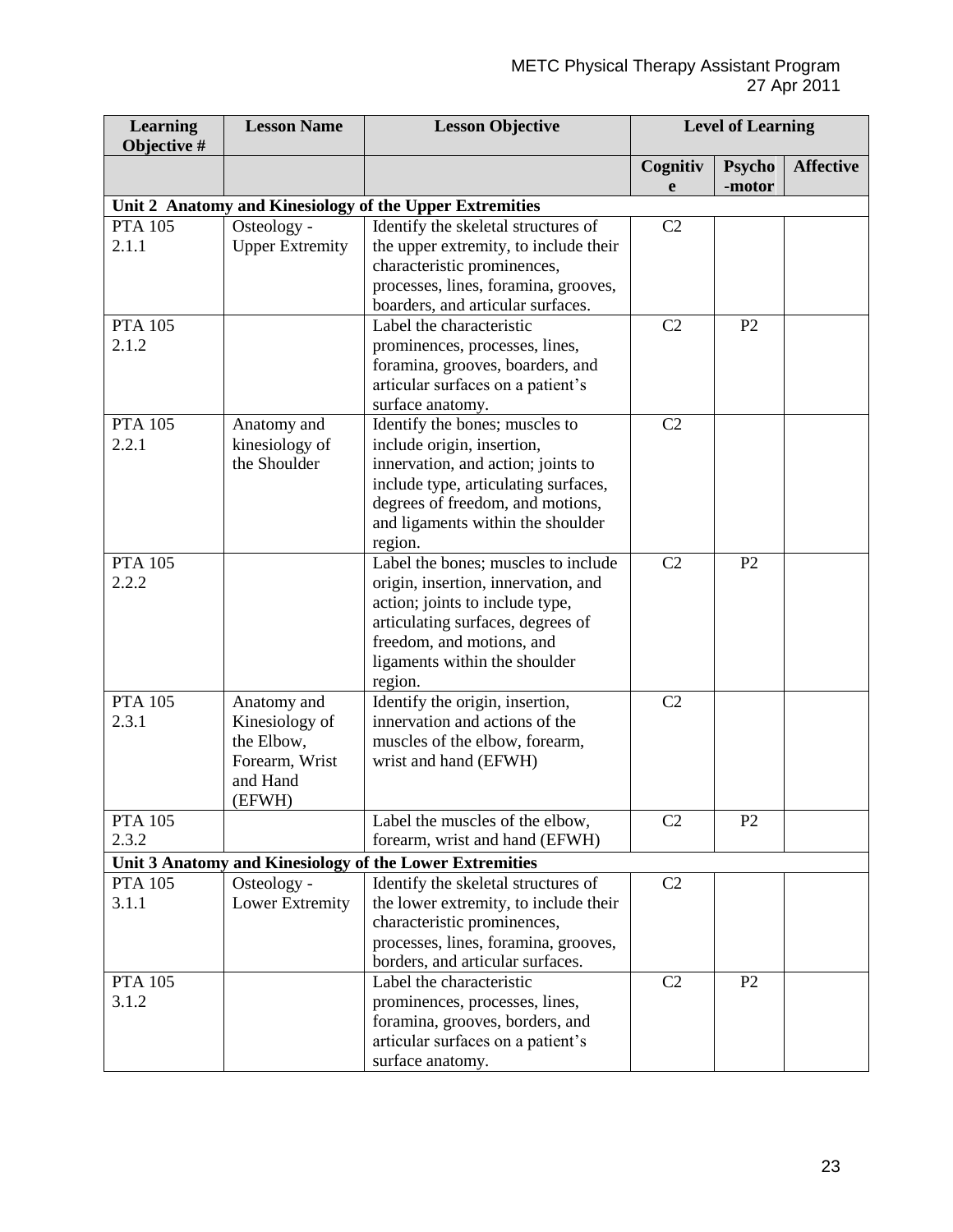| <b>Learning</b><br>Objective # | <b>Lesson Name</b>                                     | <b>Lesson Objective</b>                                                                                                                                                                                                                     |                | <b>Level of Learning</b> |                  |
|--------------------------------|--------------------------------------------------------|---------------------------------------------------------------------------------------------------------------------------------------------------------------------------------------------------------------------------------------------|----------------|--------------------------|------------------|
|                                |                                                        |                                                                                                                                                                                                                                             | Cognitiv<br>e  | <b>Psycho</b><br>-motor  | <b>Affective</b> |
| <b>PTA 105</b><br>3.2.1        | Anatomy and<br>Kinesiology of<br>the Hip and<br>Pelvis | Identify the bones; muscles to<br>include origin, insertion,<br>innervation, and action; joints to<br>include type, articulating surfaces,<br>degrees of freedom, and motions;<br>and ligaments within the hip and<br>pelvic region.        | C <sub>2</sub> |                          |                  |
| <b>PTA 105</b><br>3.2.2        |                                                        | Label the bones; muscles to include<br>origin, insertion, innervation, and<br>action; joints to include type,<br>articulating surfaces, degrees of<br>freedom, and motions; and<br>ligaments within the hip and pelvic<br>region.           | C <sub>2</sub> | P2                       |                  |
| <b>PTA 105</b><br>3.3.1        | Anatomy and<br>kinesiology of<br>the Knee              | Identify the bones; muscles to<br>include origin, insertion,<br>innervation, and action; joints to<br>include type, articulating surfaces,<br>degrees of freedom, and motions;<br>and ligaments within the knee<br>region.                  | C <sub>2</sub> |                          |                  |
| <b>PTA 105</b><br>3.3.2        |                                                        | Label the bones; muscles to include<br>origin, insertion, innervation, and<br>action; joints to include type,<br>articulating surfaces, degrees of<br>freedom, and motions; and<br>ligaments within the knee region.                        | C2             | P2                       |                  |
| <b>PTA 105</b><br>3.4.1        | Anatomy and<br>kinesiology of<br>the Foot and<br>Ankle | Identify the bones; muscles to<br>include origin, insertion,<br>innervation, and action; joints to<br>include type, articulating surfaces,<br>degrees of freedom, and motions;<br>and ligaments within the leg, ankle;<br>and foot regions. | C <sub>2</sub> |                          |                  |
| <b>PTA 105</b><br>3.4.2        |                                                        | Label the bones; muscles to include<br>origin, insertion, innervation, and<br>action; joints to include type,<br>articulating surfaces, degrees of<br>freedom, and motions; and<br>ligaments within the leg, ankle; and<br>foot regions.    | C2             | P2                       |                  |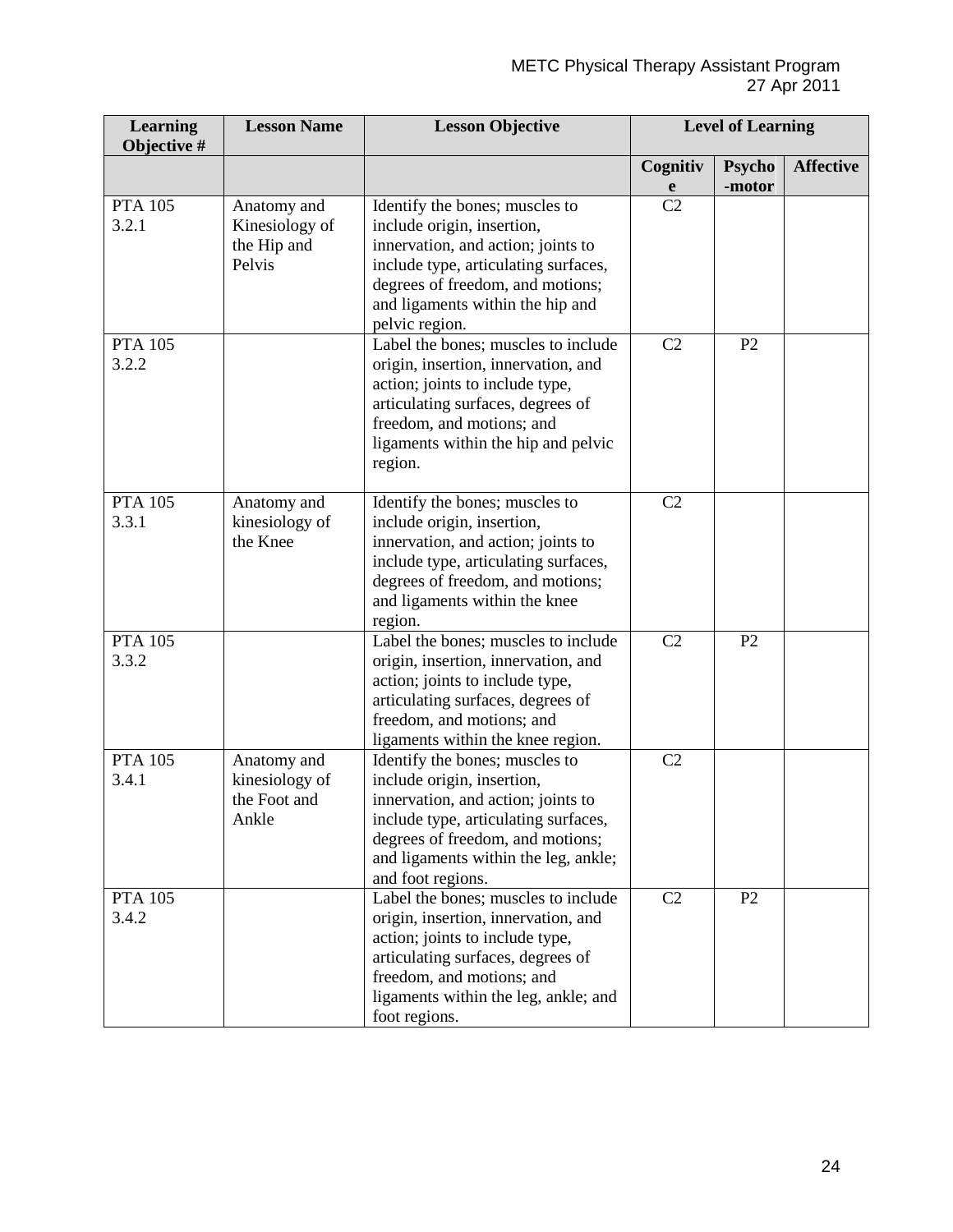# **PTA 106 Clinical Pathophysiology I**

# **Course Description:**

This course is a combination of class lecture and lab experience. This course introduces the student to common musculoskeletal diseases and injuries to include the etiology, risk factors, signs and symptoms, physical therapy treatment options and treatment precautions for each disorder. Knowledge for each disorder includes their etiology, risk factors, signs and symptoms, physical therapy treatment options and treatment precautions.

Prerequisites: Admission to PTA program.

### **Course Goal(s):**

Upon completion, students will apply clinical knowledge of common musculoskeletal diseases and injuries to include the etiology, risk factors, signs and symptoms, physical therapy treatment options and treatment precautions for each disorder.

#### **Distribution of Contact Hours:**

| Unit #       | <b>Unit Title</b>               | <b>Did</b> | Lab/ | <b>Clin</b> | <b>WTes</b> | <b>PTest</b> | Othe | Req' | <b>Total</b> |
|--------------|---------------------------------|------------|------|-------------|-------------|--------------|------|------|--------------|
|              |                                 |            | Prac |             |             |              |      | u    |              |
|              |                                 |            |      |             |             |              |      | Act. |              |
|              | Musculoskeletal Disorders       | 4          |      |             |             |              |      |      |              |
|              | <b>Clinical Disorders Upper</b> | 19         |      |             |             |              |      |      | 19           |
|              | Extremity                       |            |      |             |             |              |      |      |              |
| <b>Total</b> |                                 | 23         |      |             |             |              |      |      |              |

| <b>Learning</b><br>Objective # | <b>Lesson Name</b>                               | <b>Lesson Objective</b>                |                | <b>Level of Learning</b> |                  |
|--------------------------------|--------------------------------------------------|----------------------------------------|----------------|--------------------------|------------------|
|                                |                                                  |                                        | Cognitiv       | <b>Psycho</b>            | <b>Affective</b> |
|                                |                                                  |                                        | e              | -motor                   |                  |
|                                | <b>Unit 1 Musculoskeletal Disorders</b>          |                                        |                |                          |                  |
| <b>PTA 106</b>                 | <b>Tissue Repair</b>                             | Identify the characteristics,          | C <sub>2</sub> |                          |                  |
| 1.1.1                          |                                                  | physiological processes, and           |                |                          |                  |
|                                |                                                  | physical therapy considerations        |                |                          |                  |
|                                |                                                  | associated with each specific stage    |                |                          |                  |
|                                |                                                  | of tissue repair.                      |                |                          |                  |
| <b>PTA 106</b>                 | Pain and                                         | Identify the definitions and           | C <sub>2</sub> |                          |                  |
| 1.2.1                          | Disability                                       | characteristics of pain and disability |                |                          |                  |
|                                |                                                  | for patients with                      |                |                          |                  |
|                                |                                                  | neuromusculoskeletal disorders.        |                |                          |                  |
| <b>PTA 106</b>                 |                                                  | Apply functional outcome measures      | C <sub>2</sub> | P <sub>2</sub>           |                  |
| 1.2.1.2                        |                                                  | to assess pain and disability in       |                |                          |                  |
|                                |                                                  | patients with neuromusculoskeletal     |                |                          |                  |
|                                |                                                  | disorders.                             |                |                          |                  |
|                                | <b>Unit 2 Clinical Disorders Upper Extremity</b> |                                        |                |                          |                  |
| <b>PTA 106</b>                 | Clinical                                         | Identify neuromusculoskeletal          | C <sub>2</sub> |                          |                  |
| 2.1.1                          | Disorders of the                                 | disorders and physical therapy         |                |                          |                  |
|                                | Spine                                            | management for the spine; to           |                |                          |                  |
|                                |                                                  | include the signs, symptoms, risk      |                |                          |                  |
|                                |                                                  | factors, treatment precautions, and    |                |                          |                  |
|                                |                                                  | treatment options for each disorder.   |                |                          |                  |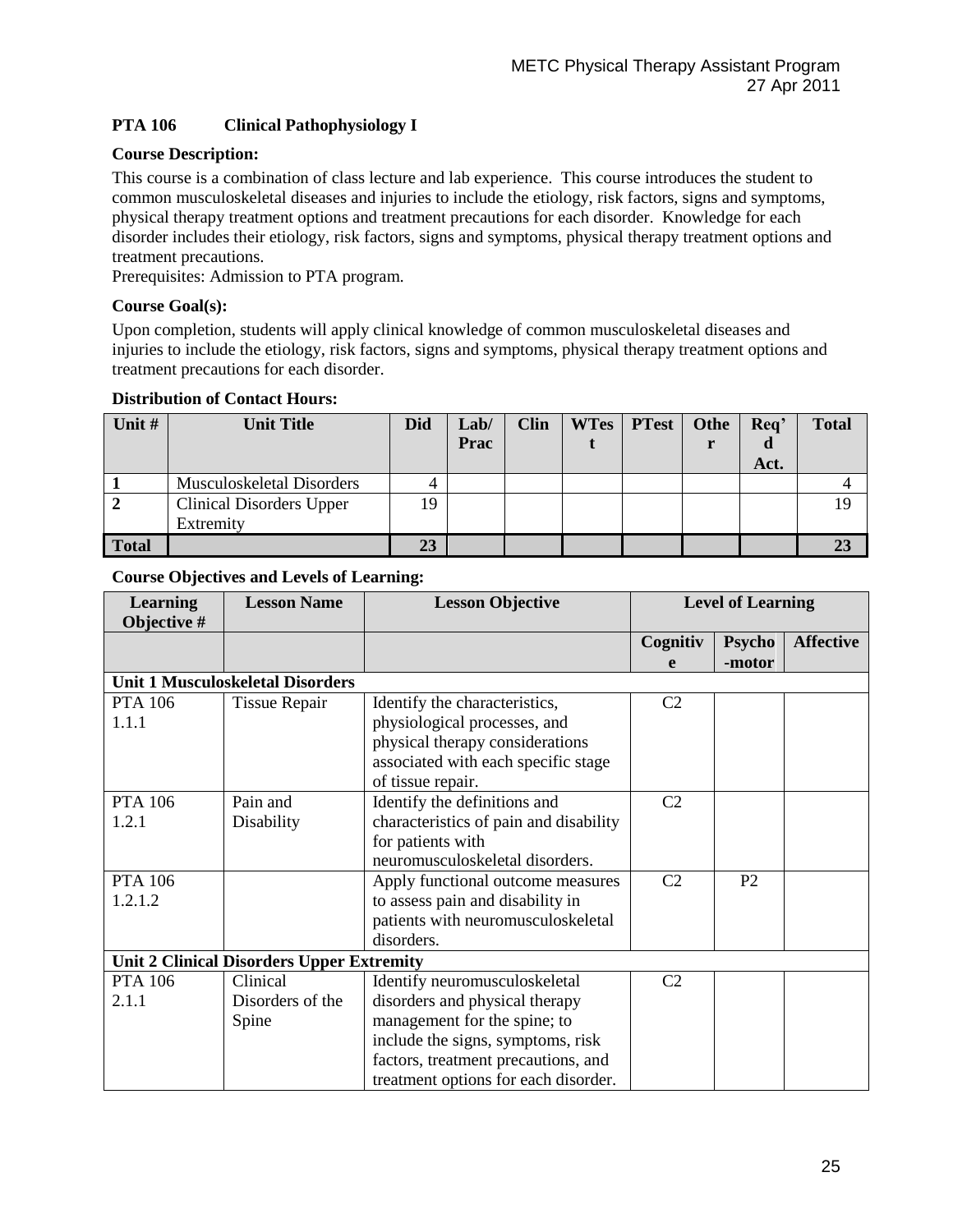| <b>Learning</b><br>Objective # | <b>Lesson Name</b>                                           | <b>Lesson Objective</b>                                                                                                                                                                                                                       |                         | <b>Level of Learning</b> |                  |
|--------------------------------|--------------------------------------------------------------|-----------------------------------------------------------------------------------------------------------------------------------------------------------------------------------------------------------------------------------------------|-------------------------|--------------------------|------------------|
|                                |                                                              |                                                                                                                                                                                                                                               | Cognitiv<br>$\mathbf e$ | <b>Psycho</b><br>-motor  | <b>Affective</b> |
| <b>PTA 106</b><br>2.2.1        | Clinical<br>Disorders of the<br>Shoulder                     | Identify neuromusculoskeletal<br>disorders and physical therapy<br>management for the shoulder; to<br>include the signs, symptoms, risk<br>factors, treatment precautions, and<br>treatment options for each disorder.                        | C <sub>2</sub>          |                          |                  |
| <b>PTA 106</b><br>2.3.1        | Clinical<br>Disorders of the<br>Elbow, Forearm               | Identify neuromusculoskeletal<br>disorders and physical therapy<br>management for the elbow and<br>forearm; to include the signs,<br>symptoms, risk factors, treatment<br>precautions, and treatment options<br>for each disorder.            | C2                      |                          |                  |
| <b>PTA 106</b><br>2.4.1        | Disorders of the<br>Wrist and Hand                           | Identify the characteristics,<br>symptoms and treatment for<br>Ganglion cysts, Game Keeper's<br>Thumb, Osteoarthritis and<br>Rheumatoid Arthritis of the wrist<br>and hand.                                                                   | C2                      | P2                       |                  |
| <b>PTA 106</b><br>2.5.1        | Clinical<br>Disorders of the<br>Hip and Pelvis               | Identify neuromusculoskeletal<br>disorders and physical therapy<br>management for the hip and pelvis;<br>to include the signs, symptoms, risk<br>factors, treatment precautions, and<br>treatment options for each disorder.                  | C2                      | P2                       |                  |
| <b>PTA 106</b><br>2.6.1        | Clinical<br>Disorders of the<br>Knee                         | Identify neuromusculoskeletal<br>disorders and physical therapy<br>management for the knee; to<br>include the signs, symptoms, risk<br>factors, treatment precautions, and<br>treatment options for each disorder.                            | C <sub>2</sub>          | P <sub>2</sub>           |                  |
| <b>PTA 106</b><br>2.7.1        | Clinical<br>Disorders of the<br>Lower Leg, Foot<br>and Ankle | Identify neuromusculoskeletal<br>disorders and physical therapy<br>management for the foot and ankle;<br>to include the signs, symptoms, risk<br>factors, treatment precautions, and<br>treatment options for each disorder.                  | C <sub>2</sub>          | P2                       |                  |
| <b>PTA 106</b><br>2.8.1        | Lower Extremity<br>(LE) Stress<br>Fractures                  | Identify neuromusculoskeletal<br>disorders and physical therapy<br>management for lower extremity<br>stress fractures; to include the signs,<br>symptoms, risk factors, treatment<br>precautions, and treatment options<br>for each disorder. | C2                      |                          |                  |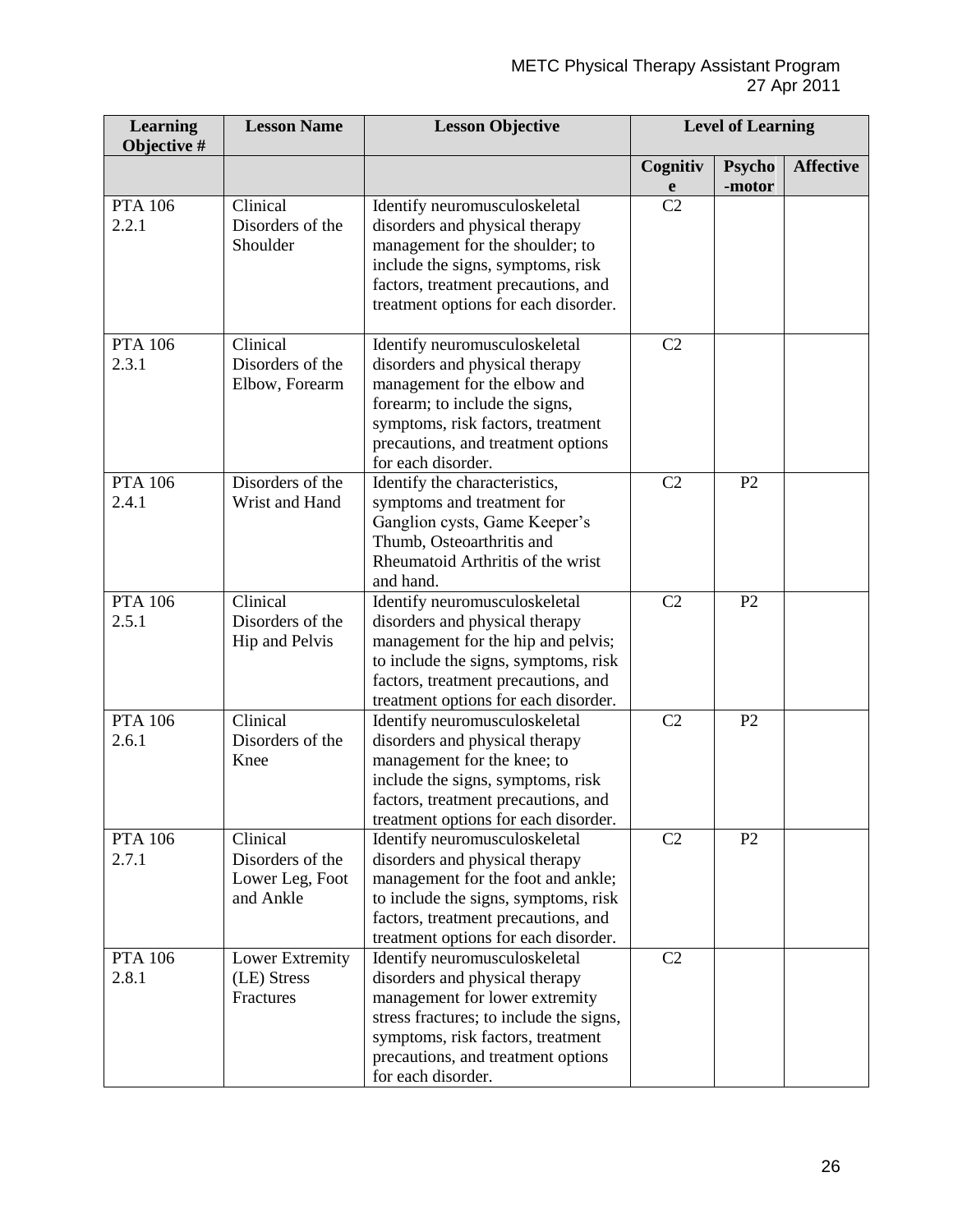# **PTA 107 Musculoskeletal Physical Therapy Clinical Screening and Management Techniques**

#### **Course Description:**

This course is a combination of class lecture and lab experience. This course develops entry-level skills within the PT Assistant scope of practice for the clinical screening of patients with musculoskeletal disorders; to include patient interviewing/history taking, observation/gait analysis, range of motion measurement, strength screening, neurovascular status screening, appropriate special tests and palpation. Prerequisites: Admission to PTA program.

#### **Course Goal(s):**

Upon completion, students will perform clinical screening of patients with musculoskeletal disorders, within the entry-level PT Assistant scope of practice.

| Unit #       | <b>Unit Title</b>            | <b>Did</b> | Lab/ | <b>Clin</b> | <b>WTes</b> | <b>PTest</b> | Othe | Req' | <b>Total</b> |
|--------------|------------------------------|------------|------|-------------|-------------|--------------|------|------|--------------|
|              |                              |            | Prac |             |             |              |      | a    |              |
|              |                              |            |      |             |             |              |      | Act. |              |
|              | Clinical Screening and       | 25         | 31   |             |             |              |      |      | 56           |
|              | <b>Management Techniques</b> |            |      |             |             |              |      |      |              |
|              | Clinical Screening: Lower    |            |      |             |             |              |      |      |              |
|              | Extremity                    |            |      |             |             |              |      |      |              |
| <b>Total</b> |                              | 26         | 32   |             |             |              |      |      |              |

# **Distribution of Contact Hours:**

| <b>Learning</b><br>Objective # | <b>Lesson Name</b>   | <b>Lesson Objective</b>                                    | <b>Level of Learning</b> |                         |                  |
|--------------------------------|----------------------|------------------------------------------------------------|--------------------------|-------------------------|------------------|
|                                |                      |                                                            | Cognitiv<br>e            | <b>Psycho</b><br>-motor | <b>Affective</b> |
|                                |                      | <b>Unit 1 Clinical Screening and Management Techniques</b> |                          |                         |                  |
| <b>PTA 107</b>                 | Introduction to      | Identify the components of a                               | C1                       |                         |                  |
| 1.1.1                          | Clinical             | clinical screening, applicable to the                      |                          |                         |                  |
|                                | Screening            | physical therapy assistants' scope of                      |                          |                         |                  |
|                                |                      | practice.                                                  |                          |                         |                  |
| <b>PTA 107</b>                 |                      | Perform a Basic Clinical Screening                         |                          | P <sub>2</sub>          |                  |
| 1.1.2                          |                      |                                                            |                          |                         |                  |
| <b>PTA 107</b>                 | Introduction to      | Identify the procedures for                                | C1                       |                         |                  |
| 1.2.1                          | Range of Motion      | measuring joint ROM to include                             |                          |                         |                  |
|                                | (ROM)                | patient positioning, goniometer                            |                          |                         |                  |
|                                |                      | placement and documentation.                               |                          |                         |                  |
| <b>PTA 107</b>                 | Introduction to      | Identify the procedures for                                | C <sub>2</sub>           |                         |                  |
| 1.3.1                          | <b>Manual Muscle</b> | performing manual muscle testing                           |                          |                         |                  |
|                                | Testing              | to include: Patient positioning and                        |                          |                         |                  |
|                                |                      | hand placement for appropriate                             |                          |                         |                  |
|                                |                      | resistance, stabilization, and                             |                          |                         |                  |
|                                |                      | palpation of muscle groups.                                |                          |                         |                  |
| <b>PTA 107</b>                 | Anthropometrical     | Identify the procedures for                                | C1                       |                         |                  |
| 1.4.1                          | Screening (girth     | measuring girth to include patient                         |                          |                         |                  |
|                                | measurements)        | positioning, tape measure                                  |                          |                         |                  |
|                                |                      | placement, and documentation.                              |                          |                         |                  |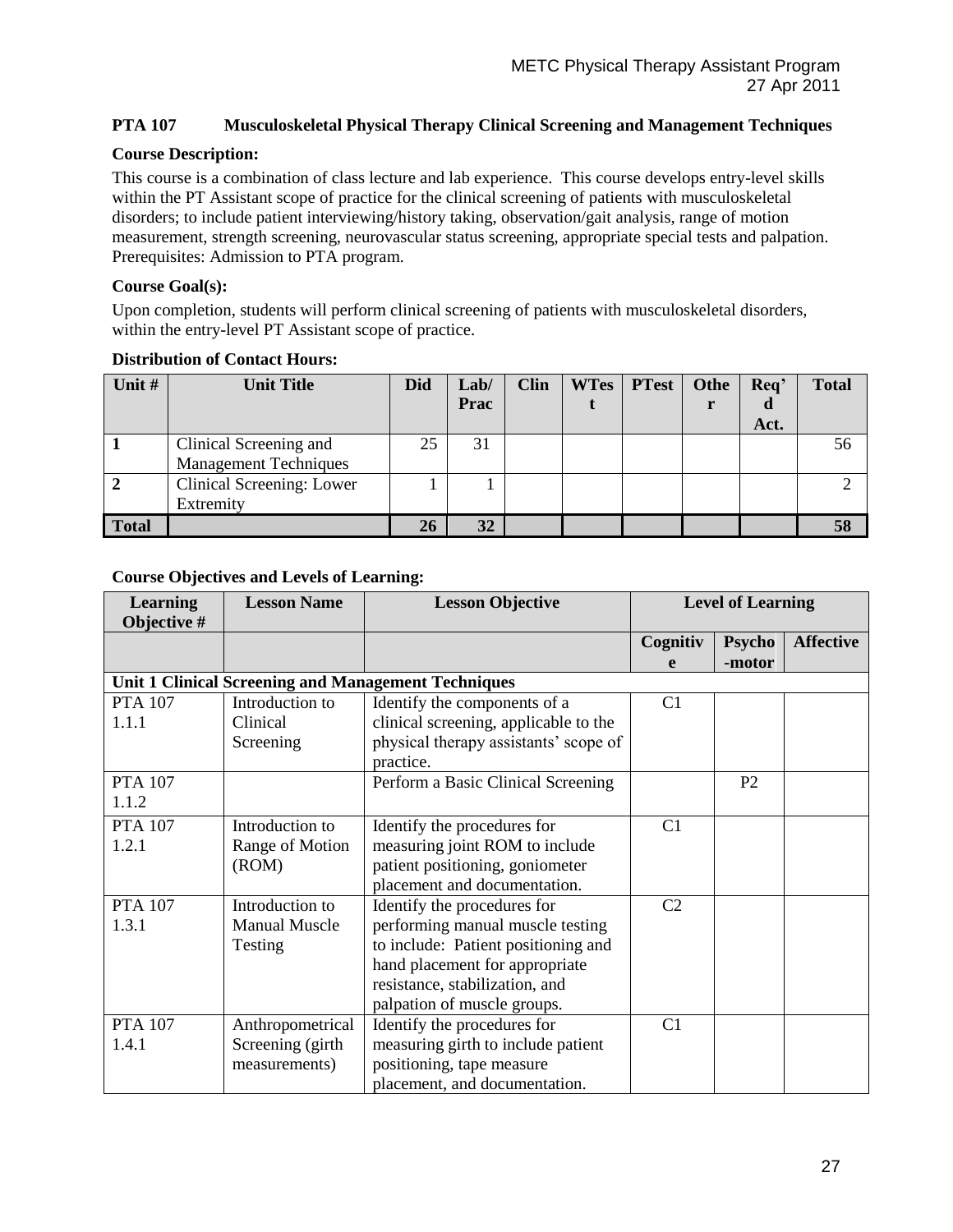| <b>Learning</b><br>Objective # | <b>Lesson Name</b>                                                        | <b>Lesson Objective</b>                                                                                                                                                                                                                                                                                                            |                | <b>Level of Learning</b> |                  |
|--------------------------------|---------------------------------------------------------------------------|------------------------------------------------------------------------------------------------------------------------------------------------------------------------------------------------------------------------------------------------------------------------------------------------------------------------------------|----------------|--------------------------|------------------|
|                                |                                                                           |                                                                                                                                                                                                                                                                                                                                    | Cognitiv<br>e  | <b>Psycho</b><br>-motor  | <b>Affective</b> |
| <b>PTA 107</b><br>1.4.2        |                                                                           | Perform girth measurements.                                                                                                                                                                                                                                                                                                        |                | P <sub>1</sub>           |                  |
| <b>PTA 107</b><br>1.5.1        | Cervical and<br>Thoracolumbar<br>spine range of<br>motion<br>measurements | Identify cervical spine range of<br>motion; to include postural<br>screening, patient position,<br>goniometer or inclinometer<br>placement, measurement<br>procedures, and documentation.                                                                                                                                          | C2             |                          |                  |
| <b>PTA 107</b><br>1.5.2        |                                                                           | Perform thoracolumbar spine range<br>of motion; to include postural<br>screening patient position,<br>goniometer or inclinometer<br>placement, measurement<br>procedures, and documentation.                                                                                                                                       |                | P <sub>2</sub>           |                  |
| <b>PTA 107</b><br>1.6.1        | Clinical<br>Screening: Spine                                              | Identify the procedures for<br>performing a clinical screening of<br>the spine, using standard anatomical<br>landmarks and reference points to<br>assess patient posture in the lateral,<br>posterior and anterior views.                                                                                                          | C <sub>2</sub> |                          |                  |
| <b>PTA 107</b><br>1.6.2        |                                                                           | Perform a Clinical Screening Spine                                                                                                                                                                                                                                                                                                 |                | P <sub>2</sub>           |                  |
| <b>PTA 107</b><br>1.7.1        | Perform Clinical<br>Screening Hip<br>and Pelvis                           | Identify the procedures for<br>performing a clinical screening<br>examination of the hip and pelvis<br>within the physical therapist<br>assistant scope of practice that<br>includes a patient history,<br>observation, range of motion<br>measurement, strength assessment,<br>neurovascular status assessment,<br>and palpation. | C <sub>2</sub> |                          |                  |
| <b>PTA 107</b><br>1.7.2        |                                                                           | Perform a clinical screening of the<br>hip and pelvis.                                                                                                                                                                                                                                                                             |                | P <sub>2</sub>           |                  |
| <b>PTA 107</b><br>1.8.1        | Perform MTT<br>Hip                                                        | Identify the procedures for<br>performing hip MMT using correct<br>patient positioning and hand<br>placement for appropriate<br>resistance, stabilization, and<br>palpation of muscle groups, to<br>assess and grade muscle strength as<br>part of the clinical examination.                                                       | C2             |                          |                  |
| <b>PTA 107</b><br>1.8.2        |                                                                           | Perform Hip MMT.                                                                                                                                                                                                                                                                                                                   |                | P <sub>2</sub>           |                  |
| <b>PTA 107</b><br>1.9.1        | Perform Range of<br>Motion Hip                                            | Identify the procedures for<br>performing hip ROM measurements                                                                                                                                                                                                                                                                     | C2             |                          |                  |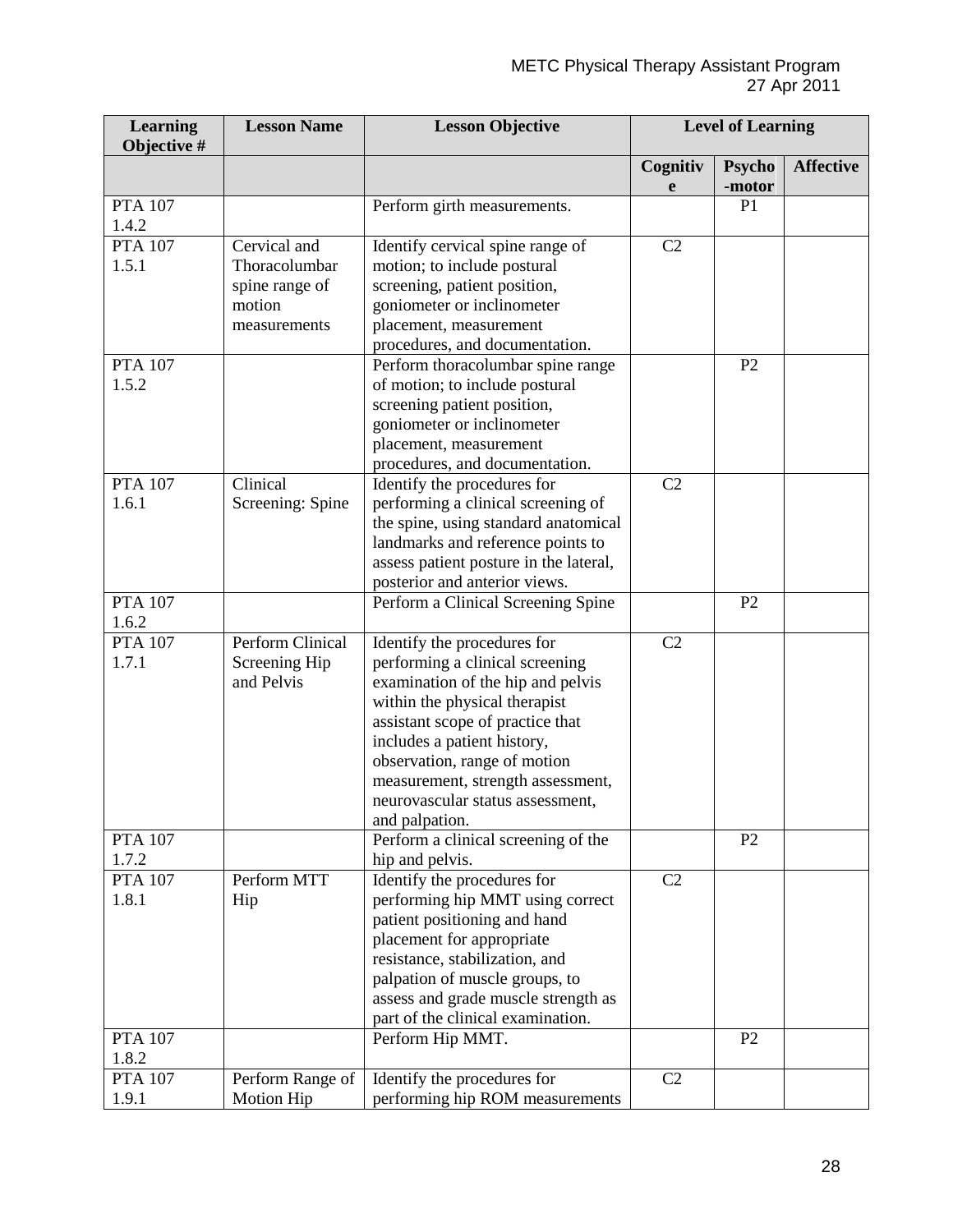| <b>Learning</b><br>Objective # | <b>Lesson Name</b>                              | <b>Lesson Objective</b>                                                                                                                                                                                                                                                                                                                                                                  |                | <b>Level of Learning</b> |                  |
|--------------------------------|-------------------------------------------------|------------------------------------------------------------------------------------------------------------------------------------------------------------------------------------------------------------------------------------------------------------------------------------------------------------------------------------------------------------------------------------------|----------------|--------------------------|------------------|
|                                |                                                 |                                                                                                                                                                                                                                                                                                                                                                                          | Cognitiv<br>e  | <b>Psycho</b><br>-motor  | <b>Affective</b> |
|                                |                                                 | as part of the clinical examination<br>to assess the quality, quantity, and<br>pain response during motion<br>testing.                                                                                                                                                                                                                                                                   |                |                          |                  |
| <b>PTA 107</b><br>1.9.2        |                                                 | Perform Hip ROM measurements.                                                                                                                                                                                                                                                                                                                                                            |                | P <sub>2</sub>           |                  |
| <b>PTA 107</b><br>1.10.1       | Perform Clinical<br>Screening Foot<br>and Ankle | Identify the procedures for<br>performing a clinical screening of<br>the foot and ankle, within the<br>physical therapist assistant scope of<br>practice that includes a patient<br>history, observation, range of<br>motion measurement, strength<br>assessment, sensation, special tests,<br>and palpation to determine an<br>appropriate assessment, prognosis<br>and treatment plan. | C2             |                          |                  |
| <b>PTA 107</b><br>1.10.2       |                                                 | Perform a clinical screening of the<br>foot and ankle.                                                                                                                                                                                                                                                                                                                                   |                | P <sub>2</sub>           |                  |
| <b>PTA 107</b><br>1.11.1       | Perform MMT<br>Foot and Ankle                   | Identify the procedures for<br>performing MMT of the foot and<br>ankle, using correct patient<br>positioning and hand placement for<br>appropriate resistance, stabilization,<br>and palpation of muscle groups, to<br>assess and grade muscle strength as<br>part of the clinical examination.                                                                                          | C <sub>2</sub> |                          |                  |
| <b>PTA 107</b><br>1.11.2       |                                                 | Perform manual muscle testing<br>MMT of the foot and ankle.                                                                                                                                                                                                                                                                                                                              |                | P2                       |                  |
| <b>PTA 107</b><br>1.12.1       | Perform Foot and<br>Ankle Range of<br>Motion    | Identify the procedures for<br>performing knee or ankle range of<br>motion measurements as part of the<br>clinical assessment to assess the<br>quality, quantity, and pain response<br>during motion testing.                                                                                                                                                                            | C2             |                          |                  |
| <b>PTA 107</b><br>1.12.2       |                                                 | Perform knee or ankle range of<br>motion measurements.                                                                                                                                                                                                                                                                                                                                   |                | P2                       |                  |
| <b>PTA 107</b><br>1.13.1       | Perform Clinical<br>Screening Knee              | Identify the procedures for<br>performing a clinical screening of<br>the knee, within the physical<br>therapy technician scope of practice<br>that includes a patient history,<br>observation, range of motion<br>measurement, strength assessment,<br>sensation, special tests, and<br>palpation to determine an                                                                        | C <sub>2</sub> |                          |                  |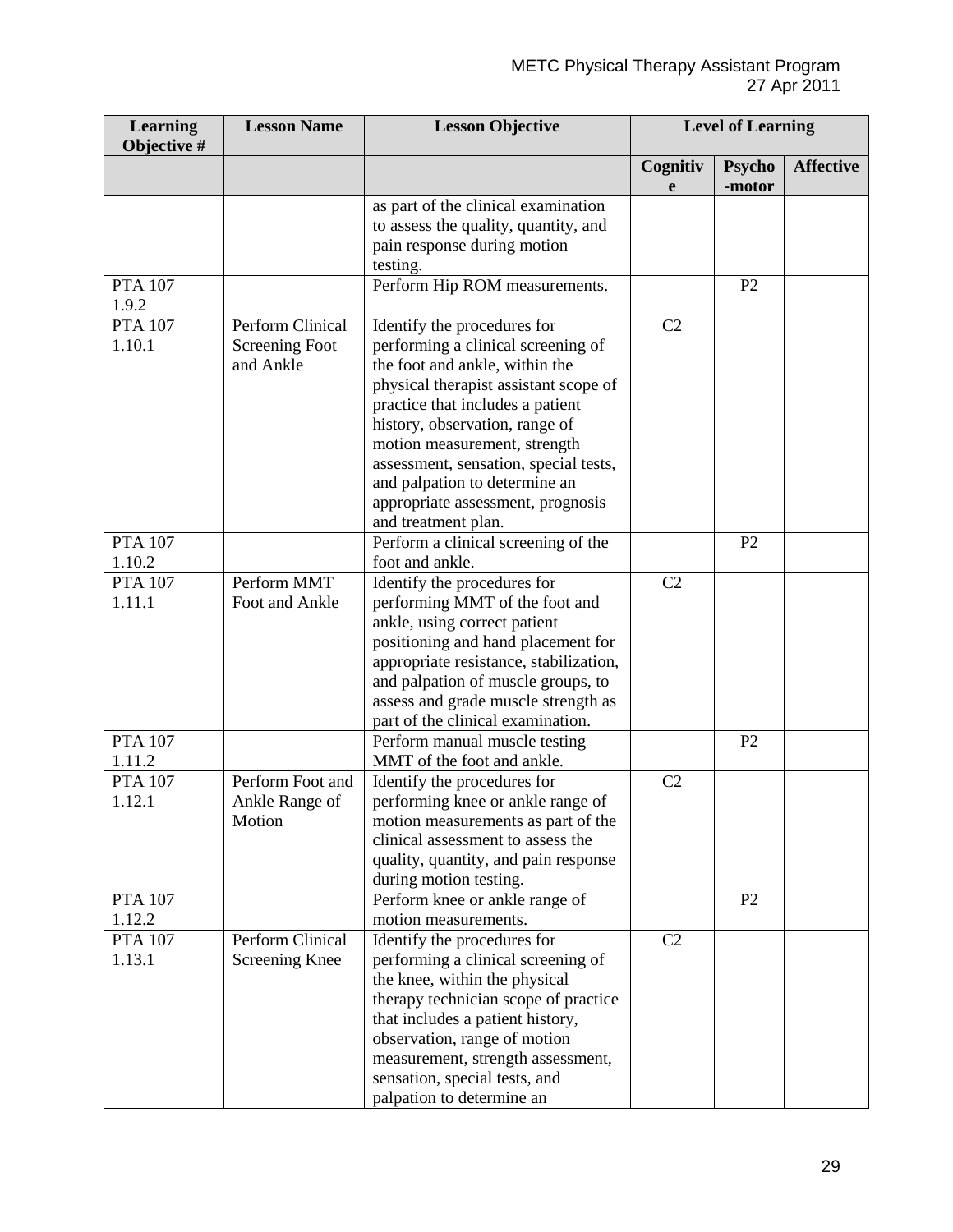| <b>Learning</b><br>Objective # | <b>Lesson Name</b>                              | <b>Lesson Objective</b>                                                                                                                                                                                                                                                                 |                | <b>Level of Learning</b> |                  |
|--------------------------------|-------------------------------------------------|-----------------------------------------------------------------------------------------------------------------------------------------------------------------------------------------------------------------------------------------------------------------------------------------|----------------|--------------------------|------------------|
|                                |                                                 |                                                                                                                                                                                                                                                                                         | Cognitiv<br>e  | <b>Psycho</b><br>-motor  | <b>Affective</b> |
|                                |                                                 | appropriate assessment, prognosis<br>and treatment plan.                                                                                                                                                                                                                                |                |                          |                  |
| <b>PTA 107</b><br>1.13.2       |                                                 | Perform a clinical screening of the<br>knee.                                                                                                                                                                                                                                            |                | P2                       |                  |
| <b>PTA 107</b><br>1.14.1       | Perform knee<br>range of motion<br>measurements | Identify the procedures for<br>performing a knee or ankle range of<br>motion measurements as part of the<br>clinical assessment to assess the<br>quality, quantity, and pain response<br>during motion testing.                                                                         | C2             |                          |                  |
| <b>PTA 107</b><br>1.14.2       |                                                 | Perform knee or ankle range of<br>motion measurements.                                                                                                                                                                                                                                  |                | P2                       |                  |
| <b>PTA 107</b><br>1.15.1       | Perform MTT<br>Knee                             | Identify the procedures for<br>performing a MMT of the knee,<br>using correct patient positioning<br>and hand placement for appropriate<br>resistance, stabilization, and<br>palpation of muscle groups, to<br>assess and grade muscle strength as<br>part of the clinical examination. | C2             |                          |                  |
| <b>PTA 107</b><br>1.15.2       |                                                 | Perform MMT of the knee.                                                                                                                                                                                                                                                                |                | P <sub>2</sub>           |                  |
| <b>PTA 107</b><br>1.16.1       | Perform a<br>Clinical<br>Screening:<br>Shoulder | Identify the procedures for<br>performing a clinical screening<br>examination of the shoulder, within<br>the physical therapy technician<br>scope of practice that includes a<br>patient history, observation, and<br>neurovascular status assessment.                                  | C <sub>2</sub> |                          | A2               |
| <b>PTA 107</b><br>1.16.1.2     |                                                 | Identify the procedures for<br>performing a clinical screening<br>examination of the shoulder, within<br>the physical therapy technician<br>scope of practice that includes<br>range of motion measurement,<br>strength assessment and palpation.                                       | C <sub>2</sub> |                          |                  |
| <b>PTA 107</b><br>1.16.2       |                                                 | Perform a clinical screening<br>examination of the shoulder.                                                                                                                                                                                                                            |                | P <sub>2</sub>           |                  |
| <b>PTA 107</b><br>1.17.1       | Perform ROM<br>Shoulder                         | Identify the procedures for<br>performing a shoulder ROM<br>measurement as part of the clinical<br>examination to assess the quality,<br>quantity, and pain response during<br>motion testing.                                                                                          | C <sub>2</sub> |                          |                  |
| <b>PTA 107</b><br>1.17.2       |                                                 | Perform shoulder ROM<br>measurements.                                                                                                                                                                                                                                                   |                | P <sub>2</sub>           |                  |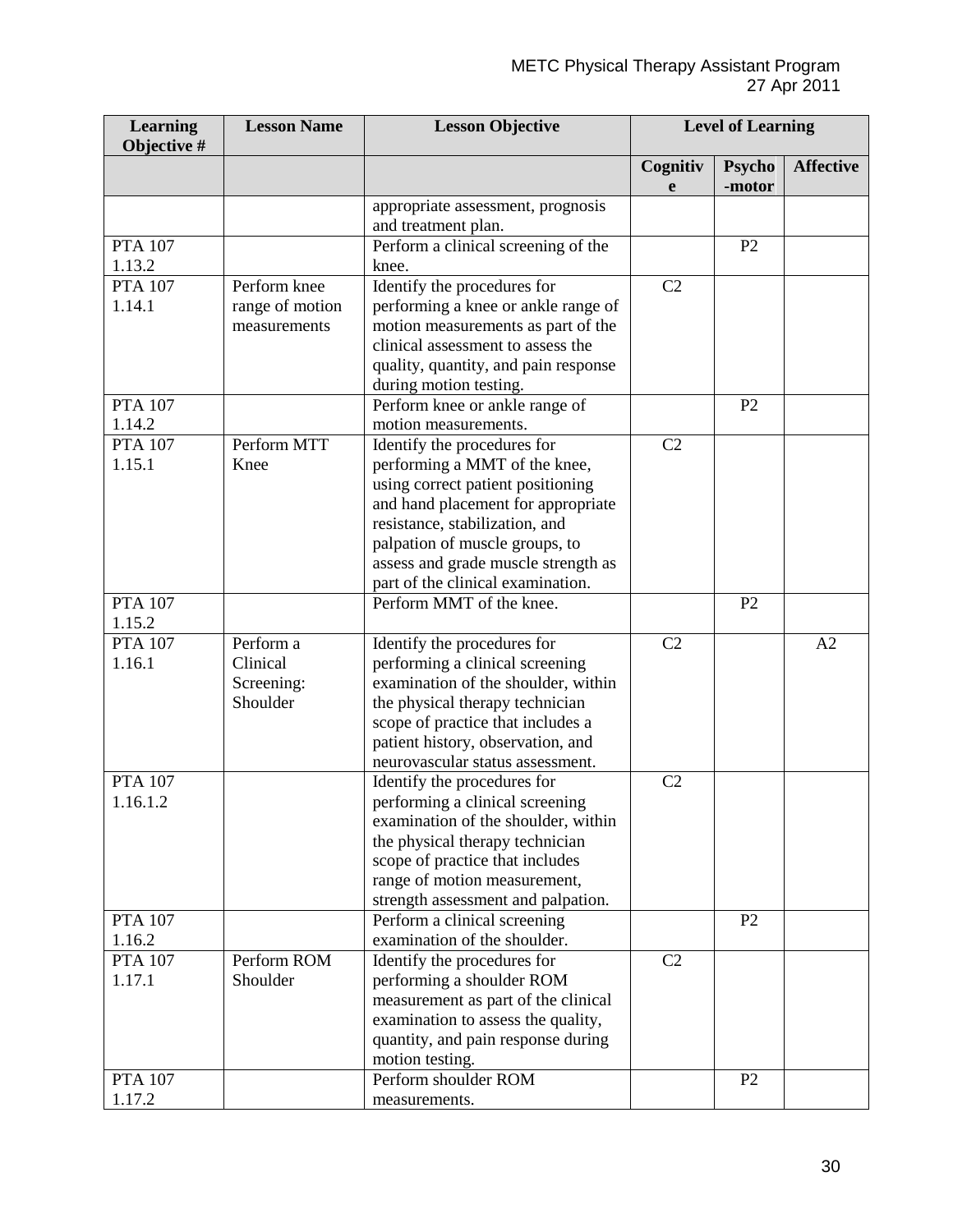| <b>Learning</b><br>Objective # | <b>Lesson Name</b>                                | <b>Lesson Objective</b>                                                | <b>Level of Learning</b> |                |                  |
|--------------------------------|---------------------------------------------------|------------------------------------------------------------------------|--------------------------|----------------|------------------|
|                                |                                                   |                                                                        | Cognitiv                 | <b>Psycho</b>  | <b>Affective</b> |
|                                |                                                   |                                                                        | e                        | -motor         |                  |
| <b>PTA 107</b>                 | Perform MMT                                       | Identify the procedures for                                            | $\overline{C2}$          |                |                  |
| 1.18.1                         | Shoulder                                          | performing a MMT of the shoulder,                                      |                          |                |                  |
|                                |                                                   | using correct patient positioning                                      |                          |                |                  |
|                                |                                                   | and hand placement for appropriate                                     |                          |                |                  |
|                                |                                                   | resistance, stabilization, and                                         |                          |                |                  |
|                                |                                                   | palpation of muscle groups, to                                         |                          |                |                  |
|                                |                                                   | assess and grade muscle strength as                                    |                          |                |                  |
|                                |                                                   | part of the clinical examination.                                      |                          |                |                  |
| <b>PTA 107</b>                 |                                                   | Perform MMT using of the                                               |                          | P <sub>2</sub> |                  |
| 1.18.2                         |                                                   | shoulder.                                                              |                          |                |                  |
|                                |                                                   |                                                                        |                          |                |                  |
| <b>PTA 107</b>                 | <b>Perform Clinical</b>                           | Identify the procedures for                                            | C <sub>2</sub>           |                |                  |
| 1.19.1                         | Screening Elbow,                                  | performing a clinical screening of                                     |                          |                |                  |
|                                | Forearm, Wrist                                    | the EFW&H, within the physical                                         |                          |                |                  |
|                                | and Hand                                          | therapist assistant scope of practice                                  |                          |                |                  |
|                                |                                                   | that includes a patient history,                                       |                          |                |                  |
|                                |                                                   | observation, range of motion                                           |                          |                |                  |
|                                |                                                   | measurement, strength assessment,                                      |                          |                |                  |
|                                |                                                   | neurovascular status assessment,                                       |                          |                |                  |
| <b>PTA 107</b>                 |                                                   | and palpation.                                                         |                          | P <sub>2</sub> |                  |
| 1.19.2                         |                                                   | Perform a clinical screening of the<br>EFW&H.                          |                          |                |                  |
| <b>PTA 107</b>                 | Perform Elbow,                                    | Identify the procedures for                                            | C2                       |                |                  |
| 1.20.1                         | Forearm, Wrist                                    |                                                                        |                          |                |                  |
|                                | and Hand Range                                    | performing an elbow, wrist, or hand<br>ROM measurements as part of the |                          |                |                  |
|                                | of Motion                                         | clinical examination to assess the                                     |                          |                |                  |
|                                | (ROM)                                             | quality, quantity, and pain response                                   |                          |                |                  |
|                                |                                                   | during motion testing.                                                 |                          |                |                  |
| <b>PTA 107</b>                 |                                                   | Perform elbow, wrist, or hand ROM                                      |                          | P <sub>2</sub> |                  |
| 1.20.2                         |                                                   | measurements.                                                          |                          |                |                  |
|                                | <b>Unit 2 Clinical Screening: Lower Extremity</b> |                                                                        |                          |                |                  |
| <b>PTA 107</b>                 | Perform MMT                                       | Identify the procedures for                                            | C <sub>2</sub>           |                |                  |
| 2.1.1                          | Elbow, Forearm,                                   | performing a MMT of the EFW&H,                                         |                          |                |                  |
|                                | Wrist and Hand                                    | using correct patient positioning                                      |                          |                |                  |
|                                |                                                   | and hand placement for appropriate                                     |                          |                |                  |
|                                |                                                   | resistance, stabilization, and                                         |                          |                |                  |
|                                |                                                   | palpation of muscle groups, to                                         |                          |                |                  |
|                                |                                                   | assess and grade muscle strength as                                    |                          |                |                  |
|                                |                                                   | part of the clinical examination.                                      |                          |                |                  |
| <b>PTA 107</b>                 |                                                   | Perform MMT of the EFW&H.                                              |                          | P2             |                  |
| 2.1.2                          |                                                   |                                                                        |                          |                |                  |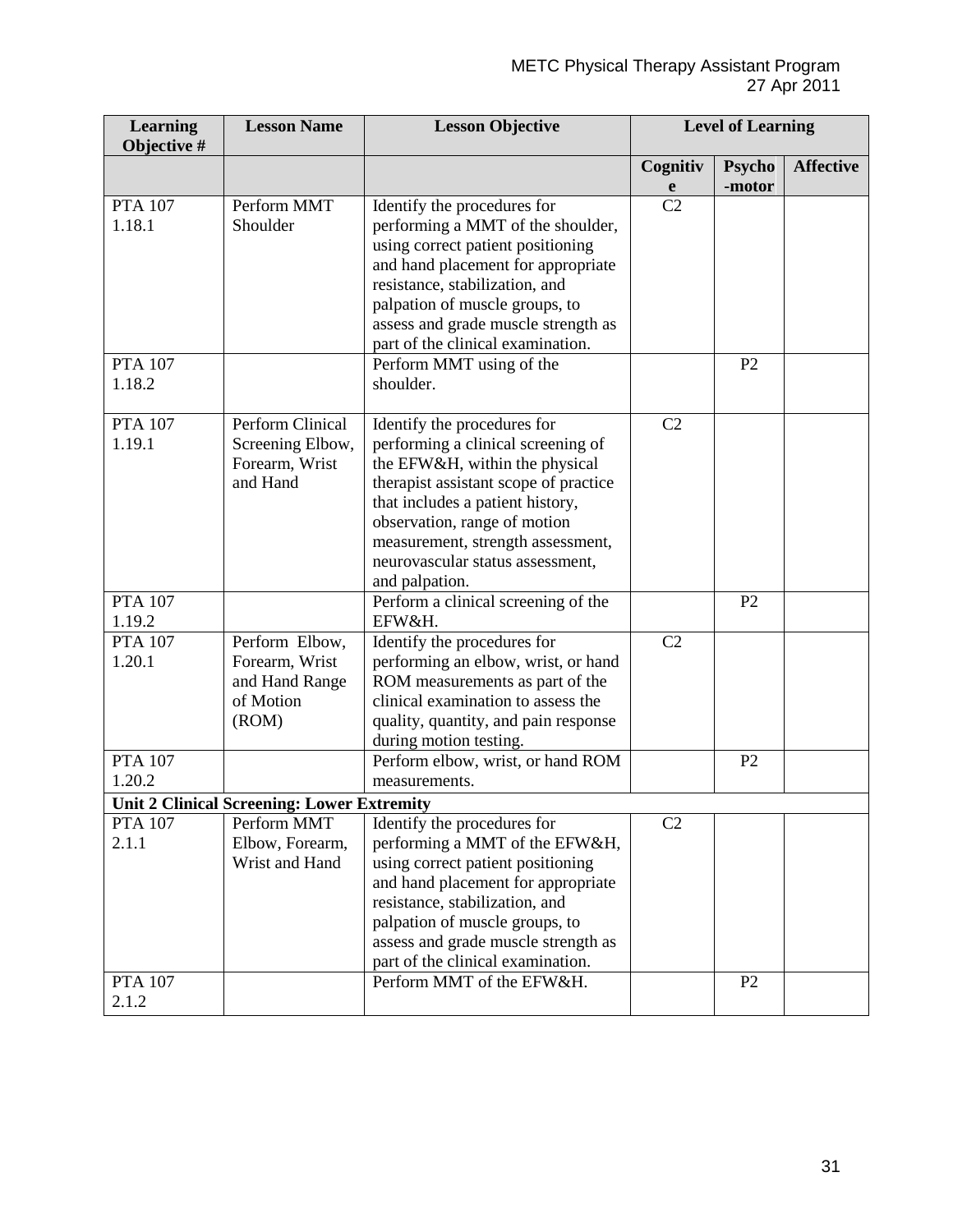# **PTA 108 Introduction to Therapeutic Exercises and Procedures**

#### **Course Description:**

This course is a combination of class lecture and lab experience. This course is designed to provide the PTA student with an entry level understanding of the theory and clinical application of various types of therapeutic exercises, and introduces the didactic knowledge necessary to apply the clinical skills for proper instruction and supervision of therapeutic exercises for patients with musculoskeletal and/or medical disorders. This course introduces the performance of all types of range of motion, flexibility, and strengthening exercises.

Prerequisites: Admission to PTA program.

#### **Course Goal(s):**

Upon completion, students will be able to demonstrate the proper instruction and supervision of Therapeutic exercise for patients with musculoskeletal and/or medical disorders needed to assist Physical Therapist in the treatment and care of patients.

#### **Distribution of Contact Hours:**

| Unit #       | <b>Unit Title</b>                               | <b>Did</b> | Lab/<br>Prac | <b>Clin</b> | WTes   PTest | Othe | Req'<br>Act. | <b>Total</b> |
|--------------|-------------------------------------------------|------------|--------------|-------------|--------------|------|--------------|--------------|
|              | <b>Fundamentals of Therapeutic</b><br>Exercises | 14         | . ,          |             |              |      |              |              |
| <b>Total</b> |                                                 | 14         |              |             |              |      |              |              |

| <b>Learning</b><br>Objective # | <b>Lesson Name</b>                                       | <b>Lesson Objective</b>                                                                                                                                                                                |                | <b>Level of Learning</b> |                  |  |
|--------------------------------|----------------------------------------------------------|--------------------------------------------------------------------------------------------------------------------------------------------------------------------------------------------------------|----------------|--------------------------|------------------|--|
|                                |                                                          |                                                                                                                                                                                                        | Cognitiv<br>e  | <b>Psycho</b><br>-motor  | <b>Affective</b> |  |
|                                | <b>Unit 1 Fundamentals of Therapeutic Exercises</b>      |                                                                                                                                                                                                        |                |                          |                  |  |
| <b>PTA 108</b><br>1.1.1        | Introduction to<br>Therapeutic<br>Exercise               | Identify the types, characteristics,<br>and clinical applications for various<br>forms of Therapeutic exercise based<br>on identified patient impairments<br>and the tissue healing phases.            | C <sub>2</sub> |                          |                  |  |
| <b>PTA 108</b><br>1.2.1        | Therex: Range of<br><b>Motion Exercise</b><br>Principles | Identify the types, indications and<br>contraindications, clinical<br>applications, and physiologic<br>responses associated with passive,<br>active-assisted, and active range of<br>motion exercises. | C <sub>2</sub> |                          |                  |  |
| <b>PTA 108</b><br>1.2.2        |                                                          | Perform range of motion exercises                                                                                                                                                                      |                | P <sub>2</sub>           |                  |  |
| <b>PTA 108</b><br>1.3.1        | Therex:<br>Stretching<br>Exercise<br>Principles          | Identify the types, indications and<br>contraindications, clinical<br>applications, and physiologic<br>responses associated with stretching<br>exercises.                                              | C <sub>2</sub> |                          |                  |  |
| <b>PTA 108</b><br>1.3.2        |                                                          | Perform Therapeutic stretching<br>exercises.                                                                                                                                                           |                | P <sub>2</sub>           |                  |  |
| <b>PTA 108</b>                 | Therex: Muscular                                         | Identify the types, indications and                                                                                                                                                                    | C <sub>2</sub> |                          |                  |  |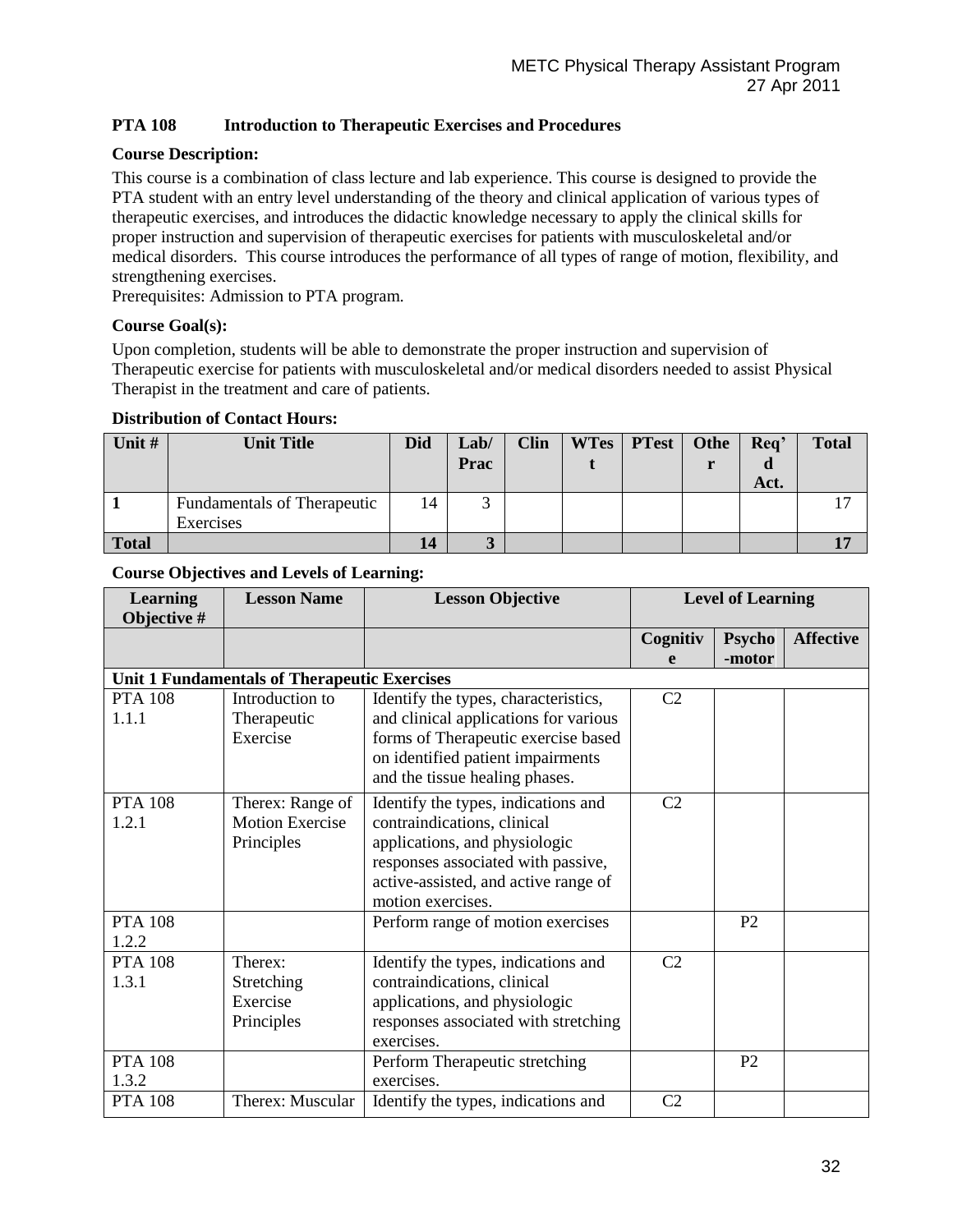| <b>Learning</b><br>Objective # | <b>Lesson Name</b>                                                 | <b>Lesson Objective</b>                                                                                                                                                                                                            |                | <b>Level of Learning</b> |                  |
|--------------------------------|--------------------------------------------------------------------|------------------------------------------------------------------------------------------------------------------------------------------------------------------------------------------------------------------------------------|----------------|--------------------------|------------------|
|                                |                                                                    |                                                                                                                                                                                                                                    | Cognitiv<br>e  | <b>Psycho</b><br>-motor  | <b>Affective</b> |
| 1.4.1                          | Strength and<br>Endurance<br>Exercise<br>Principles                | contraindications, clinical<br>applications, and physiologic<br>responses associated with muscular<br>strength and endurance exercises.                                                                                            |                |                          |                  |
| <b>PTA 108</b><br>1.5.1        | Therex: Closed<br>Kinetic Chain<br>Exercise<br>Principles          | Identify the types, indications and<br>contraindications, clinical<br>applications, and physiologic<br>responses associated with Open<br>Kinetic Chain (OKC) and Closed<br>Kinetic Chain (CKC) exercises.                          | C2             |                          |                  |
| <b>PTA 108</b><br>1.6.1        | Therex:<br>Plyometric<br>Exercise<br>Principles                    | Identify the types, indications and<br>contraindications, clinical<br>applications, and physiologic<br>responses associated with<br>plyometric exercises.                                                                          | C2             |                          |                  |
| <b>PTA 108</b><br>1.7.1        | Therex:<br>Proprioception<br>and Balance<br>Exercise<br>Principles | Identify the types, indications and<br>contraindications, clinical<br>applications, and physiologic<br>responses associated with<br>proprioception and balance<br>exercises.                                                       | C <sub>2</sub> |                          |                  |
| <b>PTA 108</b><br>1.7.2        |                                                                    | Perform Therapeutic balance and<br>proprioceptive exercises.                                                                                                                                                                       | C2             | P2                       |                  |
| <b>PTA 108</b><br>1.8.1        | Therex: Aquatic<br>Exercise<br>Principles                          | Identify the procedures, advantages<br>and disadvantages, indications and<br>contraindications, patient<br>population, and physiologic<br>response associated with the use of<br>aquatic therapy for musculoskeletal<br>disorders. | C2             |                          |                  |
| <b>PTA 108</b><br>1.9.1        | Therex: Post-<br>Operative<br>Rehabilitation<br>Principles         | Identify the characteristics,<br>complications, and progression of<br>Therapeutic exercise during pre-<br>operative management and each<br>phase of the post-operative<br>rehabilitation.                                          | C <sub>2</sub> |                          |                  |
| <b>PTA 108</b><br>1.10.1       | Therex: Aerobic<br>Endurance<br>Exercise<br>Principles             | Identify the Acute and Chronic<br>responses and adaptations to<br>Aerobic Exercise, and how aerobic<br>exercise affects physical fitness and<br>exercise.                                                                          | C2             |                          |                  |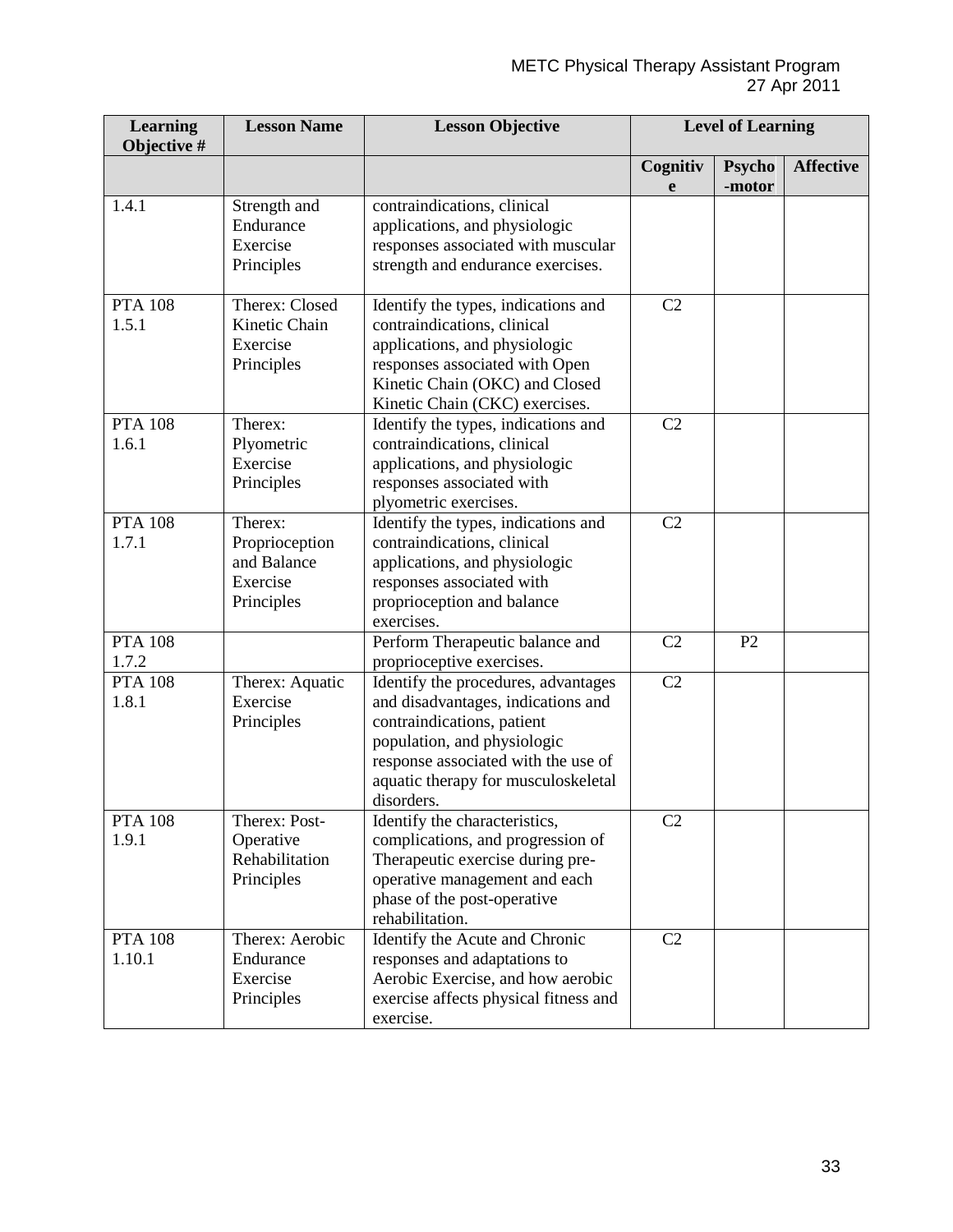# **PTA 109 Therapeutic Exercises (Manual) Regional**

### **Course Description:**

This course is a combination of class lecture and lab experience. This course develops the didactic knowledge necessary to apply the clinical skills for proper instruction and supervision of Therapeutic exercise for patients with musculoskeletal and/or medical disorders. This course introduces the performance of all types of range of motion, flexibility, and strengthening exercises; and includes the indications, contraindications, and correction of faculty substitution patterns for each exercise. Prerequisites: Successful completion of PTA 108 Introduction to Therapeutic Exercises Course

#### **Course Goal(s):**

Upon completion, students will recall the didactic knowledge and clinical skills necessary for the proper instruction and supervision of Therapeutic exercises, and perform range of motion and stretching exercises for patients with musculoskeletal and/or medical disorders to assist the Therapist in the treatment and care of patients.

| Unit # | <b>Unit Title</b>    | <b>Did</b> | Lab/<br>Prac  | <b>Clin</b> | WTes   PTest | Othe | Req'<br>Act. | <b>Total</b> |
|--------|----------------------|------------|---------------|-------------|--------------|------|--------------|--------------|
|        | Therapeutic Exercise | 12         | $\cap$<br>ا ک |             |              |      |              | 39           |
| Total  |                      | 12         | 27            |             |              |      |              | 39           |

#### **Distribution of Contact Hours:**

| <b>Learning</b><br>Objective #     | <b>Lesson Name</b> | <b>Lesson Objective</b>              |                | <b>Level of Learning</b> |                  |
|------------------------------------|--------------------|--------------------------------------|----------------|--------------------------|------------------|
|                                    |                    |                                      | Cognitiv       | <b>Psycho</b>            | <b>Affective</b> |
|                                    |                    |                                      | e              | -motor                   |                  |
| <b>Unit 1 Therapeutic Exercise</b> |                    |                                      |                |                          |                  |
| <b>PTA 109</b>                     | Therapeutic        | Identify range of motion and         | C1             |                          |                  |
| 1.1.1                              | Exercise: Spine    | stretching exercises                 |                |                          |                  |
|                                    |                    |                                      |                |                          |                  |
| <b>PTA 109</b>                     |                    | Identify strengthening exercises and | C1             |                          |                  |
| 1.1.1.2                            |                    | faulty substitution patterns         |                |                          |                  |
| <b>PTA 109</b>                     |                    | Perform range of motion,             |                | P <sub>1</sub>           |                  |
| 1.1.2                              |                    | stretching, and strengthening        |                |                          |                  |
|                                    |                    | exercises.                           |                |                          |                  |
| <b>PTA 109</b>                     | Therapeutic        | Identify range of motion, stretching | C1             |                          |                  |
| 1.2.1                              | Exercise: Hip and  | and strengthening exercises and      |                |                          |                  |
|                                    | Pelvis             | faulty substitution patterns.        |                |                          |                  |
| <b>PTA 109</b>                     |                    | Perform range of motion,             |                | P <sub>1</sub>           |                  |
| 1.2.2                              |                    | stretching, and strengthening        |                |                          |                  |
|                                    |                    | exercises.                           |                |                          |                  |
| <b>PTA 109</b>                     | Therapeutic        | Identify range of motion, stretching | C <sub>1</sub> |                          |                  |
| 1.3.1                              | Exercise: Knee     | and strengthening exercises and      |                |                          |                  |
|                                    |                    | faulty substitution patterns.        |                |                          |                  |
| <b>PTA 109</b>                     |                    | Perform range of motion, stretching  |                | P <sub>1</sub>           |                  |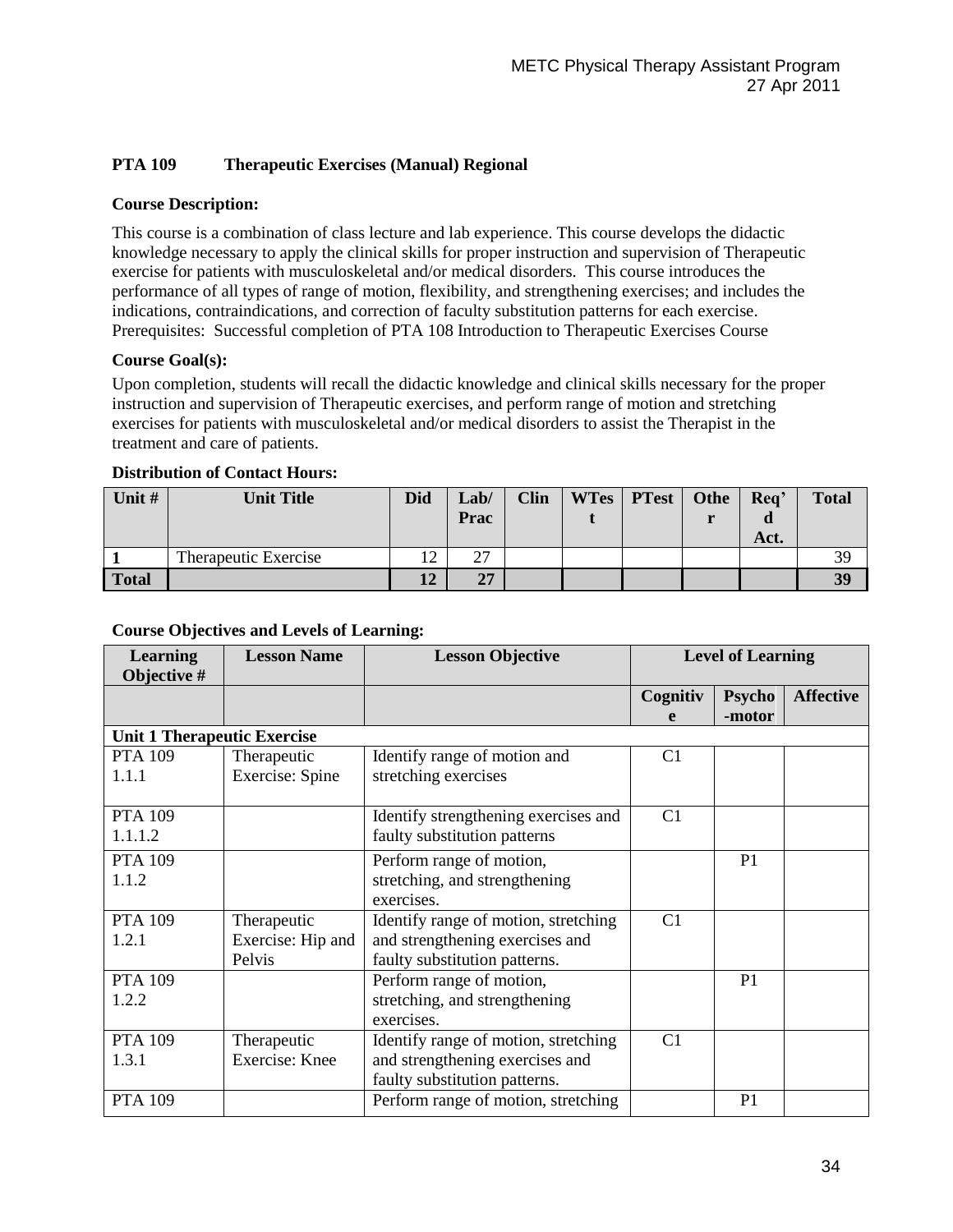| <b>Learning</b><br>Objective # | <b>Lesson Name</b>                                 | <b>Lesson Objective</b>                                                                                                                | <b>Level of Learning</b> |                         |                  |
|--------------------------------|----------------------------------------------------|----------------------------------------------------------------------------------------------------------------------------------------|--------------------------|-------------------------|------------------|
|                                |                                                    |                                                                                                                                        | Cognitiv<br>e            | <b>Psycho</b><br>-motor | <b>Affective</b> |
| 1.3.2                          |                                                    | and strengthening exercises and<br>faulty substitution patterns for<br>therapeutic knee exercises.                                     |                          |                         |                  |
| <b>PTA 109</b><br>2.1.2        |                                                    | Perform range of motion,<br>stretching, and strengthening<br>exercises.                                                                |                          | P1                      |                  |
| <b>PTA 109</b><br>2.2.1        | Therapeutic<br>Exercise: Foot &<br>Ankle           | Identify range of motion, stretching<br>and strengthening exercises and<br>faulty substitution patterns.                               | C1                       |                         |                  |
| <b>PTA 109</b><br>2.2.2        |                                                    | Perform range of motion,<br>stretching, and strengthening<br>exercises.                                                                |                          | P <sub>1</sub>          |                  |
| <b>PTA 109</b><br>2.3.1        | Therapeutic<br>Exercise:<br>Shoulder               | Identify range of motion, stretching<br>and strengthening exercises and<br>faulty substitution patterns.                               | C1                       |                         |                  |
| <b>PTA 109</b><br>2.3.2        |                                                    | Perform range of motion,<br>stretching, and strengthening<br>exercises.                                                                |                          | P1                      |                  |
| <b>PTA 109</b><br>2.4.1        | Therapeutic<br><b>Exercise: Elbow</b><br>& Forearm | Identify range of motion, stretching<br>and strengthening exercises and<br>faulty substitution patterns.                               | C1                       |                         |                  |
| <b>PTA 109</b><br>2.4.2        |                                                    | Perform range of motion,<br>stretching, and strengthening<br>exercises.                                                                |                          | P1                      |                  |
| <b>PTA 109</b><br>3.1.1        | Therapeutic<br>Exercise: Wrist<br>& Hand           | Identify range of motion, stretching<br>and strengthening exercises and<br>faulty substitution patterns.                               | C1                       |                         |                  |
| <b>PTA 109</b><br>3.1.2        |                                                    | Perform range of motion,<br>stretching, and strengthening<br>exercises.                                                                |                          | P <sub>1</sub>          |                  |
| <b>PTA 109</b><br>3.1.3        | Advanced<br>Therapeutic<br>Exercise<br>Techniques  | Identify range of motion, stretching<br>and strengthening exercises and<br>faulty substitution patterns.                               | C1                       |                         |                  |
| <b>PTA 109</b><br>3.2.1        |                                                    | Perform range of motion,<br>stretching, and strengthening<br>exercises.                                                                |                          | P <sub>1</sub>          |                  |
| <b>PTA 109</b><br>3.2.2        | Low Back Pain<br>(LBP) Patient<br>Education        | Identify the key elements of a<br>patient education back care program<br>to include the prevention and<br>management of low back pain. | C2                       |                         |                  |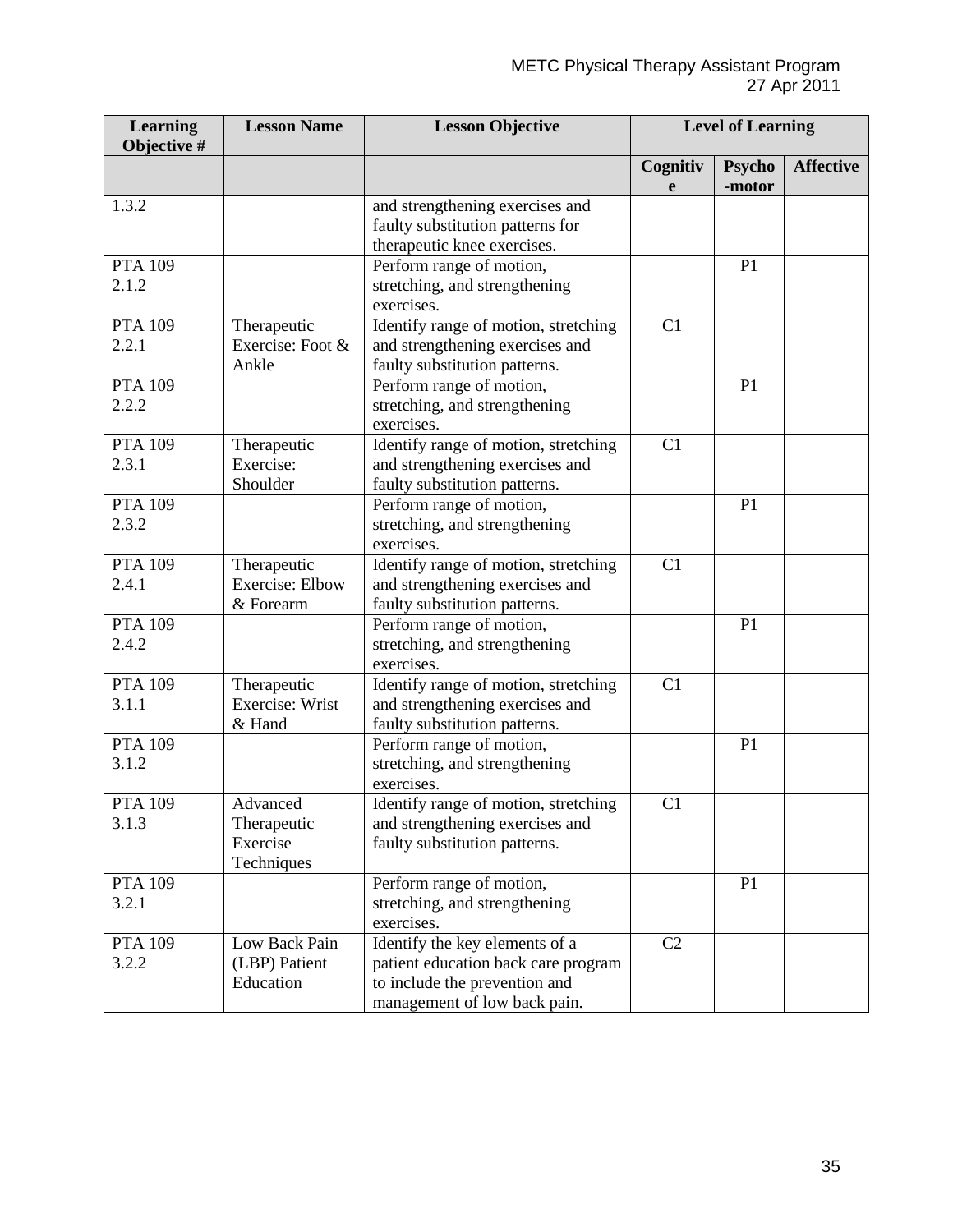# **PTA 110 Principles of Manual Therapy**

### **Course Description:**

This course is a combination of class lecture and lab experience. This course develops the didactic knowledge necessary to apply basic clinical skills for proper application of soft tissue mobilization and an introductory understanding of joint mobilization techniques for patients with musculoskeletal disorders. Prerequisites: Admission to PTA program.

#### **Course Goal(s):**

Upon completion, students will apply clinical skills and joint mobilization techniques necessary to perform soft tissue mobilization for patients with musculoskeletal disorders.

| Unit #       | <b>Unit Title</b>      | <b>Did</b> | Lab/ | <b>Clin</b> | <b>WTes</b> | <b>PTest</b> | Othe | Req' | <b>Total</b> |
|--------------|------------------------|------------|------|-------------|-------------|--------------|------|------|--------------|
|              |                        |            | Prac |             |             |              |      |      |              |
|              |                        |            |      |             |             |              |      | Act. |              |
|              | Introduction to Manual | ⌒<br>↩     |      |             |             |              |      |      |              |
|              | Therapy                |            |      |             |             |              |      |      |              |
|              | <b>Manual Therapy</b>  |            | 4    |             |             |              |      |      |              |
| <b>Total</b> |                        | O          | o    |             |             |              |      |      |              |

| <b>Learning</b><br>Objective # | <b>Lesson Name</b>                                             | <b>Lesson Objective</b>                                                                                                                                                                                                  |                | <b>Level of Learning</b> |                  |
|--------------------------------|----------------------------------------------------------------|--------------------------------------------------------------------------------------------------------------------------------------------------------------------------------------------------------------------------|----------------|--------------------------|------------------|
|                                |                                                                |                                                                                                                                                                                                                          | Cognitiv<br>e  | <b>Psycho</b><br>-motor  | <b>Affective</b> |
|                                | <b>Unit 1 Introduction to Manual Therapy</b>                   |                                                                                                                                                                                                                          |                |                          |                  |
| <b>PTA 110</b><br>1.1.1        | Introduction to<br><b>Soft Tissue</b><br>Mobilization<br>(STM) | Identify the principles of soft tissue<br>mobilizations consisting of muscle<br>energy, myofascial release and<br>friction massage techniques.                                                                           | C1             |                          |                  |
| <b>PTA 110</b><br>1.1.2        |                                                                | Perform soft tissue mobilizations<br>consisting of muscle energy,<br>myofascial release and friction<br>massage techniques according to<br>the prescribed technique and<br>patient/technician positioning<br>principles. |                | P2                       |                  |
| <b>PTA 110</b><br>1.2.1        | Introduction to<br><b>Extremity Joint</b><br>Mobilization      | Identify the procedure and<br>physiologic motions associated with<br>extremity joint mobilizations.                                                                                                                      | C1             |                          |                  |
| <b>PTA 110</b><br>1.2.1.2      |                                                                | Identify the accessory motions and<br>end feels associated with extremity<br>joint mobilizations.                                                                                                                        |                |                          |                  |
| <b>PTA 110</b><br>1.2.2        |                                                                | Identify the direction of force,<br>positioning, grade, and the                                                                                                                                                          | C <sub>1</sub> |                          |                  |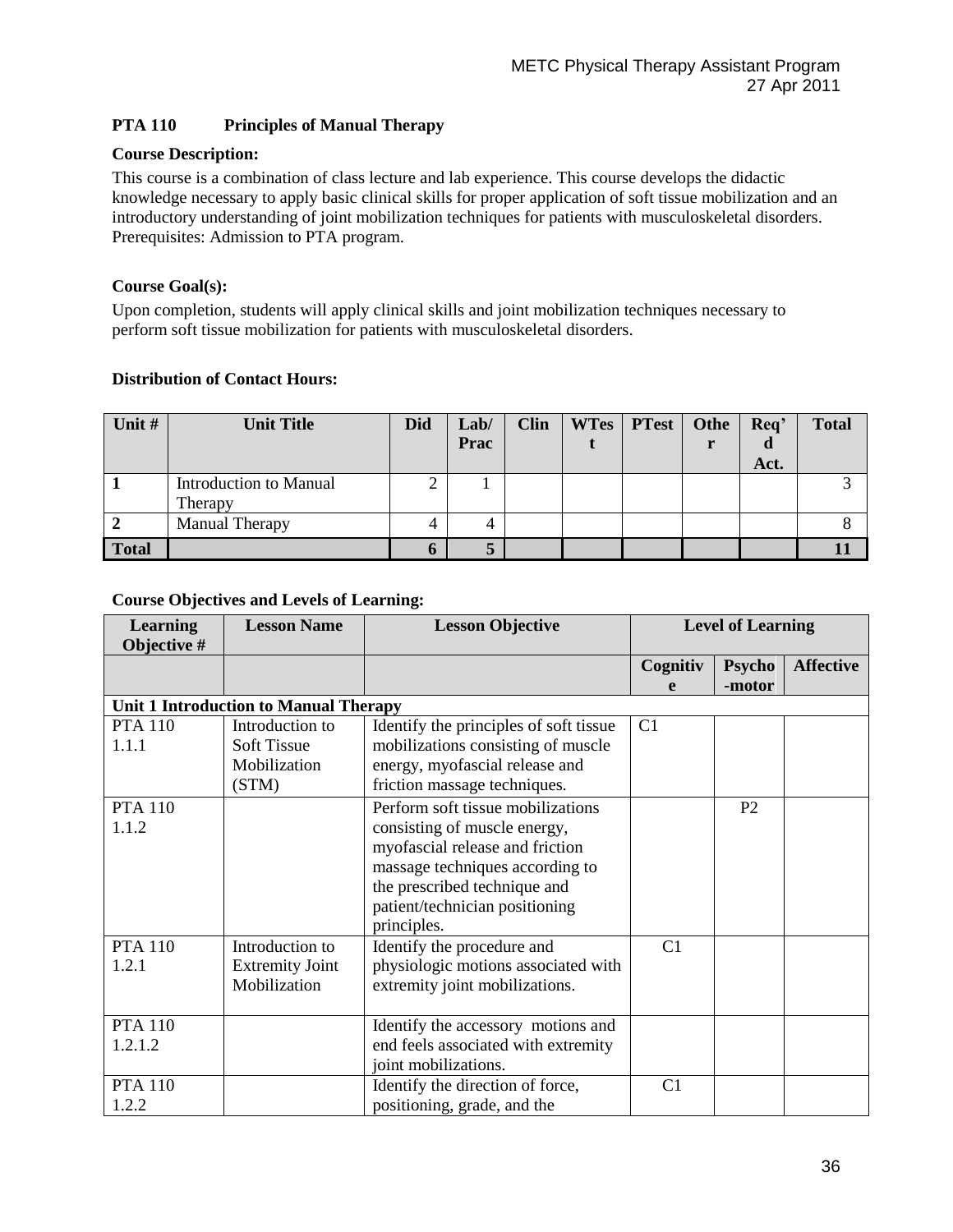| <b>Learning</b><br>Objective # | <b>Lesson Name</b>              | <b>Lesson Objective</b>                                                                                                                   |               | <b>Level of Learning</b> |                  |
|--------------------------------|---------------------------------|-------------------------------------------------------------------------------------------------------------------------------------------|---------------|--------------------------|------------------|
|                                |                                 |                                                                                                                                           | Cognitiv<br>e | <b>Psycho</b><br>-motor  | <b>Affective</b> |
|                                |                                 | indications and contraindications<br>associated with extremity joint<br>mobilizations.                                                    |               |                          |                  |
| <b>Unit 2 Manual Therapy</b>   |                                 |                                                                                                                                           |               |                          |                  |
| <b>PTA 110</b><br>2.1.1        | Manual Therapy:<br>Hip & Pelvis | Identify hip joint mobilization and<br>assisted stretching techniques.                                                                    | C1            |                          |                  |
| <b>PTA 110</b><br>2.1.2        |                                 | Perform hip joint mobilizations or<br>assistive stretches according to the<br>prescribed technique, grade, and<br>positioning.            |               | P <sub>2</sub>           |                  |
| <b>PTA 110</b><br>2.2.1        | Manual Therapy:<br>Knee         | Identify knee joint mobilization and<br>assisted stretching techniques.                                                                   | C1            |                          |                  |
| <b>PTA 110</b><br>2.2.2        |                                 | Perform knee joint mobilizations or<br>assistive stretches according to the<br>prescribed technique, grade, and<br>positioning.           |               | P <sub>2</sub>           |                  |
| <b>PTA 110</b><br>2.3.1        | Manual Therapy:<br>Foot & Ankle | Identify foot and ankle joint<br>mobilizations and assisted<br>stretching techniques.                                                     | C1            |                          |                  |
| <b>PTA 110</b><br>2.3.2        |                                 | Perform foot and ankle joint<br>mobilizations or assistive stretches<br>according to the prescribed<br>technique, grade, and positioning. |               | P2                       |                  |
| <b>PTA 110</b><br>2.4.1        | Manual Therapy:<br>Shoulder     | Identify shoulder joint<br>mobilizations and assisted<br>stretching techniques.                                                           | C1            |                          |                  |
| <b>PTA 101</b><br>2.4.2        |                                 | Perform shoulder joint<br>mobilizations or assistive stretches<br>according to the prescribed<br>technique, grade, and positioning.       |               | P <sub>2</sub>           |                  |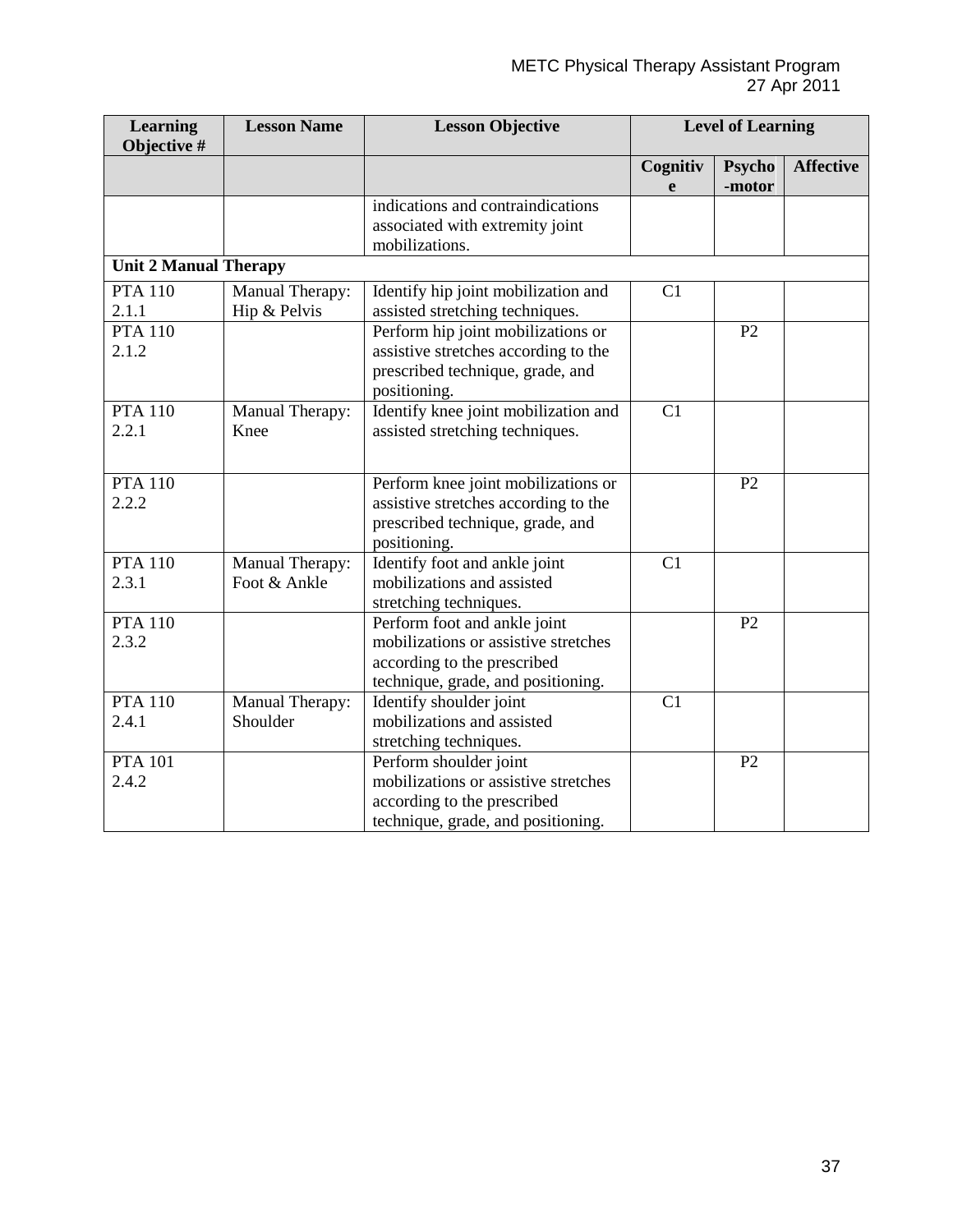# **PTA 111 Physical Therapy Procedural Interventions**

#### **Course Description**:

This course is a combination of class lecture and lab experience. This course develops the didactic knowledge necessary to apply the clinical skills for procedural interventions to include: postural alignment and deviations; spinal, lower and upper extremity orthotics; human locomotion and abnormal gait patterns, running shoe prescription, and wound care. Prerequisites: Admission to PTA program.

#### **Course Goal(s):**

Upon completion, students will apply clinical skills necessary to perform postural alignment examination, assess foot postures, and determine the equipment, material, patient positioning, and steps used to fabricate a Plantar Fascia Orthoses (PFA) for patients with musculoskeletal and/or medical disorders.

#### **Distribution of Contact Hours:**

| Unit #         | <b>Unit Title</b>         | <b>Did</b> | Lab/ | <b>Clin</b> | <b>WTes</b> | <b>PTest</b> | Othe | Req' | <b>Total</b> |
|----------------|---------------------------|------------|------|-------------|-------------|--------------|------|------|--------------|
|                |                           |            | Prac |             |             |              | r    | a    |              |
|                |                           |            |      |             |             |              |      | Act. |              |
|                | Orthotics and Splinting   |            | 3    |             |             |              |      |      |              |
| $\overline{2}$ | Gait Screening            |            | 4    |             |             |              |      |      | 8            |
| 3              | <b>Postural Screening</b> | 2          | 4    |             |             |              |      |      | 6            |
|                | <b>Sports Medicine</b>    | 3.5        | 5.5  |             |             |              |      |      | Q            |
| <b>Total</b>   |                           | 14.5       | 16.5 |             |             |              |      |      | 31           |

| <b>Learning</b><br>Objective # | <b>Lesson Name</b>             | <b>Lesson Objective</b>              |                | <b>Level of Learning</b> |                  |
|--------------------------------|--------------------------------|--------------------------------------|----------------|--------------------------|------------------|
|                                |                                |                                      | Cognitiv       | <b>Psycho</b>            | <b>Affective</b> |
|                                |                                |                                      | e              | -motor                   |                  |
|                                | Unit 1 Orthotics and Splinting |                                      |                |                          |                  |
| <b>PTA 111</b>                 | <b>Spinal Orthotics</b>        | Identify the types of orthoses to    | C2             |                          |                  |
| 1.1.1                          |                                | include their purpose,               |                |                          |                  |
|                                |                                | characteristics, indications, and    |                |                          |                  |
|                                |                                | effects for patients with spinal     |                |                          |                  |
|                                |                                | disorders.                           |                |                          |                  |
| <b>PTA 111</b>                 | Lower Extremity                | Identify the types of orthoses to    | C <sub>2</sub> |                          |                  |
| 1.2.1                          | <b>Orthoses</b>                | include their purpose,               |                |                          |                  |
|                                |                                | characteristics, indications, and    |                |                          |                  |
|                                |                                | effects for patients with lower      |                |                          |                  |
|                                |                                | extremity disorders.                 |                |                          |                  |
| <b>PTA 111</b>                 | <b>Upper Extremity</b>         | Identify the requirements,           | C <sub>2</sub> |                          |                  |
| 1.3.1                          | Orthotics and                  | precautions, and characteristics for |                |                          |                  |
|                                | Splinting                      | fabricating upper extremity splints. |                |                          |                  |
|                                |                                |                                      |                |                          |                  |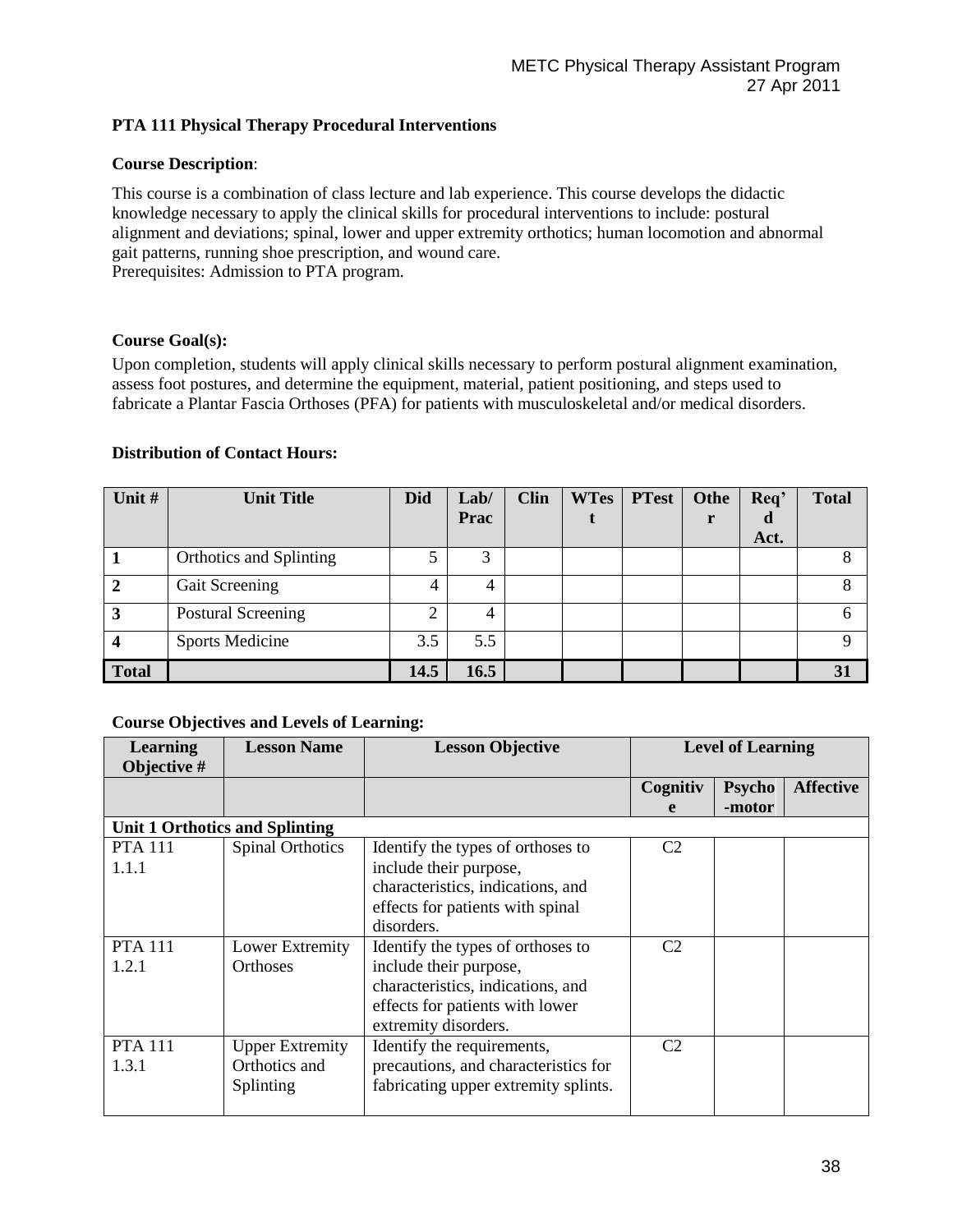| <b>Learning</b><br>Objective #                           | <b>Lesson Name</b>               | <b>Lesson Objective</b>                                                                                                                                                                                          | <b>Level of Learning</b> |                         |                  |
|----------------------------------------------------------|----------------------------------|------------------------------------------------------------------------------------------------------------------------------------------------------------------------------------------------------------------|--------------------------|-------------------------|------------------|
|                                                          |                                  |                                                                                                                                                                                                                  | Cognitiv<br>e            | <b>Psycho</b><br>-motor | <b>Affective</b> |
| <b>PTA 111</b><br>1.3.1.2                                |                                  | Identify the major types of splinting<br>materials for fabricating upper<br>extremity splints                                                                                                                    | C <sub>2</sub>           |                         |                  |
| <b>PTA 111</b><br>1.3.1.3                                |                                  | Identify the biomechanical<br>principles and procedures for<br>fabricating upper extremity splints                                                                                                               | C2                       |                         |                  |
| <b>PTA 111</b><br>1.3.2                                  |                                  | Fabricate a basic hand splint (i.e.,<br>mock-up splint, thumb spica splint,<br>etc).                                                                                                                             |                          | P2                      |                  |
| <b>Unit 2 Gait Screening</b>                             |                                  |                                                                                                                                                                                                                  |                          |                         |                  |
| <b>PTA 111</b><br>2.1.1                                  | Human<br>Locomotion              | Identify the procedures for<br>performing a gait analysis within<br>the physical therapist assistant<br>scope of practice.                                                                                       | C <sub>2</sub>           |                         |                  |
| <b>PTA 111</b><br>2.1.2                                  |                                  | Interpret gait abnormalities.                                                                                                                                                                                    |                          | P <sub>2</sub>          |                  |
| <b>PTA 111</b><br>2.2.1                                  | <b>Abnormal Gait</b><br>Patterns | Identify the gait abnormalities,<br>contributing causes and treatment<br>options for each condition.                                                                                                             | C2                       |                         |                  |
| <b>Unit 3 Postural Screening</b>                         |                                  |                                                                                                                                                                                                                  |                          |                         |                  |
| <b>PTA 111</b><br>3.1.1                                  | Postural<br>Alignment            | Identify posture, the rationale for<br>doing postural alignment<br>evaluations, and the basic principles<br>relating to alignment, joints and<br>muscles.                                                        | C1                       |                         |                  |
| <b>PTA 111</b><br>3.1.2                                  |                                  | In a lab setting, perform a postural<br>alignment examination, using<br>standard anatomical<br>landmarks/reference points to<br>assess patient posture in the lateral,<br>posterior and anterior views.          |                          | P <sub>2</sub>          |                  |
| <b>PTA 111</b><br>3.2.1                                  | Postural<br>Deviation            | Identify the types, causes, and<br>treatment options for postural<br>deviations within the spine and<br>extremities.                                                                                             | C <sub>2</sub>           |                         |                  |
| <b>PTA 111</b><br>3.2.1.2                                |                                  | Perform a postural exam to include<br>alignment, flexibility, strength, and<br>leg strength.                                                                                                                     |                          | P <sub>2</sub>          |                  |
| <b>PTA 111</b><br>3.2.2<br><b>Unit 4 Sports Medicine</b> |                                  | Screen a patient to identify postural<br>deviations, using standard<br>anatomical landmarks / reference<br>points to assess patient posture in<br>the lateral, posterior and anterior<br>views in a lab setting. |                          | P <sub>2</sub>          |                  |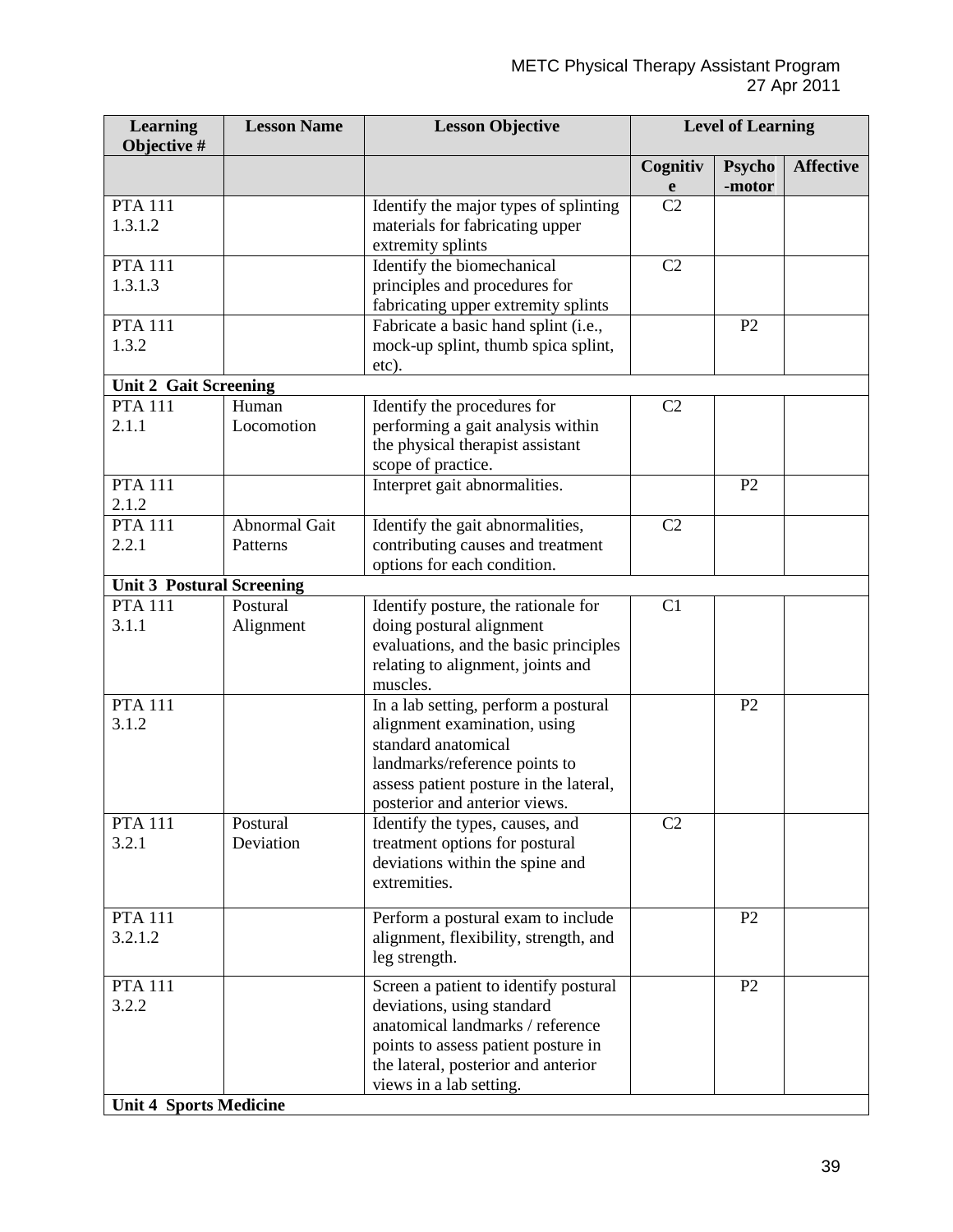| <b>Learning</b><br>Objective # | <b>Lesson Name</b>     | <b>Lesson Objective</b>               |                | <b>Level of Learning</b> |                  |
|--------------------------------|------------------------|---------------------------------------|----------------|--------------------------|------------------|
|                                |                        |                                       | Cognitiv       | <b>Psycho</b>            | <b>Affective</b> |
|                                |                        |                                       | e              | -motor                   |                  |
| <b>PTA 111</b>                 | <b>Running Shoe</b>    | Identify the principles of foot       | C <sub>2</sub> |                          |                  |
| 4.1.1                          | Prescription           | posture and methods used to assess    |                |                          |                  |
|                                |                        | foot postures.                        |                |                          |                  |
| <b>PTA 111</b>                 |                        | Identify the anatomy of running       | C2             |                          |                  |
| 4.1.1.2.                       |                        | shoe designs and procedures for       |                |                          |                  |
|                                |                        | buying and replacing running shoes.   |                |                          |                  |
| <b>PTA 111</b>                 |                        | Fit a simulated patient with one of   |                | P <sub>2</sub>           |                  |
| 4.1.2                          |                        | three running shoe design (motion     |                |                          |                  |
|                                |                        | control, stability, and cushioned)    |                |                          |                  |
|                                |                        | based on the patient's foot type.     |                |                          |                  |
| <b>PTA 111</b>                 | Plantar Fascia         | Identify the equipment, materials,    | C <sub>2</sub> |                          |                  |
| 4.2.1                          | Orthoses (PFO)         | patient positioning and steps used to |                |                          |                  |
|                                | Fabrication            | Fabricate a PFO.                      |                |                          |                  |
| <b>PTA 111</b>                 |                        | Fabricate a PFO                       |                | P2                       |                  |
| 4.2.2                          |                        |                                       |                |                          |                  |
| <b>PTA 111</b>                 | <b>Athletic Taping</b> | Identify the benefits and risks       | C <sub>2</sub> |                          |                  |
| 4.3.1                          |                        | associated with athletic taping; and  |                |                          |                  |
|                                |                        | apply athletic tape as prescribed to  |                |                          |                  |
|                                |                        | protect or prevent an injury.         |                |                          |                  |
| <b>PTA 111</b>                 |                        | Perform athletic taping               |                | P2                       |                  |
| 4.3.2                          |                        |                                       |                |                          |                  |
| <b>PTA 111</b>                 | Core                   | Identify the core muscles of the      | C <sub>2</sub> |                          |                  |
| 4.4.1                          | Stabilization          | abdomen and back, their role in       |                |                          |                  |
|                                |                        | providing trunk stability and         |                |                          |                  |
|                                |                        | peripheral mobility, and methods      |                |                          |                  |
|                                |                        | for assessing their strength and      |                |                          |                  |
|                                |                        | function.                             |                |                          |                  |
| <b>PTA 111</b>                 |                        | Perform Core Stabilization            |                | P2                       |                  |
| 4.4.2                          |                        |                                       |                |                          |                  |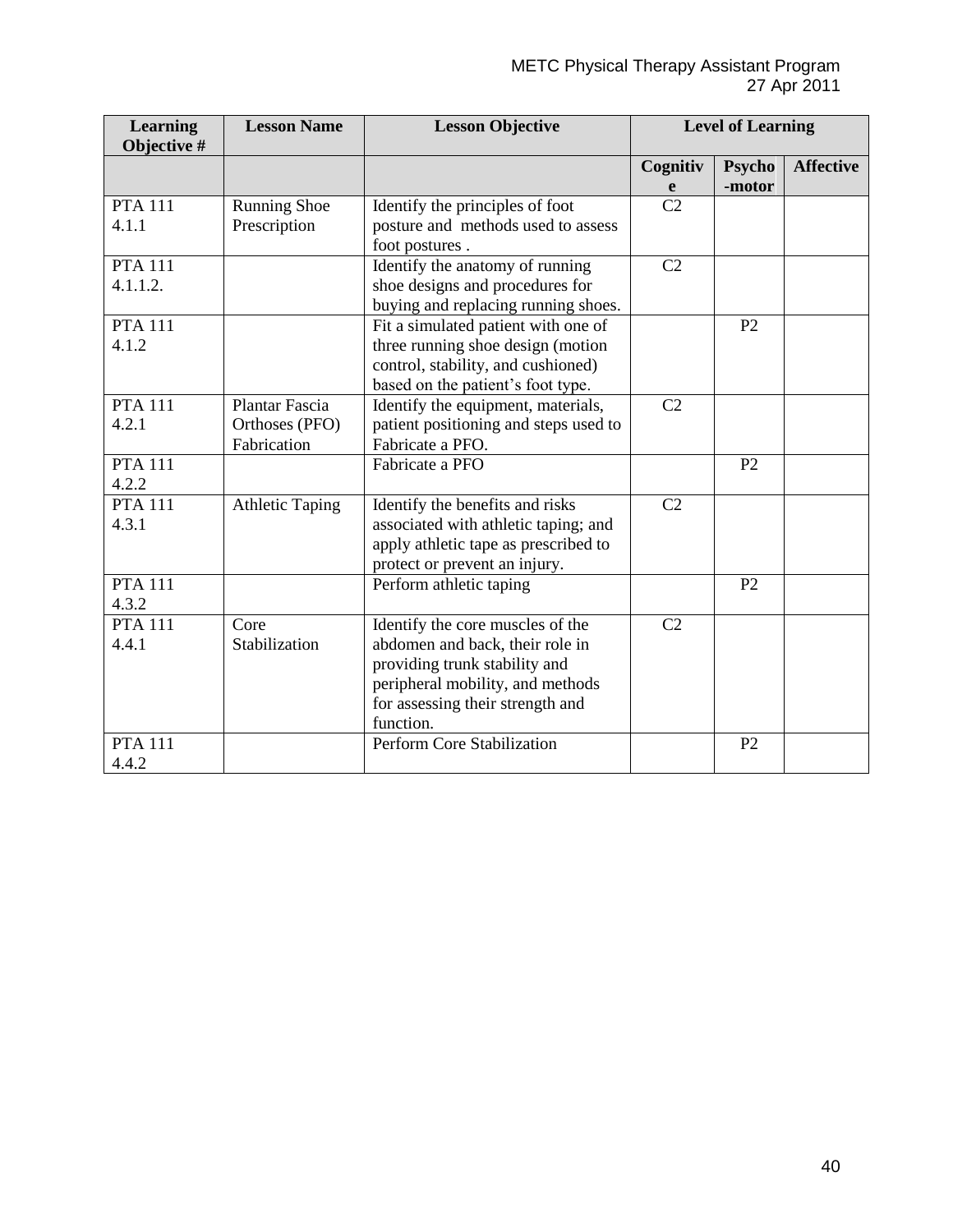# **PTA 112 Therapeutic Modalities and Procedures**

# **Course Description:**

This course is a combination of class lecture and lab experience. This course introduces the fundamental principles of therapeutic modalities for patients with musculoskeletal and/or medical disorders to include: Theory and application of hot and cold; Theory and a application of Ultrasound; Theory and application of Electrotherapy; Theory and application of Transcutaneous Electrical Nerve Stimulation (TENS); Theory and application of Biofeedback; Theory and application of Iontophoresis, and Theory and application of Spinal Traction.

Prerequisites: Admission to PTA program.

# **Course Goal(s):**

Upon completion, students will perform the application of therapeutic modalities for patients with musculoskeletal and/or medical disorders.

#### **Distribution of Contact Hours:**

| Unit #       | <b>Unit Title</b>             | Did | Lab/        | <b>Clin</b> | <b>WTes</b> | <b>PTest</b> | Othe | Req' | <b>Total</b> |
|--------------|-------------------------------|-----|-------------|-------------|-------------|--------------|------|------|--------------|
|              |                               |     | <b>Prac</b> |             |             |              |      | d    |              |
|              |                               |     |             |             |             |              |      | Act. |              |
|              | Physical Principles and       | 5   | 9           |             |             |              |      |      | 14           |
|              | Application of Heat and Cold  |     |             |             |             |              |      |      |              |
|              | Agents                        |     |             |             |             |              |      |      |              |
| $\mathbf{2}$ | Physiological effects and     | 8   | 18          |             |             |              |      |      | 26           |
|              | application of Ultrasound and |     |             |             |             |              |      |      |              |
|              | <b>Electrical Currents</b>    |     |             |             |             |              |      |      |              |
| 3            | Therapeutic Application of    | 3   | 8           |             |             |              |      |      |              |
|              | <b>Mechanical Traction</b>    |     |             |             |             |              |      |      |              |
| <b>Total</b> |                               | 16  | 35          |             |             |              |      |      |              |

| <b>Learning</b> | <b>Lesson Name</b>                                                 | <b>Lesson Objective</b>                 | <b>Level of Learning</b> |                |                  |
|-----------------|--------------------------------------------------------------------|-----------------------------------------|--------------------------|----------------|------------------|
| Objective #     |                                                                    |                                         |                          |                |                  |
|                 |                                                                    |                                         | Cognitiv                 | <b>Psycho</b>  | <b>Affective</b> |
|                 |                                                                    |                                         | e                        | -motor         |                  |
|                 | Unit 1 Physical Principles and Application of Heat and Cold Agents |                                         |                          |                |                  |
| <b>PTA 112</b>  | Theory and                                                         | Identify the physical principles of     | C <sub>2</sub>           |                |                  |
| 1.1.1           | Application of                                                     | thermal agents to include the effects   |                          |                |                  |
|                 | Heat and Cold                                                      | of heat and cold, clinical              |                          |                |                  |
|                 | <b>Physical Agents</b>                                             | application, contraindications and      |                          |                |                  |
|                 |                                                                    | precautions                             |                          |                |                  |
| <b>PTA 112</b>  |                                                                    | Identify the physical principles of     | C <sub>2</sub>           |                |                  |
| 1.1.1.2         |                                                                    | thermal agents to include adverse       |                          |                |                  |
|                 |                                                                    | effects, equipment utilized and         |                          |                |                  |
|                 |                                                                    | application techniques.                 |                          |                |                  |
| <b>PTA 112</b>  | Theory and                                                         | Identify the therapeutic use of cold    | C <sub>1</sub>           |                |                  |
| 1.2.1           | Application of                                                     | and its clinical application in patient |                          |                |                  |
|                 | Cryotherapy                                                        | rehabilitation.                         |                          |                |                  |
| <b>PTA 112</b>  |                                                                    | Apply physical agents (cold) as         |                          | P <sub>2</sub> |                  |
| 1.2.2           |                                                                    | prescribed by the physical therapist.   |                          |                |                  |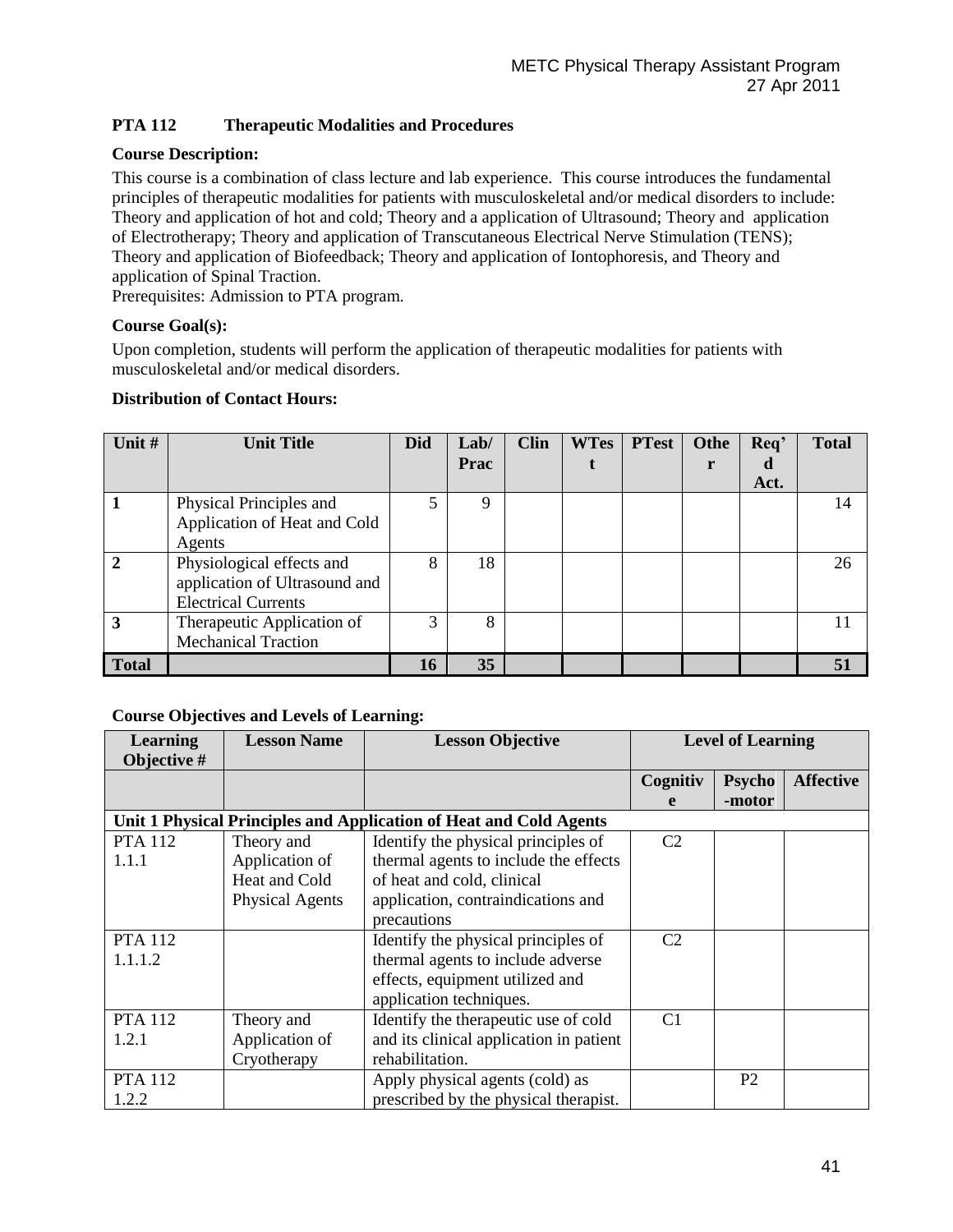| <b>Learning</b><br>Objective # | <b>Lesson Name</b>                            | <b>Lesson Objective</b>                                                                                          | <b>Level of Learning</b> |                         |                  |
|--------------------------------|-----------------------------------------------|------------------------------------------------------------------------------------------------------------------|--------------------------|-------------------------|------------------|
|                                |                                               |                                                                                                                  | Cognitiv<br>e            | <b>Psycho</b><br>-motor | <b>Affective</b> |
| <b>PTA 112</b><br>1.2.3        |                                               | Re-evaluate the patient for progress<br>towards the set goals of the<br>intervention                             |                          | P <sub>2</sub>          |                  |
| <b>PTA 112</b><br>1.2.3.1      |                                               | Re-evaluate the patient for any<br>adverse effects of the intervention                                           |                          | P2                      |                  |
| <b>PTA 112</b><br>1.2.4        |                                               | Re-measure quantifiable subjective<br>complaints, objective impairments<br>and disabilities.                     |                          | P <sub>2</sub>          |                  |
| <b>PTA 112</b><br>1.2.5        |                                               | Document the intervention.                                                                                       | C2                       |                         |                  |
| <b>PTA 112</b><br>1.2.6        |                                               | Demonstrate ethical conduct with<br>healthcare providers, staff, and<br>simulated or mock patients.              |                          | P2                      |                  |
| <b>PTA 112</b><br>1.3.1        | Theory and<br>Application of<br>Thermotherapy | Identify the therapeutic effects of<br>heat and cold on the body.                                                | C2                       |                         |                  |
| <b>PTA 112</b><br>1.3.2        |                                               | Apply physical agents (heat) safely,<br>efficiently, and effectively as<br>prescribed by the physical therapist. |                          | P <sub>2</sub>          |                  |
| <b>PTA 112</b><br>1.3.3        |                                               | Re-evaluate the patient for progress<br>towards the set goals of the<br>intervention.                            | C <sub>2</sub>           | P2                      |                  |
| <b>PTA 112</b><br>1.3.3.1      |                                               | Re-evaluate the patient for any<br>adverse effects of the intervention.                                          | C2                       |                         |                  |
| <b>PTA 112</b><br>1.3.4        |                                               | Re-measure quantifiable subjective<br>complaints, objective impairments<br>and disabilities.                     | C <sub>2</sub>           | P2                      |                  |
| <b>PTA 112</b><br>1.3.5        |                                               | Document the intervention.                                                                                       | C2                       |                         |                  |
| <b>PTA 112</b><br>1.3.6        |                                               | Demonstrate ethical conduct with<br>healthcare providers, staff, and<br>simulated or mock patients.              | C2                       | P <sub>2</sub>          |                  |
| <b>PTA 112</b><br>1.4.1        | Theory and<br>Application of<br>Compression   | Identify the principles of<br>compression.                                                                       | C1                       |                         |                  |
| <b>PTA 112</b><br>1.4.2        |                                               | Apply compression safely,<br>efficiently, and effectively as<br>prescribed by the physical therapist.            |                          | P <sub>2</sub>          |                  |
| <b>PTA 112</b><br>1.4.3        |                                               | Re-evaluate the patient for progress<br>towards the set goals of the<br>intervention.                            |                          | P2                      |                  |
| <b>PTA 112</b><br>1.4.3.1      |                                               | Re-evaluate the patient for any<br>adverse effects of the intervention.                                          |                          | P2                      |                  |
| <b>PTA 112</b><br>1.4.4        |                                               | Re-measure quantifiable subjective<br>complaints, objective impairments<br>and disabilities.                     |                          | P2                      |                  |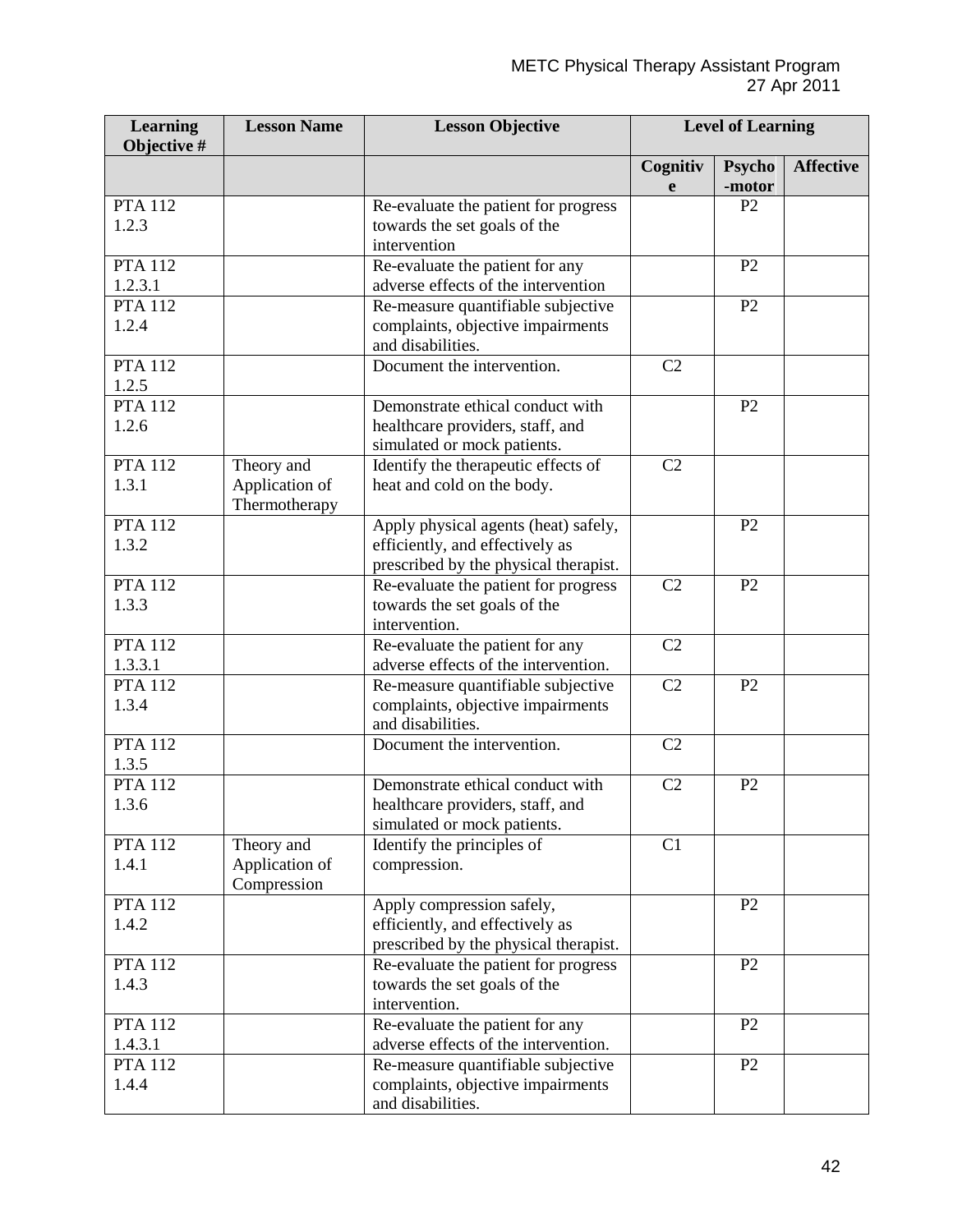| <b>Learning</b><br>Objective # | <b>Lesson Name</b> | <b>Lesson Objective</b>                                                            |                | <b>Level of Learning</b> |                  |
|--------------------------------|--------------------|------------------------------------------------------------------------------------|----------------|--------------------------|------------------|
|                                |                    |                                                                                    | Cognitiv<br>e  | <b>Psycho</b><br>-motor  | <b>Affective</b> |
| <b>PTA 112</b><br>1.4.5        |                    | Document the intervention.                                                         | C <sub>2</sub> |                          |                  |
| <b>PTA 112</b>                 |                    | Demonstrate a professional                                                         |                | P2                       |                  |
| 1.4.6                          |                    | commitment to the standards of                                                     |                |                          |                  |
|                                |                    | ethical conduct during interactions                                                |                |                          |                  |
|                                |                    | with healthcare providers, staff and                                               |                |                          |                  |
|                                |                    | simulated or mock patients                                                         |                |                          |                  |
|                                |                    | Unit 2 Physiological Effects and Application of Ultrasound and Electrical Currents |                |                          |                  |
| <b>PTA 112</b>                 | Theory and         | Identify the physiologic                                                           | C <sub>1</sub> |                          |                  |
| 2.1.1                          | Application of     | mechanisms involved with                                                           |                |                          |                  |
|                                | Ultrasound         | ultrasound.                                                                        |                |                          |                  |
|                                |                    |                                                                                    |                |                          |                  |
| <b>PTA 112</b>                 |                    | Determine the body's physiological                                                 | C1             |                          |                  |
| 2.1.1.2                        |                    | response to ultrasound                                                             |                |                          |                  |
|                                |                    | exposure/application                                                               |                |                          |                  |
| <b>PTA 112</b>                 |                    | Perform ultrasound treatment                                                       |                | P <sub>2</sub>           |                  |
| 2.1.2                          |                    | safely, efficiently, and effectively as                                            |                |                          |                  |
|                                |                    | prescribed by the physical therapist.                                              |                |                          |                  |
| <b>PTA 112</b>                 |                    | Re-evaluate the patient for progress                                               |                | P2                       |                  |
| 2.1.3                          |                    | towards the set goals of the                                                       |                |                          |                  |
|                                |                    | intervention.                                                                      |                |                          |                  |
| <b>PTA 112</b>                 |                    | Re-evaluate the patient for any                                                    |                | P2                       |                  |
| 2.1.3.1                        |                    | adverse effects of the intervention.                                               |                |                          |                  |
| <b>PTA 112</b>                 |                    | Re-measure quantifiable subjective                                                 |                | P2                       |                  |
| 2.1.4                          |                    | complaints, objective impairments<br>and disabilities.                             |                |                          |                  |
| <b>PTA 112</b>                 |                    | Document the intervention                                                          | C <sub>2</sub> |                          |                  |
| 2.1.5                          |                    |                                                                                    |                |                          |                  |
| <b>PTA 112</b>                 |                    | accurately.<br>Demonstrate ethical conduct during                                  |                | P <sub>2</sub>           |                  |
| 2.1.6                          |                    | interactions with healthcare                                                       |                |                          |                  |
|                                |                    | providers, staff, and simulated or                                                 |                |                          |                  |
|                                |                    | mock patients.                                                                     |                |                          |                  |
| <b>PTA 112</b>                 | Theory and         | Identify the physiologic                                                           | C <sub>2</sub> |                          |                  |
| 2.2.1                          | Application of     | mechanisms involved with                                                           |                |                          |                  |
|                                | Electrical         | electricity.                                                                       |                |                          |                  |
|                                | Currents           |                                                                                    |                |                          |                  |
| <b>PTA 112</b>                 |                    | Determine the body's physiological                                                 | C2             |                          |                  |
| 2.2.1.2                        |                    | response to an electrical                                                          |                |                          |                  |
|                                |                    | exposure/application.                                                              |                |                          |                  |
| <b>PTA 112</b>                 |                    | Perform electrical stimulation                                                     |                | P2                       |                  |
| 2.2.2                          |                    | safely, efficiently, and effectively as                                            |                |                          |                  |
|                                |                    | prescribed by the physical therapist.                                              |                |                          |                  |
| <b>PTA 112</b>                 |                    | Re-evaluate the patient for progress                                               |                | P <sub>2</sub>           |                  |
| 2.2.3                          |                    | towards the set goals of the                                                       |                |                          |                  |
|                                |                    | intervention.                                                                      |                |                          |                  |
| <b>PTA 112</b>                 |                    | Re-evaluate the patient for any                                                    |                | P2                       |                  |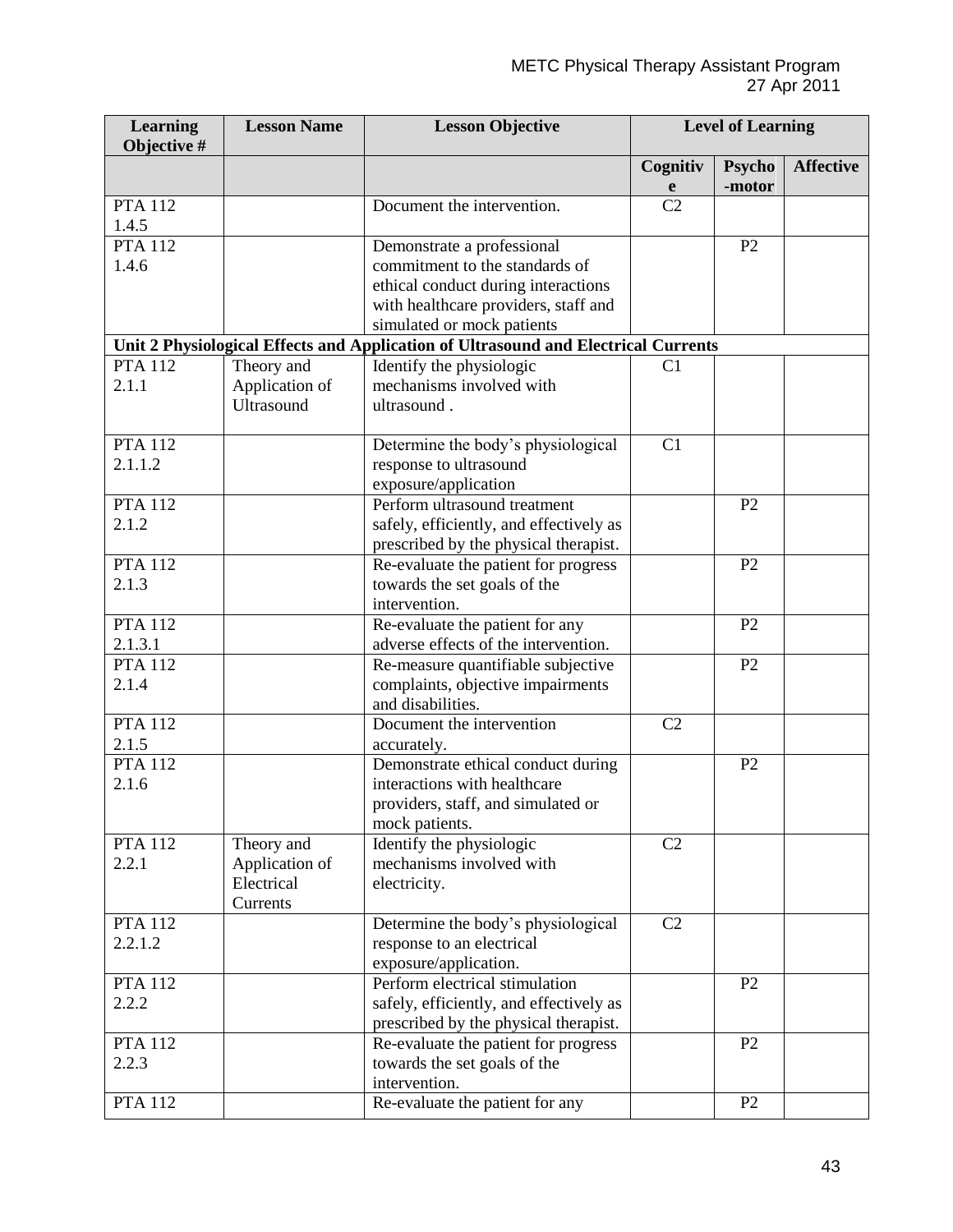| <b>Learning</b><br>Objective # | <b>Lesson Name</b>                       | <b>Lesson Objective</b>                                                                      | <b>Level of Learning</b> |                         |                  |
|--------------------------------|------------------------------------------|----------------------------------------------------------------------------------------------|--------------------------|-------------------------|------------------|
|                                |                                          |                                                                                              | Cognitiv<br>e            | <b>Psycho</b><br>-motor | <b>Affective</b> |
| 2.2.3.1                        |                                          | adverse effects of the intervention.                                                         |                          |                         |                  |
| <b>PTA 112</b>                 |                                          | Re-measure quantifiable subjective                                                           |                          | P2                      |                  |
| 2.2.4                          |                                          | complaints, objective impairments<br>and disabilities.                                       |                          |                         |                  |
| <b>PTA 112</b><br>2.2.5        |                                          | Document the intervention.                                                                   | C <sub>2</sub>           |                         |                  |
| <b>PTA 112</b>                 |                                          | Describe the social and cultural                                                             | C1                       |                         |                  |
| 2.2.6                          |                                          | needs of the patient who is<br>receiving electrical stimulation.                             |                          |                         |                  |
| <b>PTA 112</b>                 | Theory and                               | Identify the physiologic                                                                     | C <sub>2</sub>           |                         |                  |
| 2.3.1                          | Application of<br><b>Biofeedback</b>     | mechanisms involved with<br>biofeedback.                                                     |                          |                         |                  |
| <b>PTA 112</b>                 |                                          | Identify the body's physiological                                                            | C2                       |                         |                  |
| 2.3.1.2                        |                                          | response to a biofeedback<br>exposure/application.                                           |                          |                         |                  |
| <b>PTA 112</b>                 |                                          | Administer a biofeedback treatment                                                           |                          | P <sub>2</sub>          |                  |
| 2.3.2                          |                                          | safely, efficiently, and effectively as<br>prescribed by the physical therapist.             |                          |                         |                  |
| <b>PTA 112</b>                 |                                          | Re-evaluate the patient for progress                                                         |                          | P2                      |                  |
| 2.3.3                          |                                          | towards the set goals of the<br>intervention.                                                |                          |                         |                  |
| <b>PTA 112</b>                 |                                          | Re-evaluate the patient for any                                                              |                          | P2                      |                  |
| 2.3.3.1                        |                                          | adverse effects of the intervention                                                          |                          |                         |                  |
| <b>PTA 112</b><br>2.3.4        |                                          | Re-measure quantifiable subjective<br>complaints, objective impairments<br>and disabilities. |                          | P <sub>2</sub>          |                  |
| <b>PTA 112</b><br>2.3.5        |                                          | Document the intervention.                                                                   | C <sub>2</sub>           |                         |                  |
| <b>PTA 112</b>                 |                                          | Displays ethical conduct during                                                              | C1                       |                         |                  |
| 2.3.6                          |                                          | interactions with healthcare                                                                 |                          |                         |                  |
|                                |                                          | providers, staff, and simulated or                                                           |                          |                         |                  |
|                                |                                          | mock patients.                                                                               |                          |                         |                  |
|                                |                                          | Unit 3 Therapeutic Application of Mechanical Traction                                        |                          |                         |                  |
| <b>PTA 112</b>                 | Theory and                               | Identify the physiologic<br>mechanisms involved with                                         | C2                       |                         |                  |
| 3.1.1                          | Application of<br><b>Spinal Traction</b> | mechanical traction.                                                                         |                          |                         |                  |
| <b>PTA 112</b>                 |                                          | Identify the body's physiological                                                            | C <sub>2</sub>           |                         |                  |
| 3.1.2                          |                                          | response to mechanical traction                                                              |                          |                         |                  |
|                                |                                          | exposure/application.                                                                        |                          |                         |                  |
| <b>PTA 112</b>                 | Clinical                                 | Identify the clinical indications for                                                        | C2                       |                         |                  |
| 3.2.1                          | Indications for                          | the use of spinal traction.                                                                  |                          |                         |                  |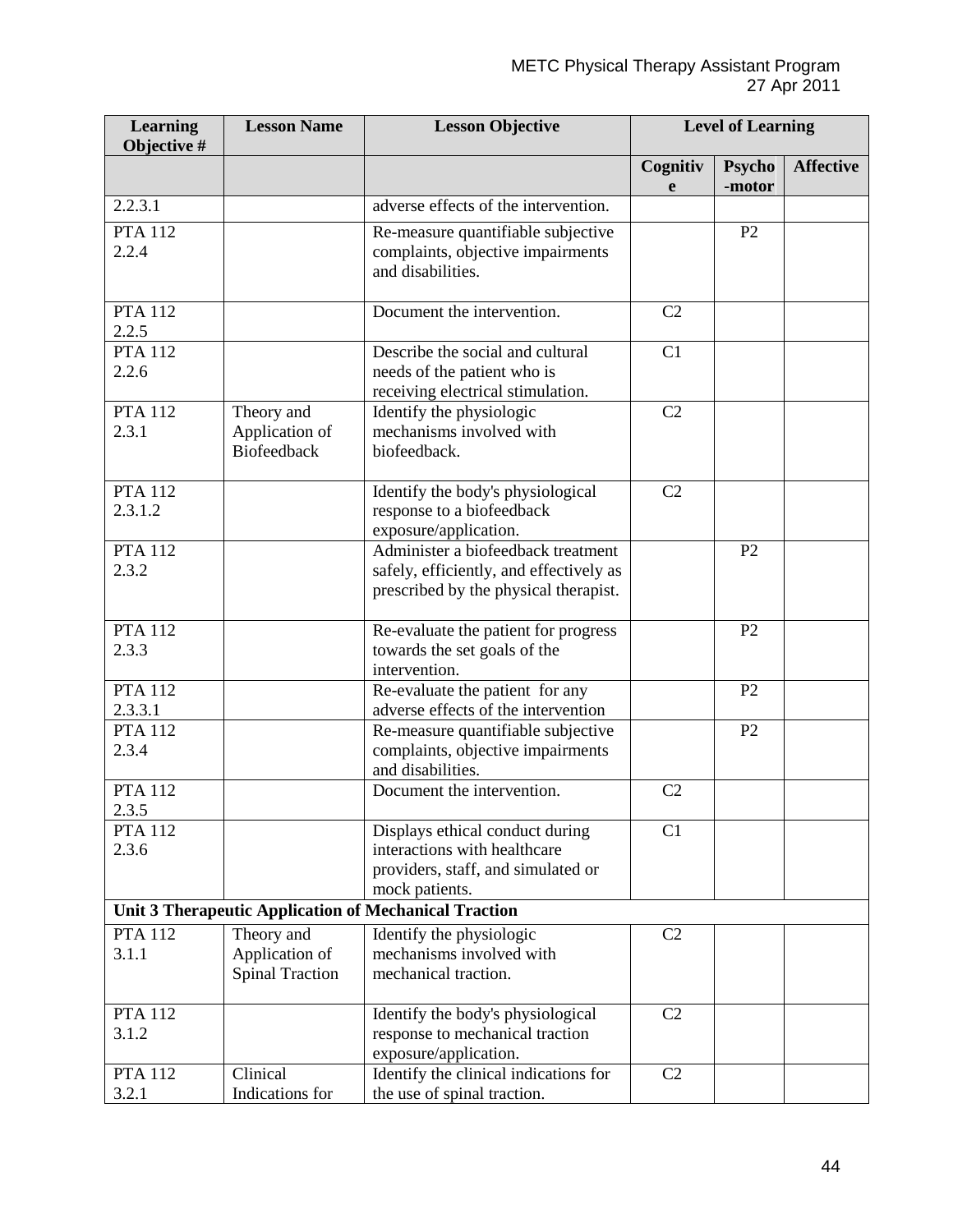| <b>Learning</b><br>Objective # | <b>Lesson Name</b>            | <b>Lesson Objective</b>                                                                                                                        |                | <b>Level of Learning</b> |                  |
|--------------------------------|-------------------------------|------------------------------------------------------------------------------------------------------------------------------------------------|----------------|--------------------------|------------------|
|                                |                               |                                                                                                                                                | Cognitiv<br>e  | <b>Psycho</b><br>-motor  | <b>Affective</b> |
|                                | the use of Spinal<br>Traction |                                                                                                                                                |                |                          |                  |
| <b>PTA 112</b><br>3.2.2        |                               | Administer cervical or pelvic spinal<br>traction treatment safely,<br>efficiently, and effectively as<br>prescribed by the physical therapist. |                | P <sub>2</sub>           |                  |
| <b>PTA 112</b><br>3.2.3        |                               | Reevaluate the patient for progress<br>towards the set goals of the<br>intervention.                                                           |                | P <sub>2</sub>           |                  |
| <b>PTA 112</b><br>3.2.3.1      |                               | Reevaluate the patient for any<br>adverse effects of the intervention.                                                                         |                | P <sub>2</sub>           |                  |
| <b>PTA 112</b><br>3.2.4        |                               | Re-measure quantifiable subjective<br>complaints and objective<br>impairments and disabilities.                                                |                | P <sub>2</sub>           |                  |
| <b>PTA 112</b><br>3.2.5        |                               | Document the intervention.                                                                                                                     | C <sub>2</sub> |                          |                  |
| <b>PTA 112</b><br>3.2.6        |                               | Displays ethical conduct during<br>interactions with healthcare<br>providers, staff, and simulated or<br>mock patients.                        | C1             |                          |                  |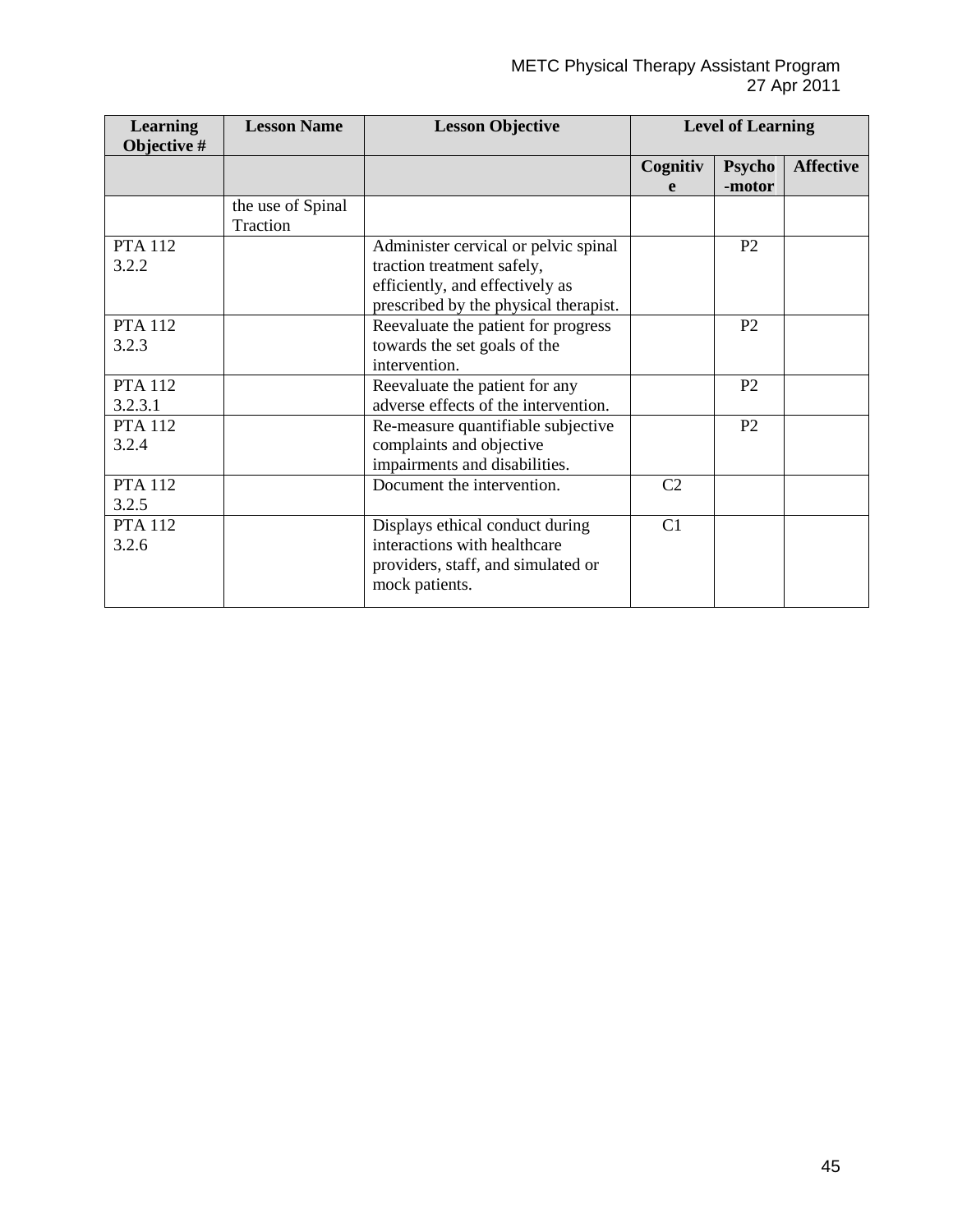# **PTA 113 Integrated Clinical Screening and Treatment Procedures**

### **Course Description:**

This course is a combination of class lecture and lab experience. This course encompasses the didactic and practical knowledge previously instructed during clinical screening, therapeutic exercise and therapeutic modalities to develop entry-level skills within the Physical Therapy Assistants scope of practice for the clinical screening of patients with musculoskeletal disorders. Clinical screening may include patient interviewing / history taking in the S.O.A.P format, observation / gait analysis, range of motion measurement, strength assessment, neurovascular status assessment, appropriate special tests and palpation. Students may also provide instruction and supervision of therapeutic exercise. Therapeutic exercise may include the performance of all types of range of motion, flexibility, and strengthening exercises; while considering all indications, contraindications, and correcting any faulty substitution patterns during each exercise. Students may also perform therapeutic modalities and/or mobility aid instruction for patients with musculoskeletal and/or medical disorders. Therapeutic Modalities may include electrical stimulation, ultrasound, TENS, spinal traction and hot and cold packs. Prerequisites: Admission to PTA program.

#### **Course Goal(s):**

Upon completion, students will be able to implement selected components of a clinical screening, writing and annotating patient data related to that screening, and perform therapeutic exercise.

| Unit #       | <b>Unit Title</b>                    | <b>Did</b> | Lab/ | <b>Clin</b> | <b>WTes</b> | <b>PTest</b> | Othe | Req' | <b>Total</b> |
|--------------|--------------------------------------|------------|------|-------------|-------------|--------------|------|------|--------------|
|              |                                      |            | Prac |             |             |              |      |      |              |
|              |                                      |            |      |             |             |              |      | Act. |              |
|              | <b>Regional Integrated Clinical</b>  | 15         | 25   |             |             |              |      |      | 40           |
|              | Screening and Treatment              |            |      |             |             |              |      |      |              |
|              | <b>Integrated Clinical Screening</b> |            |      |             |             |              |      |      | 12           |
|              | and Therapeutic Modalities           |            |      |             |             |              |      |      |              |
| <b>Total</b> |                                      | 20         | 32   |             |             |              |      |      |              |

#### **Distribution of Contact Hours:**

| <b>Learning</b>                                             | <b>Lesson Name</b> | <b>Lesson Objective</b>               | <b>Level of Learning</b> |                  |  |  |
|-------------------------------------------------------------|--------------------|---------------------------------------|--------------------------|------------------|--|--|
| Objective #                                                 |                    |                                       |                          |                  |  |  |
|                                                             |                    |                                       | Cognitiv                 | <b>Affective</b> |  |  |
|                                                             |                    |                                       | e                        | -motor           |  |  |
| Unit 1 Regional Integrated Clinical Screening and Treatment |                    |                                       |                          |                  |  |  |
| <b>PTA 113</b>                                              | Integrated         | Instruct a patient in the performance | C <sub>2</sub>           |                  |  |  |
| 1.1.1                                                       | Clinical           | of ROM, stretching and                |                          |                  |  |  |
|                                                             | Screening and      | strengthening exercises; correcting   |                          |                  |  |  |
|                                                             | Treatment for the  | faulty substitution patterns          |                          |                  |  |  |
|                                                             | Spine              | associated with these exercises; and  |                          |                  |  |  |
|                                                             |                    | providing appropriate patient         |                          |                  |  |  |
|                                                             |                    | education associated with spinal      |                          |                  |  |  |
|                                                             |                    | disorders.                            |                          |                  |  |  |
| <b>PTA 113</b>                                              |                    | Perform a clinical screening and      |                          | P <sub>2</sub>   |  |  |
| 1.1.2                                                       |                    | provide Therapeutic exercise          |                          |                  |  |  |
|                                                             |                    | treatment.                            |                          |                  |  |  |
| <b>PTA 113</b>                                              |                    | Document the patient care             | C2                       |                  |  |  |
| 1.1.3                                                       |                    | encounter using S.O.A.P. format.      |                          |                  |  |  |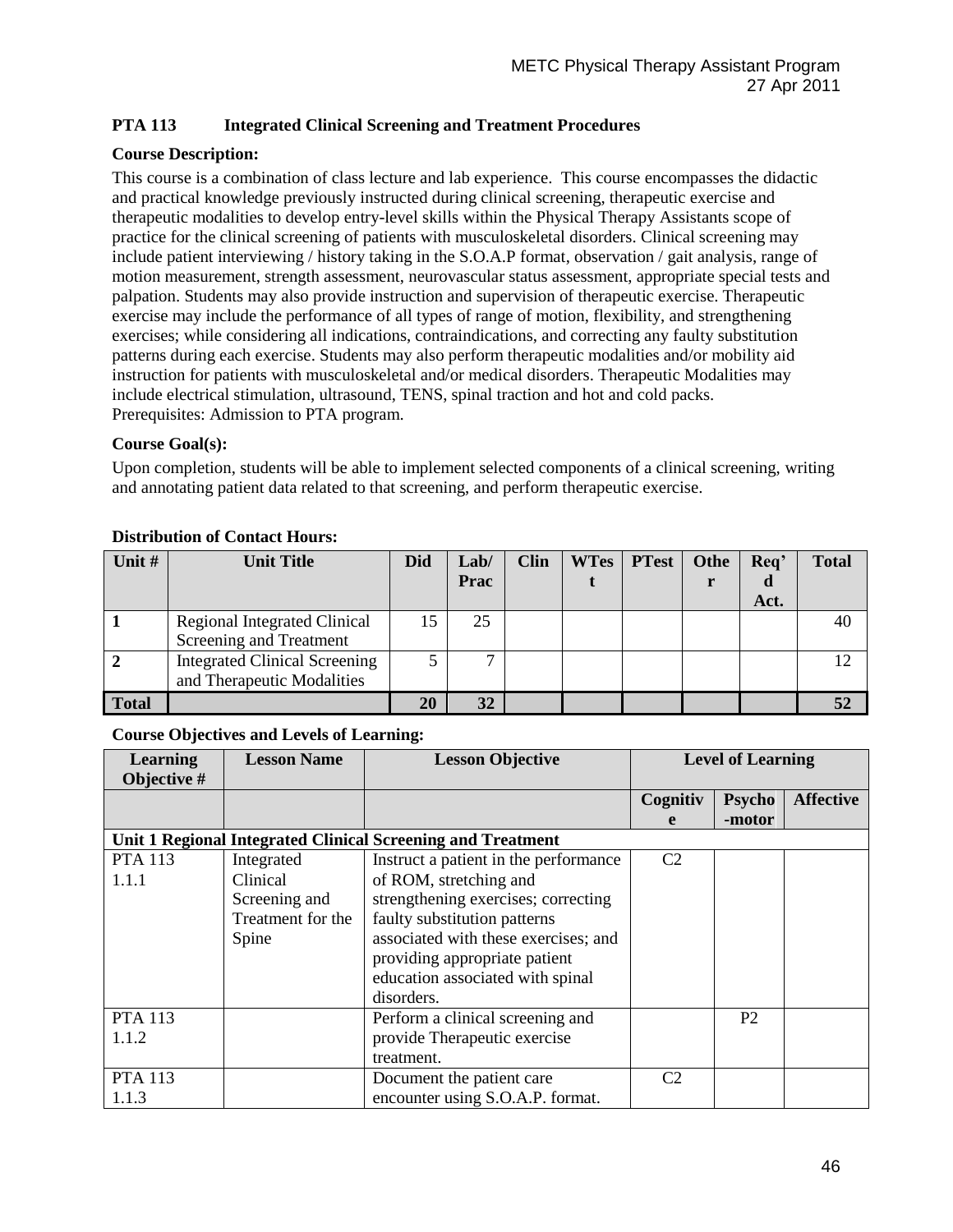| <b>Learning</b><br>Objective # | <b>Lesson Name</b>                                                            | <b>Lesson Objective</b>                                                                                                                                                                                                                                                   | <b>Level of Learning</b> |                         |                  |
|--------------------------------|-------------------------------------------------------------------------------|---------------------------------------------------------------------------------------------------------------------------------------------------------------------------------------------------------------------------------------------------------------------------|--------------------------|-------------------------|------------------|
|                                |                                                                               |                                                                                                                                                                                                                                                                           | Cognitiv<br>e            | <b>Psycho</b><br>-motor | <b>Affective</b> |
| <b>PTA 113</b><br>1.1.4        |                                                                               | Demonstrate behavior that reflects<br>belief in the importance of patients'<br>rights.                                                                                                                                                                                    |                          | P <sub>2</sub>          |                  |
| <b>PTA 113</b><br>1.2.1        | Integrated<br>Clinical<br>Screening and<br>Treatment of the<br>Hip & Pelvis   | Instruct a patient in the performance<br>of ROM, stretching and<br>strengthening exercises; correcting<br>faulty substitution patterns<br>associated with these exercises; and<br>providing appropriate patient<br>education associated with hip and<br>pelvis disorders. | C <sub>2</sub>           |                         |                  |
| <b>PTA 113</b><br>1.2.2        |                                                                               | Perform a clinical screening and<br>provide Therapeutic exercise<br>treatment.                                                                                                                                                                                            |                          | P <sub>2</sub>          |                  |
| <b>PTA 113</b><br>1.2.3        |                                                                               | Document the patient care<br>encounter using S.O.A.P. format.                                                                                                                                                                                                             | C2                       |                         |                  |
| <b>PTA 113</b><br>1.2.4        |                                                                               | Demonstrate behavior that reflects<br>belief in the importance of patients'<br>rights.                                                                                                                                                                                    |                          | P <sub>2</sub>          |                  |
| <b>PTA 113</b><br>1.3.1        | Integrated<br>Clinical<br>Screening and<br>Treatment of the<br>Knee           | Instruct a patient in the performance<br>of ROM, stretching and<br>strengthening exercises; correcting<br>faulty substitution patterns<br>associated with these exercises; and<br>providing appropriate patient<br>education associated with knee<br>disorders.           | C2                       |                         |                  |
| <b>PTA 113</b><br>1.3.2        |                                                                               | Perform a clinical screening and<br>provide Therapeutic exercise<br>treatment.                                                                                                                                                                                            |                          | P <sub>2</sub>          |                  |
| <b>PTA 113</b><br>1.3.3        |                                                                               | Document the patient care<br>encounter using S.O.A.P. format.                                                                                                                                                                                                             | C2                       |                         |                  |
| <b>PTA 113</b><br>1.3.4        |                                                                               | Demonstrate behavior that reflects<br>belief in the importance of patients'<br>rights.                                                                                                                                                                                    |                          | P <sub>2</sub>          |                  |
| <b>PTA 113</b><br>1.4.1        | Integrated<br>Clinical<br>Screening and<br>Treatment of the<br>Foot and Ankle | Instruct a patient in the performance<br>of ROM, stretching and<br>strengthening exercises; correcting<br>faulty substitution patterns<br>associated with these exercises; and<br>providing appropriate patient<br>education associated with foot and<br>ankle disorders. | C <sub>2</sub>           |                         |                  |
| <b>PTA 113</b><br>1.4.2        |                                                                               | Perform a clinical screening and<br>provide Therapeutic exercise<br>treatment.                                                                                                                                                                                            |                          | P <sub>2</sub>          |                  |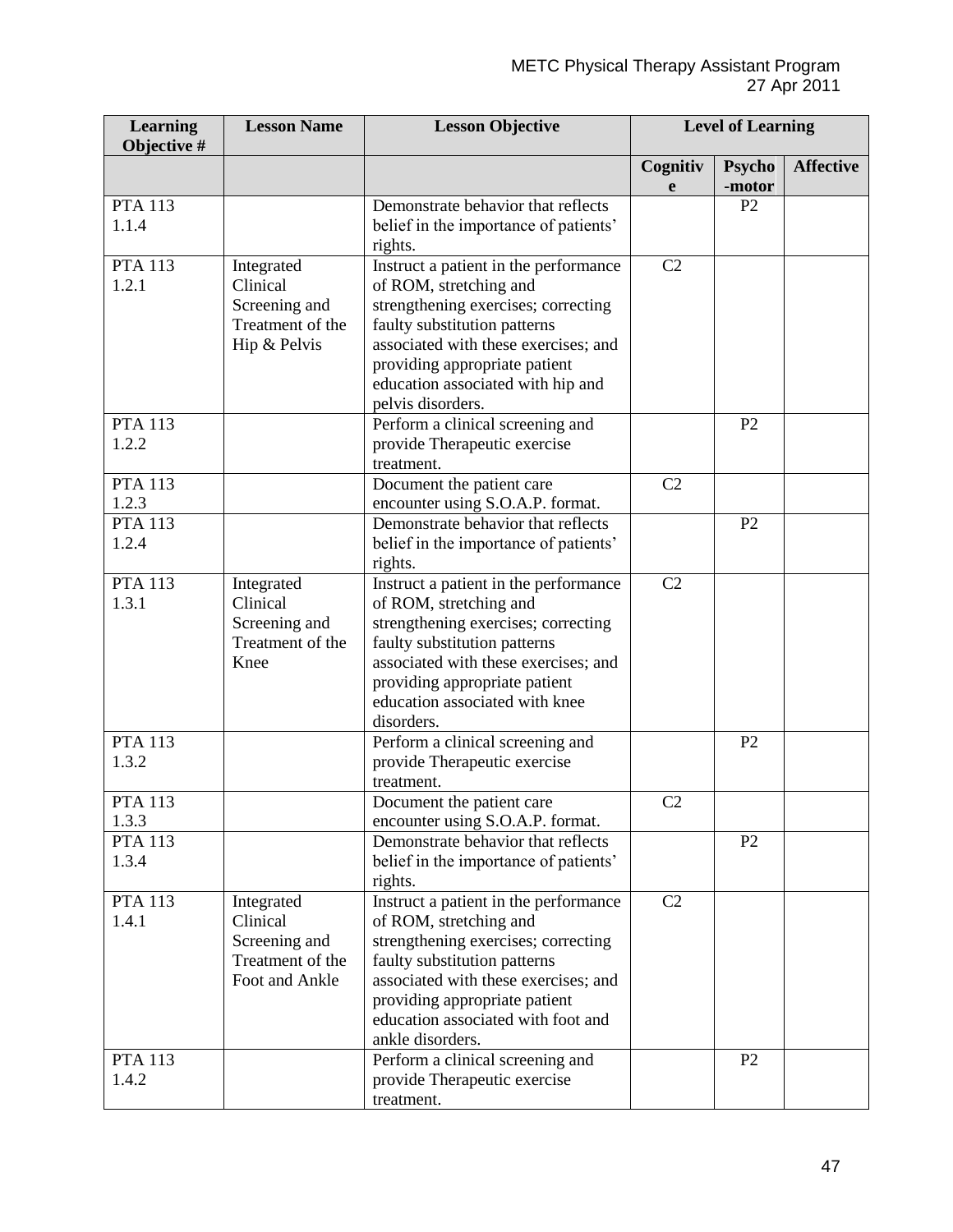| <b>Learning</b><br>Objective # | <b>Lesson Name</b>                                                      | <b>Lesson Objective</b>                                                                                                                                                                                                                                             |                | <b>Level of Learning</b> |                  |
|--------------------------------|-------------------------------------------------------------------------|---------------------------------------------------------------------------------------------------------------------------------------------------------------------------------------------------------------------------------------------------------------------|----------------|--------------------------|------------------|
|                                |                                                                         |                                                                                                                                                                                                                                                                     | Cognitiv<br>e  | <b>Psycho</b><br>-motor  | <b>Affective</b> |
| <b>PTA 113</b><br>1.4.3        |                                                                         | Document the patient care<br>encounter using S.O.A.P. format.                                                                                                                                                                                                       | C <sub>2</sub> |                          |                  |
| <b>PTA 113</b><br>1.4.4        |                                                                         | Demonstrate behavior that reflects<br>belief in the importance of patients'<br>rights.                                                                                                                                                                              |                | P2                       |                  |
| <b>PTA 113</b><br>1.5.1        | Integrated<br>Clinical<br>Screening and<br>Treatment of the<br>Shoulder | Instruct a patient in the performance<br>of ROM, stretching and<br>strengthening exercises; correcting<br>faulty substitution patterns<br>associated with these exercises; and<br>providing appropriate patient<br>education associated with shoulder<br>disorders. | C <sub>2</sub> |                          |                  |
| <b>PTA 113</b><br>1.5.2        |                                                                         | Perform a clinical screening and<br>provide Therapeutic exercise<br>treatment.                                                                                                                                                                                      |                | P2                       |                  |
| <b>PTA 113</b><br>1.5.3        |                                                                         | Document the patient care<br>encounter using S.O.A.P. format.                                                                                                                                                                                                       | C2             |                          |                  |
| <b>PTA 113</b><br>1.5.4        |                                                                         | Demonstrate behavior that reflects<br>belief in the importance of patients'<br>rights.                                                                                                                                                                              |                | P2                       |                  |
|                                |                                                                         | Unit 2 Integrated Clinical Screening and Therapeutic Modalities                                                                                                                                                                                                     |                |                          |                  |
| <b>PTA 113</b><br>2.1.1        | Integrated<br>Clinical<br>Screening and<br>Treatment:<br>Heat/Cold      | Perform components of a clinical<br>screening and administer a heat or<br>cold treatment as prescribed by a<br>physical therapist.                                                                                                                                  |                | P <sub>2</sub>           |                  |
| <b>PTA 113</b><br>2.1.2        |                                                                         | Provide an explanation of the<br>treatment and review of the<br>indications, contraindications, and<br>identification of adverse treatment<br>reactions during a complete patient<br>care encounter.                                                                | C <sub>2</sub> |                          |                  |
| <b>PTA 113</b><br>2.1.3        |                                                                         | Document the patient care<br>encounter using S.O.A.P. format.                                                                                                                                                                                                       | C <sub>2</sub> |                          |                  |
| <b>PTA 113</b><br>2.1.4        |                                                                         | Demonstrate behavior that reflects<br>belief in the importance of patients'<br>rights.                                                                                                                                                                              |                | P <sub>2</sub>           |                  |
| <b>PTA 113</b><br>2.2.1        | Integrated<br>Clinical<br>Screening and<br>Treatment:<br>Ultrasound     | Perform components of a clinical<br>screening and administer a<br>ultrasound treatment as prescribed<br>by a physical therapist.                                                                                                                                    |                | P2                       |                  |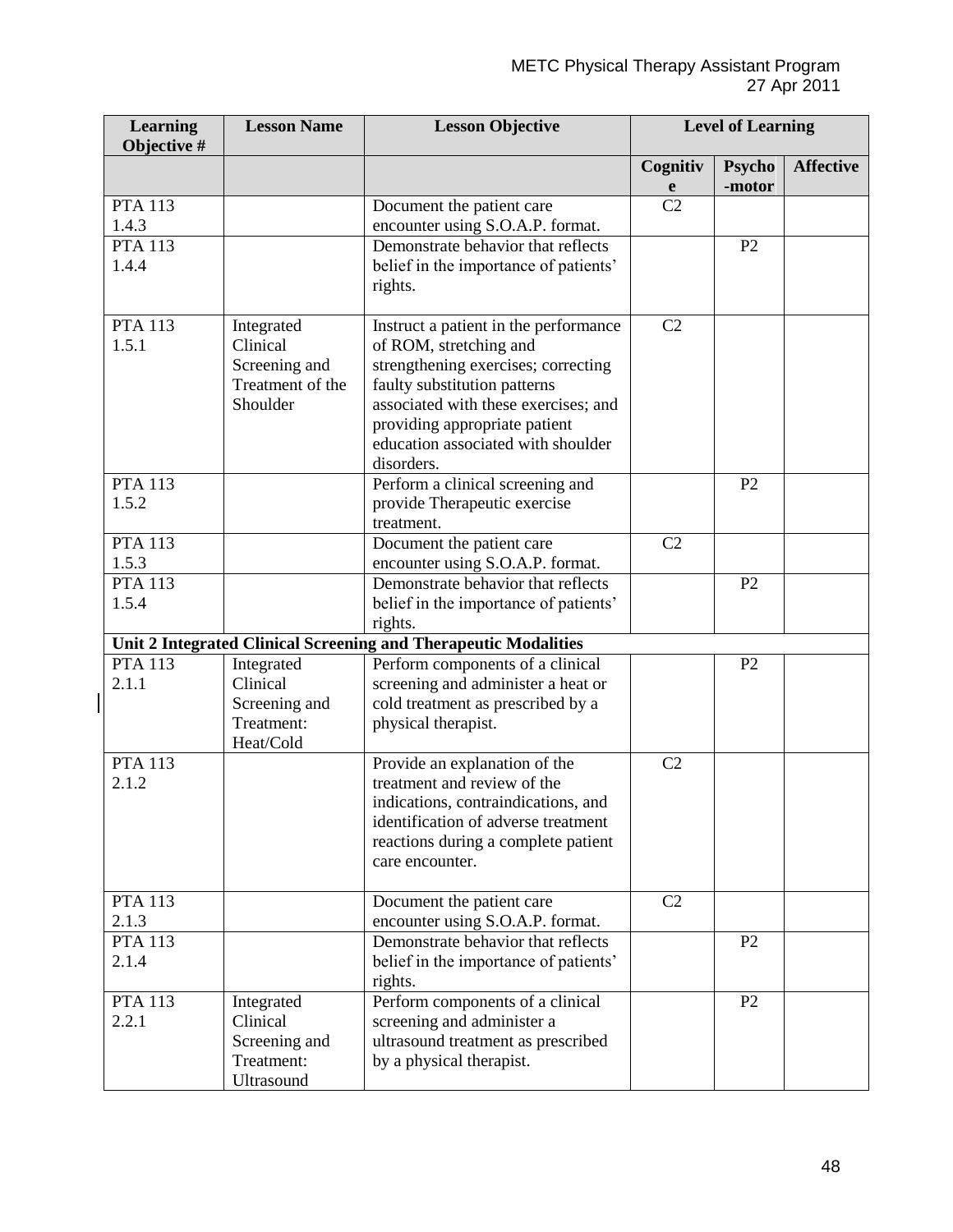| <b>Learning</b><br>Objective # | <b>Lesson Name</b>                                                                                                                                             | <b>Lesson Objective</b>                                                                                                                                                                              | <b>Level of Learning</b> |                         |                  |
|--------------------------------|----------------------------------------------------------------------------------------------------------------------------------------------------------------|------------------------------------------------------------------------------------------------------------------------------------------------------------------------------------------------------|--------------------------|-------------------------|------------------|
|                                |                                                                                                                                                                |                                                                                                                                                                                                      | Cognitiv<br>e            | <b>Psycho</b><br>-motor | <b>Affective</b> |
| <b>PTA 113</b><br>2.2.2        |                                                                                                                                                                | Provide an explanation of the<br>treatment and review of the<br>indications, contraindications, and<br>identification of adverse treatment<br>reactions during a complete patient<br>care encounter. | C <sub>2</sub>           |                         |                  |
| <b>PTA 113</b><br>2.2.3        |                                                                                                                                                                | Document the patient care<br>encounter using S.O.A.P. format.                                                                                                                                        | C2                       |                         |                  |
| <b>PTA 113</b><br>2.2.4        |                                                                                                                                                                | Demonstrate behavior that reflects<br>belief in the importance of patients'<br>rights.                                                                                                               |                          | P <sub>2</sub>          |                  |
| <b>PTA 113</b><br>2.3.1        | Integrated<br>Clinical<br>Screening and<br><b>Treatment: Spinal</b><br>Traction                                                                                | Perform components of a clinical<br>screening and administer a spinal<br>traction treatment as prescribed by a<br>physical therapist.                                                                |                          | P2                      |                  |
| <b>PTA 113</b><br>2.3.2        |                                                                                                                                                                | Provide an explanation of the<br>treatment, and review of the<br>indications, contraindications,<br>identification of adverse treatment<br>reactions during a complete patient<br>care encounter.    | C <sub>2</sub>           |                         |                  |
| <b>PTA 113</b><br>2.3.3        |                                                                                                                                                                | Document the patient care<br>encounter using S.O.A.P. format.                                                                                                                                        | C <sub>2</sub>           |                         |                  |
| <b>PTA 113</b><br>2.3.4        |                                                                                                                                                                | Demonstrate behavior that reflects<br>belief in the importance of patients'<br>rights.                                                                                                               |                          | P2                      |                  |
| <b>PTA 113</b><br>2.4.1        | Integrated<br>Clinical<br>Screening and<br>Treatment:<br>Electrical<br>Stimulation /<br>Transcutaneous<br>Electrical<br>Neuromuscular<br>Stimulation<br>(TENS) | Perform components of a clinical<br>screening and administer an<br>electrical stimulation/TENS<br>treatment as prescribed by a<br>physical therapist                                                 |                          | P2                      |                  |
| <b>PTA 113</b><br>2.4.2        |                                                                                                                                                                | Provide an explanation of the<br>treatment, a review of the<br>indications / contraindications,<br>identification of adverse treatment<br>reactions during a complete patient<br>care encounter.     | C <sub>2</sub>           |                         |                  |
| <b>PTA 113</b>                 |                                                                                                                                                                | Document the patient care                                                                                                                                                                            | C <sub>2</sub>           |                         |                  |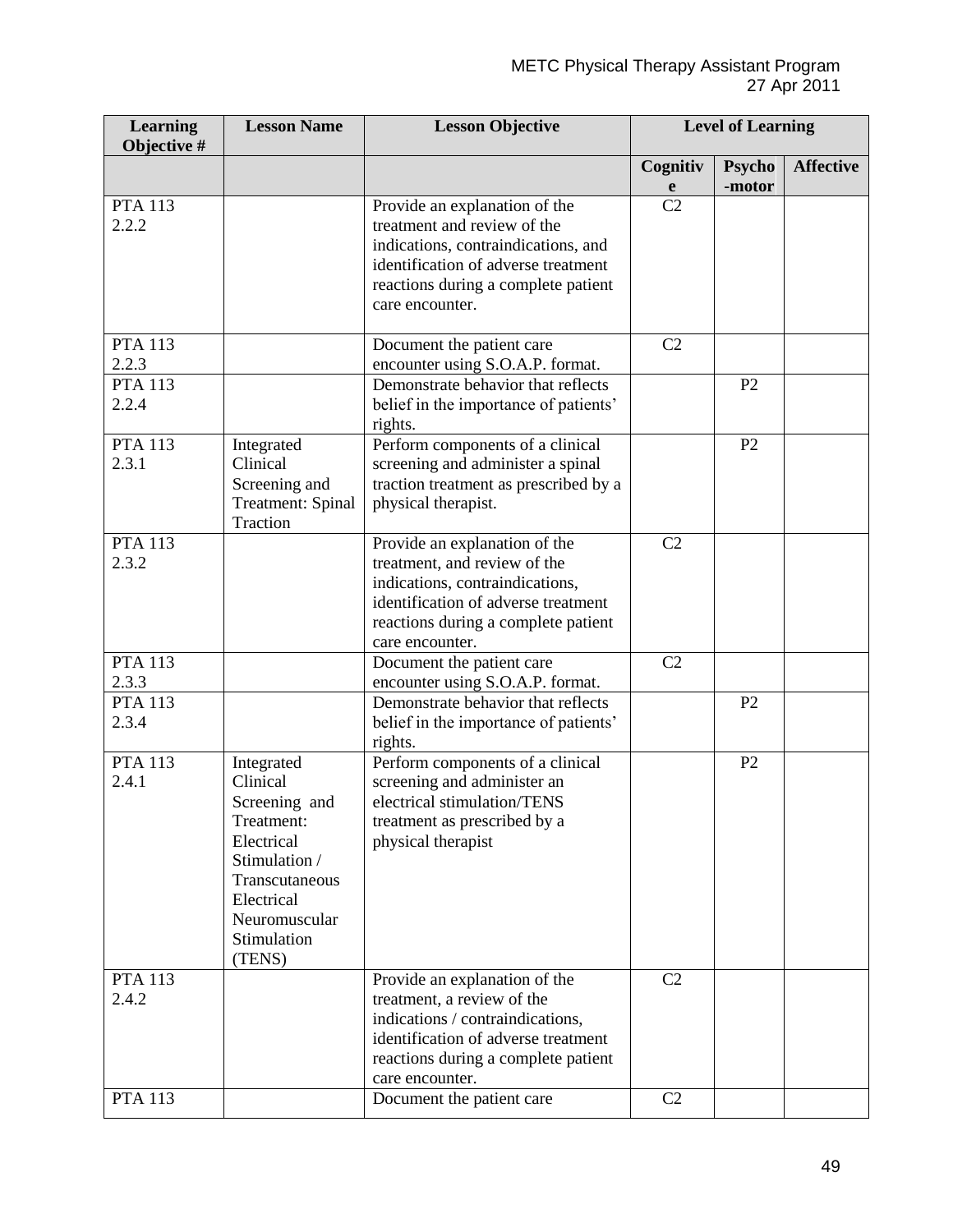#### METC Physical Therapy Assistant Program 27 Apr 2011

| <b>Learning</b><br>Objective # | <b>Lesson Name</b> | <b>Lesson Objective</b>                                                                | <b>Level of Learning</b>  |                |                  |
|--------------------------------|--------------------|----------------------------------------------------------------------------------------|---------------------------|----------------|------------------|
|                                |                    |                                                                                        | <b>Psycho</b><br>Cognitiv |                | <b>Affective</b> |
|                                |                    |                                                                                        | e                         | -motor         |                  |
| 2.4.3                          |                    | encounter using S.O.A.P. format.                                                       |                           |                |                  |
| <b>PTA</b> 113<br>2.2.4        |                    | Demonstrate behavior that reflects<br>belief in the importance of patients'<br>rights. |                           | P <sub>2</sub> |                  |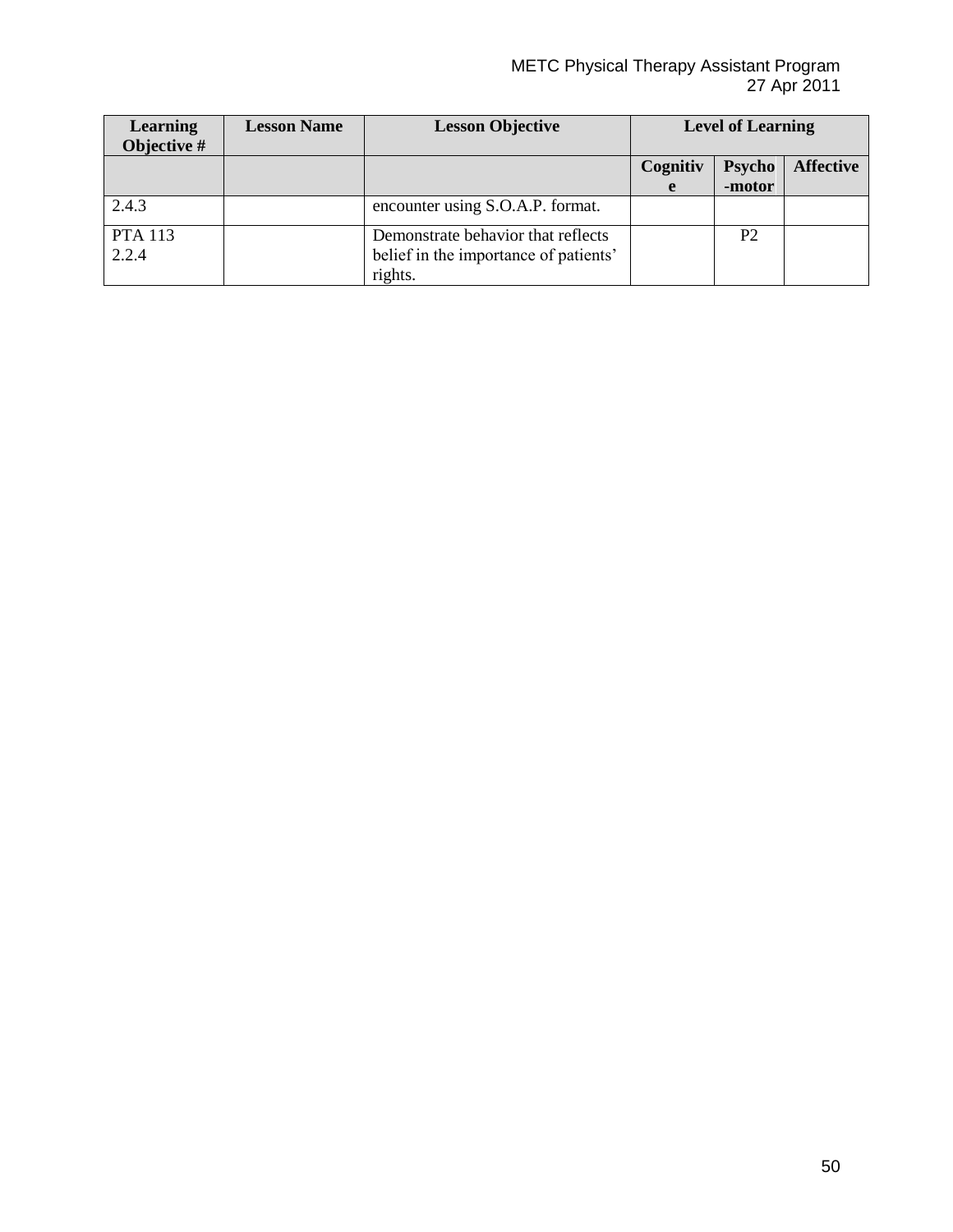# **PTA 114 Clinical Pathophysiology II**

# **Course Description:**

This course is a combination of class lecture and lab experience. Students are introduced to common neurological disorders and medical disease processes to include the Pathophysiology of Arthritic, Diabetic Oncological, Prenatal, Postpartum, Pediatric and Neurological disorders; Cardiovascular and Respiratory diseases. Knowledge for each disorder includes their etiology, risk factors, signs and symptoms, physical therapy treatment options and treatment precautions. Prerequisites: Admission to PTA program.

# **Course Goal(s):**

Upon completion, the student will be able to describe the common neurological disorders and medical disease processes such as stroke, spinal cord injury, cardiovascular, respiratory, oncological, endocrine, inflammatory, and degenerative diagnoses.

# **Distribution of Contact Hours:**

| Unit #       | <b>Unit Title</b>        | <b>Did</b> | Lab/<br>Prac | <b>Clin</b> | WTes   PTest | Othe | $\overline{A}$ Req'<br>u<br>Act. | <b>Total</b> |
|--------------|--------------------------|------------|--------------|-------------|--------------|------|----------------------------------|--------------|
|              | <b>Medical Disorders</b> | 10         |              |             |              |      |                                  |              |
|              | Neurological Disorders   | Q          |              |             |              |      |                                  |              |
| <b>Total</b> |                          | 19         |              |             |              |      |                                  |              |

| <b>Learning</b><br>Objective #  | <b>Lesson Name</b> | <b>Lesson Objective</b>               |                | <b>Level of Learning</b> |                  |
|---------------------------------|--------------------|---------------------------------------|----------------|--------------------------|------------------|
|                                 |                    |                                       | Cognitiv       | <b>Psycho</b>            | <b>Affective</b> |
|                                 |                    |                                       | e              | -motor                   |                  |
| <b>Unit 1 Medical Disorders</b> |                    |                                       |                |                          |                  |
| <b>PTA 114</b>                  | Pathophysiology:   | Identify the types of diabetes.       | C <sub>2</sub> |                          |                  |
| 1.1.1                           | <b>Diabetes</b>    |                                       |                |                          |                  |
| <b>PTA 114</b>                  |                    | Identify the diagnostic tools used to | C <sub>2</sub> |                          |                  |
| 1.1.2                           |                    | test for diabetes and the             |                |                          |                  |
|                                 |                    | complications that may occur due to   |                |                          |                  |
|                                 |                    | diabetes.                             |                |                          |                  |
| <b>PTA 114</b>                  | Pathophysiology:   | Identify the predisposing factors     | C <sub>2</sub> |                          |                  |
| 1.2.1                           | Oncology           | and early warning signs as it relates |                |                          |                  |
|                                 |                    | to Oncology.                          |                |                          |                  |
| <b>PTA 114</b>                  |                    | Identify the medical tests, and       | C <sub>2</sub> |                          |                  |
| 1.2.1.2                         |                    | factors affecting prognosis as it     |                |                          |                  |
|                                 |                    | relates to Oncology.                  |                |                          |                  |
| <b>PTA 114</b>                  |                    | Identify the signs, symptoms, and     | C <sub>2</sub> |                          |                  |
| 1.2.2                           |                    | risk factors as it relates to         |                |                          |                  |
|                                 |                    | Oncology.                             |                |                          |                  |
| PTA 1.2.2.1                     |                    | Identify the prevention strategies    | C <sub>2</sub> |                          |                  |
|                                 |                    | for various types of cancer.          |                |                          |                  |
| <b>PTA 114</b>                  | Pathophysiology:   | Identify the types, signs and         | C <sub>2</sub> |                          |                  |
| 1.3.1                           | Rheumatology /     | symptoms, risk factors, and           |                |                          |                  |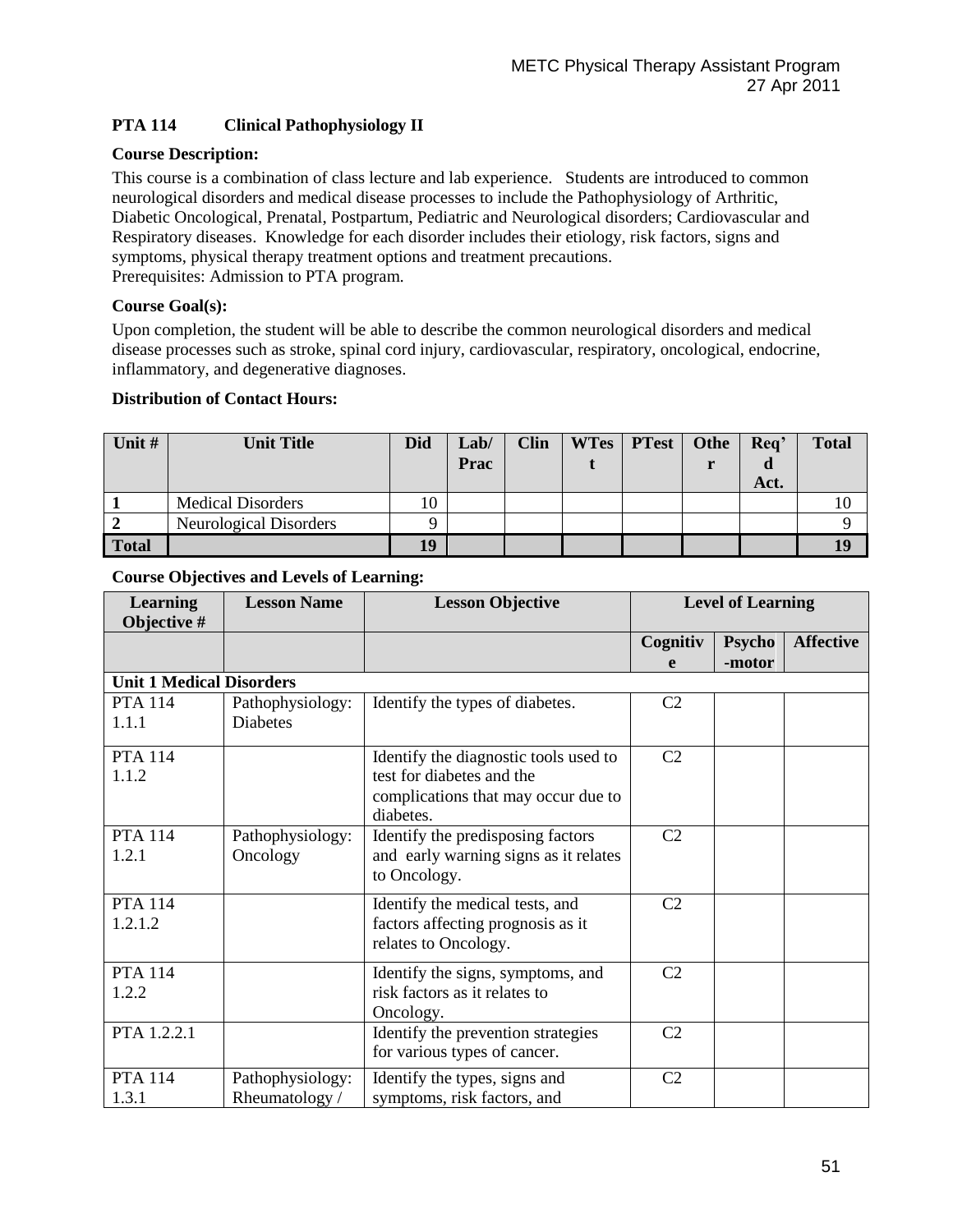| <b>Learning</b><br>Objective # | <b>Lesson Name</b>                                                | <b>Lesson Objective</b>                                                                                                                                        | <b>Level of Learning</b> |                         |                  |
|--------------------------------|-------------------------------------------------------------------|----------------------------------------------------------------------------------------------------------------------------------------------------------------|--------------------------|-------------------------|------------------|
|                                |                                                                   |                                                                                                                                                                | Cognitiv<br>e            | <b>Psycho</b><br>-motor | <b>Affective</b> |
|                                | Arthritis                                                         | potential side effects of arthritis.                                                                                                                           |                          |                         |                  |
| <b>PTA 114</b><br>1.4.1        | Pathophysiology:<br>Respiratory<br><b>Disease</b>                 | Identify the types, signs, and<br>symptoms of respiratory disorders.                                                                                           | C2                       |                         |                  |
| <b>PTA 114</b><br>1.4.1.2      |                                                                   | Identify causes, breathing patterns,<br>risk factors, and potential side<br>effects of respiratory disorders.                                                  | C2                       |                         |                  |
| <b>PTA 114</b><br>1.5.1        | Pathophysiology:<br>Cardiovascular<br>Disease                     | Identify the types, signs and<br>symptoms, causes, risk factors, and<br>potential side effects of<br>cardiovascular disease.                                   | C2                       |                         |                  |
| <b>PTA 114</b><br>1.6.1        | Pathophysiology:<br>Pediatric<br><b>Disorders</b>                 | Identify the normal and abnormal<br>child development processes and<br>milestones of Pediatric Disorders.                                                      | C2                       |                         |                  |
| <b>PTA 114</b><br>1.6.2        |                                                                   | Identify the three predominant<br>pediatric disabilities (cerebral palsy,<br>spina bifida, and muscular<br>dystrophy).                                         | C2                       |                         |                  |
| <b>PTA 114</b><br>1.7.1        | Pathophysiology:<br>Pregnancy                                     | Identify the physiological changes<br>that occur during and after<br>pregnancy and the effect these<br>changes have on exercise tolerance<br>and prescription. | C <sub>2</sub>           |                         |                  |
| <b>PTA 114</b><br>1.8.1        | Pathophysiology:<br>Burns:<br>Skin, Scar and<br><b>Wound Care</b> | Identify the anatomy of the<br>integumentary system, the sources<br>of burns, and the three degrees of<br>burns.                                               | C <sub>2</sub>           |                         |                  |
| <b>PTA 114</b><br>1.9.1        | Pathophysiology:<br>Edema                                         | Identify the signs and symptoms,<br>physiological processes, and<br>specific pathological conditions<br>associated with edema.                                 | C <sub>2</sub>           |                         |                  |
|                                | <b>Unit 2 Neurological Disorders</b>                              |                                                                                                                                                                |                          |                         |                  |
| <b>PTA 114</b><br>2.1.1        | Pathophysiology:<br>Neuro.                                        | Identify the types, etiologies, and<br>signs and symptoms of various<br>neurological disorders.                                                                | C <sub>2</sub>           |                         |                  |
| <b>PTA 114</b><br>2.1.2        |                                                                   | Identify the applied physical<br>therapy principles, procedures,<br>precautions, and goals for the<br>effective management of these<br>disorders.              | C2                       |                         |                  |
| <b>PTA 114</b><br>2.2.1        | Neurologic<br>Disorders: Oral<br>Communication<br>Disorders       | Identify the types, neurological<br>origin, and patient presentation of<br>oral communication disorders.                                                       | C2                       |                         |                  |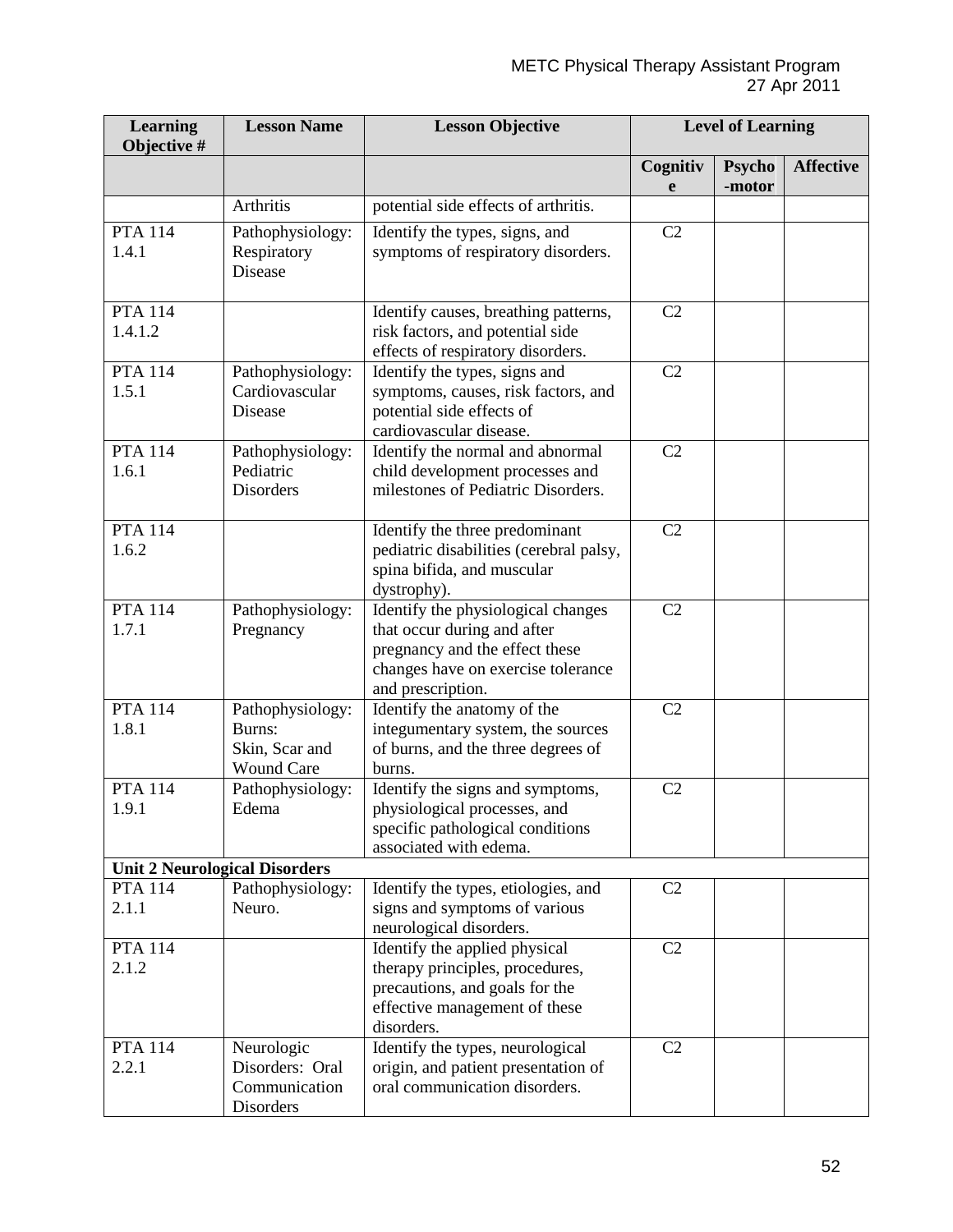#### METC Physical Therapy Assistant Program 27 Apr 2011

| <b>Learning</b><br>Objective # | <b>Lesson Name</b> | <b>Lesson Objective</b>               | <b>Level of Learning</b> |               |                  |
|--------------------------------|--------------------|---------------------------------------|--------------------------|---------------|------------------|
|                                |                    |                                       | Cognitiv                 | <b>Psycho</b> | <b>Affective</b> |
|                                |                    |                                       | e                        | -motor        |                  |
| <b>PTA</b> 114                 | Neurologic         | Identify the etiology, risk factors,  | C <sub>2</sub>           |               |                  |
| 2.3.1                          | Disorders:         | and patient presentation for a        |                          |               |                  |
|                                | <b>Stroke</b>      | patient following a stroke.           |                          |               |                  |
| <b>PTA</b> 114                 | Neurologic         | Identify the types, patient           | C2                       |               |                  |
| 2.4.1                          | Disorders:         | presentations, and levels of function |                          |               |                  |
|                                | Spinal Cord        | for spinal cord injuries.             |                          |               |                  |
|                                | Injury             |                                       |                          |               |                  |
| <b>PTA</b> 114                 | Neurologic         | Identify the types, patient           | C <sub>2</sub>           |               |                  |
| 2.5.1                          | Disorders: Motor   | presentations, and levels of function |                          |               |                  |
|                                | Learning           | for spinal cord injuries.             |                          |               |                  |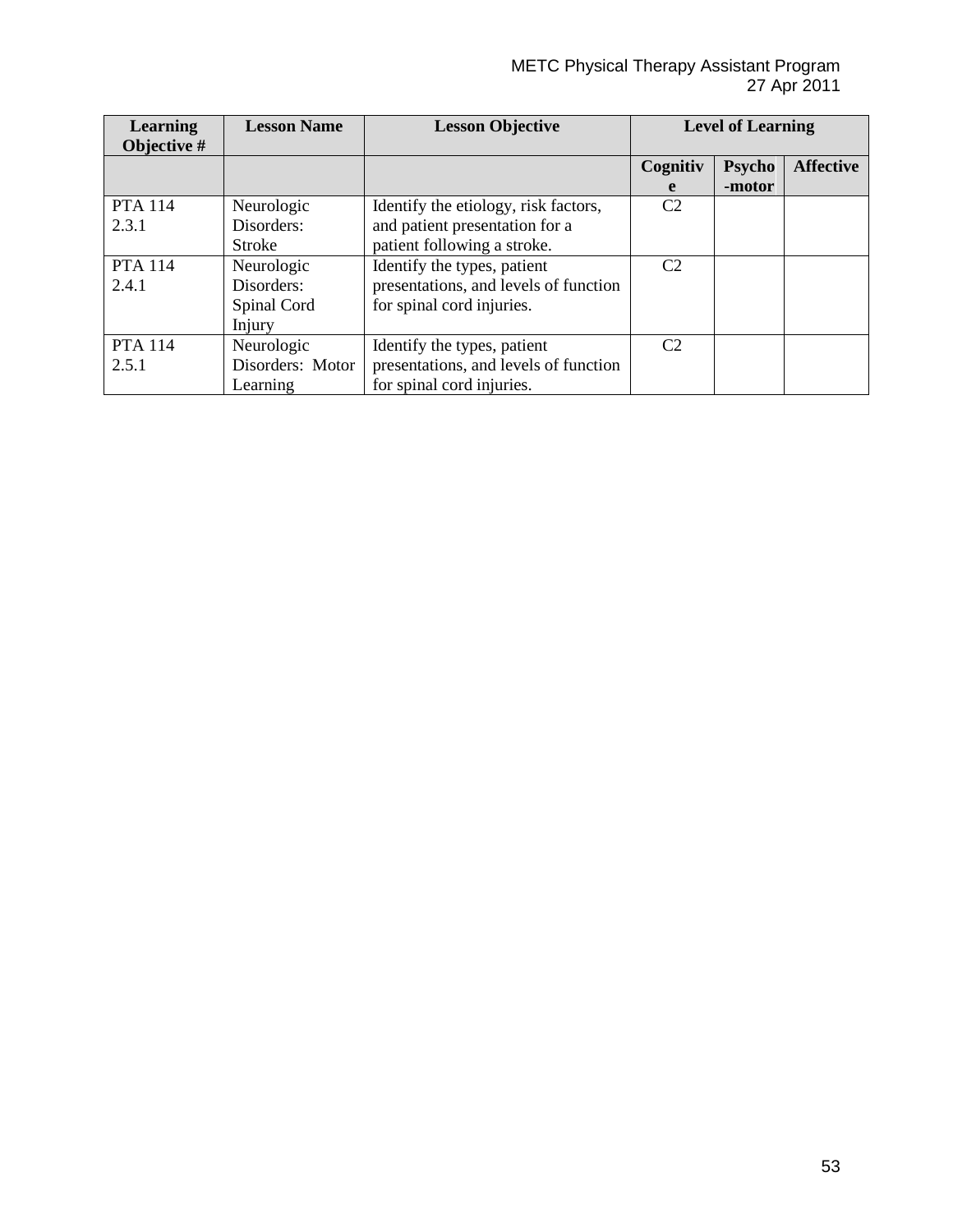# **PTA 115 Neurological and Medical Disorder Rehabilitation**

# **Course Description:**

Students are introduced to the student entry-level didactic knowledge and clinical skills within the PT Assistant scope of practice for the clinical screening and management of patients with neurological disorders, upper or lower extremity amputations, and medical disease processes. Hands-on performance training is emphasized for neurorehabilitation, wound and burn care, edema control, amputee care and rehabilitation.

Prerequisites: Admission to the program.

# **Course Goal(s):**

Upon completion, students will perform clinical screening and rehabilitation management of patients with neurological disorders, upper and lower extremity amputations, wound and burn care, edema control management, and medical disease processes within the PT Assistant scope of practice.

| Unit #       | <b>Unit Title</b>                  | <b>Did</b> | Lab/           | <b>Clin</b> | <b>WTes</b> | <b>PTest</b> | Othe | Req' | <b>Total</b> |
|--------------|------------------------------------|------------|----------------|-------------|-------------|--------------|------|------|--------------|
|              |                                    |            | <b>Prac</b>    |             |             |              | r    | d    |              |
|              |                                    |            |                |             |             |              |      | Act. |              |
|              | <b>Medical Disorders</b>           | 6          | ⇁              |             |             |              |      |      | 13           |
| $\mathbf 2$  | Management and                     | 4          | $\overline{2}$ |             |             |              |      |      | 6            |
|              | Rehabilitation of Burns and        |            |                |             |             |              |      |      |              |
|              | Wounds                             |            |                |             |             |              |      |      |              |
| 3            | Management and                     | 6          | 4              |             |             |              |      |      | 10           |
|              | <b>Rehabilitation for Amputees</b> |            |                |             |             |              |      |      |              |
| 4            | Management and                     | 3          | 5              |             |             |              |      |      | 8            |
|              | Rehabilitation for                 |            |                |             |             |              |      |      |              |
|              | <b>Neurological Patients</b>       |            |                |             |             |              |      |      |              |
| <b>Total</b> |                                    | 19         | 18             |             |             |              |      |      | 37           |

#### **Distribution of Contact Hours:**

| <b>Learning</b><br>Objective #  | <b>Lesson Name</b>      | <b>Lesson Objective</b>               | <b>Level of Learning</b> |               |                  |
|---------------------------------|-------------------------|---------------------------------------|--------------------------|---------------|------------------|
|                                 |                         |                                       | Cognitiv                 | <b>Psycho</b> | <b>Affective</b> |
|                                 |                         |                                       | e                        | -motor        |                  |
| <b>Unit 1 Medical Disorders</b> |                         |                                       |                          |               |                  |
| <b>PTA 115</b>                  | Management and          | Identify physical therapy principles, | C <sub>2</sub>           |               |                  |
| 1.1.1                           | Rehabilitation:         | procedures, precautions, and goals    |                          |               |                  |
|                                 | Diabetic Patient        | for the effective management of       |                          |               |                  |
|                                 |                         | diabetic disorders and post-          |                          |               |                  |
|                                 |                         | operative procedures.                 |                          |               |                  |
| <b>PTA 115</b>                  | Management and          | Identify physical therapy principles, | C <sub>2</sub>           |               |                  |
| 1.2.1                           | Rehabilitation:         | procedures, precautions, and goals    |                          |               |                  |
|                                 | <b>Oncology Patient</b> | for the effective management of       |                          |               |                  |
|                                 |                         | oncological disorders and post-       |                          |               |                  |
|                                 |                         | operative procedures.                 |                          |               |                  |
| <b>PTA 115</b>                  | Management and          | Identify physical therapy principles, | C <sub>2</sub>           |               |                  |
| 1.3.1                           | Rehabilitation:         | procedures, precautions, and goals    |                          |               |                  |
|                                 | Arthritis /             | for the effective management of       |                          |               |                  |
|                                 | Rheumatology            | rheumatology disorders.               |                          |               |                  |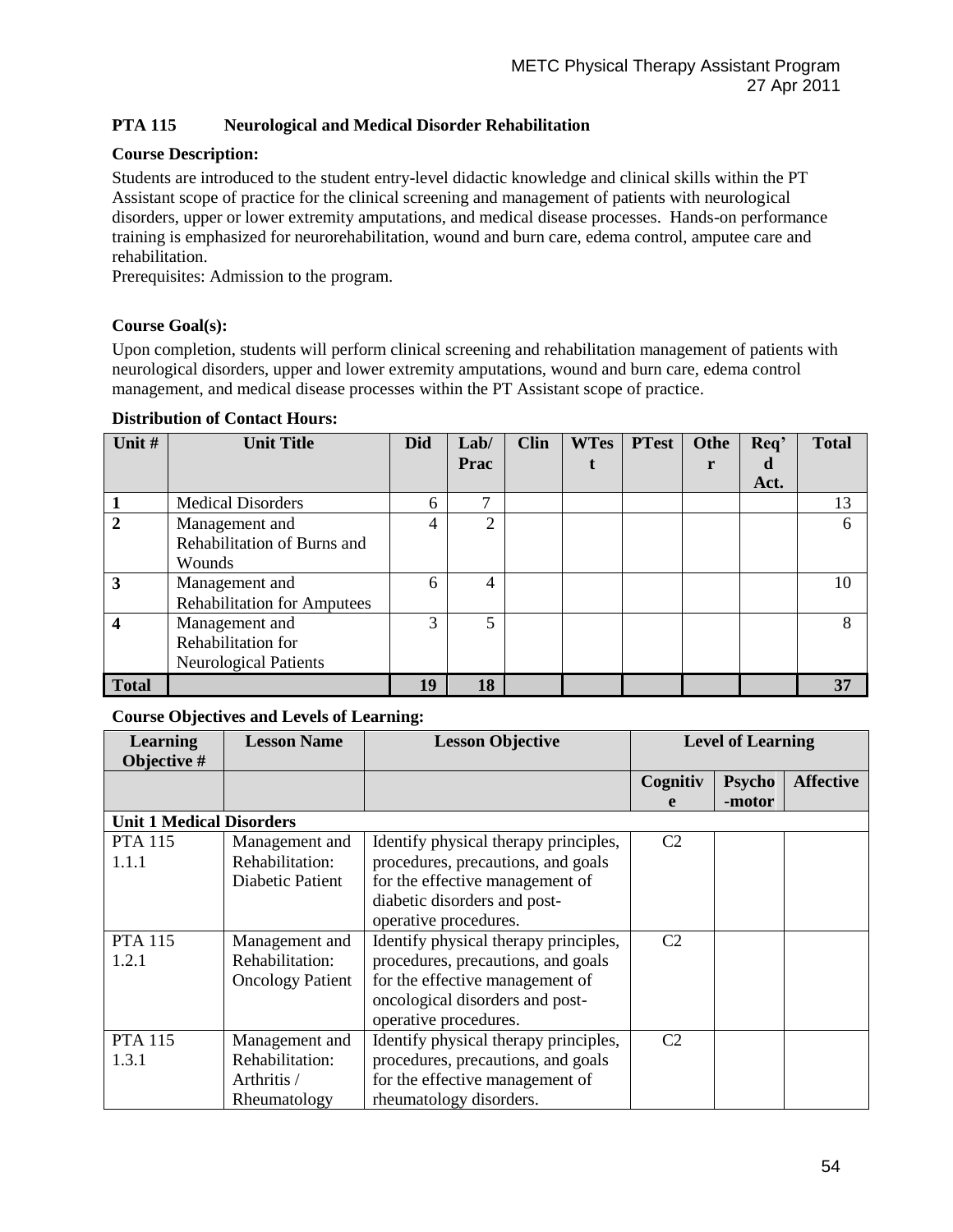| <b>Learning</b><br>Objective # | <b>Lesson Name</b>                                                                                                 | <b>Lesson Objective</b>                                                                                                                                                                                                                                                     | <b>Level of Learning</b> |                         |                  |
|--------------------------------|--------------------------------------------------------------------------------------------------------------------|-----------------------------------------------------------------------------------------------------------------------------------------------------------------------------------------------------------------------------------------------------------------------------|--------------------------|-------------------------|------------------|
|                                |                                                                                                                    |                                                                                                                                                                                                                                                                             | Cognitiv<br>e            | <b>Psycho</b><br>-motor | <b>Affective</b> |
|                                | Patient                                                                                                            |                                                                                                                                                                                                                                                                             |                          |                         |                  |
| <b>PTA 115</b><br>1.4.1        | Management and<br>Rehabilitation:<br>Respiratory<br>Patient                                                        | Identify physical therapy principles,<br>procedures, precautions, and goals<br>for the effective management of<br>respiratory disorders.                                                                                                                                    | C <sub>2</sub>           |                         |                  |
| <b>PTA 115</b><br>1.4.2        |                                                                                                                    | Perform pursed lip breathing and<br>diaphragmatic breathing, coughing /<br>huffing, and postural drainage.                                                                                                                                                                  |                          | P <sub>2</sub>          |                  |
| <b>PTA 115</b><br>1.5.1        | Management and<br>Rehabilitation:<br>Cardiovascular<br>Patient                                                     | Identify physical therapy principles,<br>procedures, precautions, and goals<br>for the effective management of<br>cardiovascular disorders.                                                                                                                                 | C2                       |                         |                  |
| <b>PTA 115</b><br>1.6.1        | Management and<br>Rehabilitation for<br>Edema                                                                      | Identify the assessment components<br>and the treatment options used to<br>manage edema.                                                                                                                                                                                    | C <sub>2</sub>           |                         |                  |
| <b>PTA 115</b><br>1.6.2        |                                                                                                                    | Apply multiple therapeutic<br>modalities and procedures such as<br>exercise, compressive garments,<br>cryotherapy, electrical stimulation,<br>and intermittent pneumatic<br>compression, for the treatment of<br>edema.                                                     |                          | P2                      |                  |
|                                |                                                                                                                    | Unit 2 Management and Rehabilitation of Burns and Wounds                                                                                                                                                                                                                    |                          |                         |                  |
| <b>PTA 115</b><br>2.1.1        | Management and<br>Rehabilitation:<br><b>Burn</b><br>Rehabilitation<br>Principles,<br>Splinting, and<br>Positioning | Identify the aspects of pain<br>management, complex wound care,<br>scar management, counseling,<br>exercise, ambulation, ADL's,<br>splinting and positioning techniques<br>and their associated risks and the<br>types of splints used for burn care<br>patient management. | C <sub>2</sub>           |                         |                  |
| <b>PTA 115</b><br>2.2.1        | Management and<br>Rehabilitation:<br><b>Wound Care</b>                                                             | Identify the appropriate materials,<br>dressings, and techniques used for<br>aseptic wound care.                                                                                                                                                                            | C <sub>2</sub>           |                         |                  |
| <b>PTA 115</b><br>2.2.2        |                                                                                                                    | Prepare a sterile field using aseptic<br>techniques.                                                                                                                                                                                                                        |                          | P2                      |                  |
| <b>PTA 115</b><br>2.2.3        |                                                                                                                    | Apply wet dressing, wet to dry, wet<br>to moist, wound covers, Hydrogel,<br>and topical agents.                                                                                                                                                                             |                          | P <sub>2</sub>          |                  |
|                                |                                                                                                                    | Unit 3 Management and Rehabilitation for Amputees                                                                                                                                                                                                                           |                          |                         |                  |
| <b>PTA 115</b><br>3.1.1        | Introduction to<br>Amputee<br>Rehabilitation                                                                       | Identify the differences between<br>vascular and traumatic amputations,<br>the different levels of amputations,<br>and the rehabilitation considerations<br>for each.                                                                                                       | C <sub>2</sub>           |                         |                  |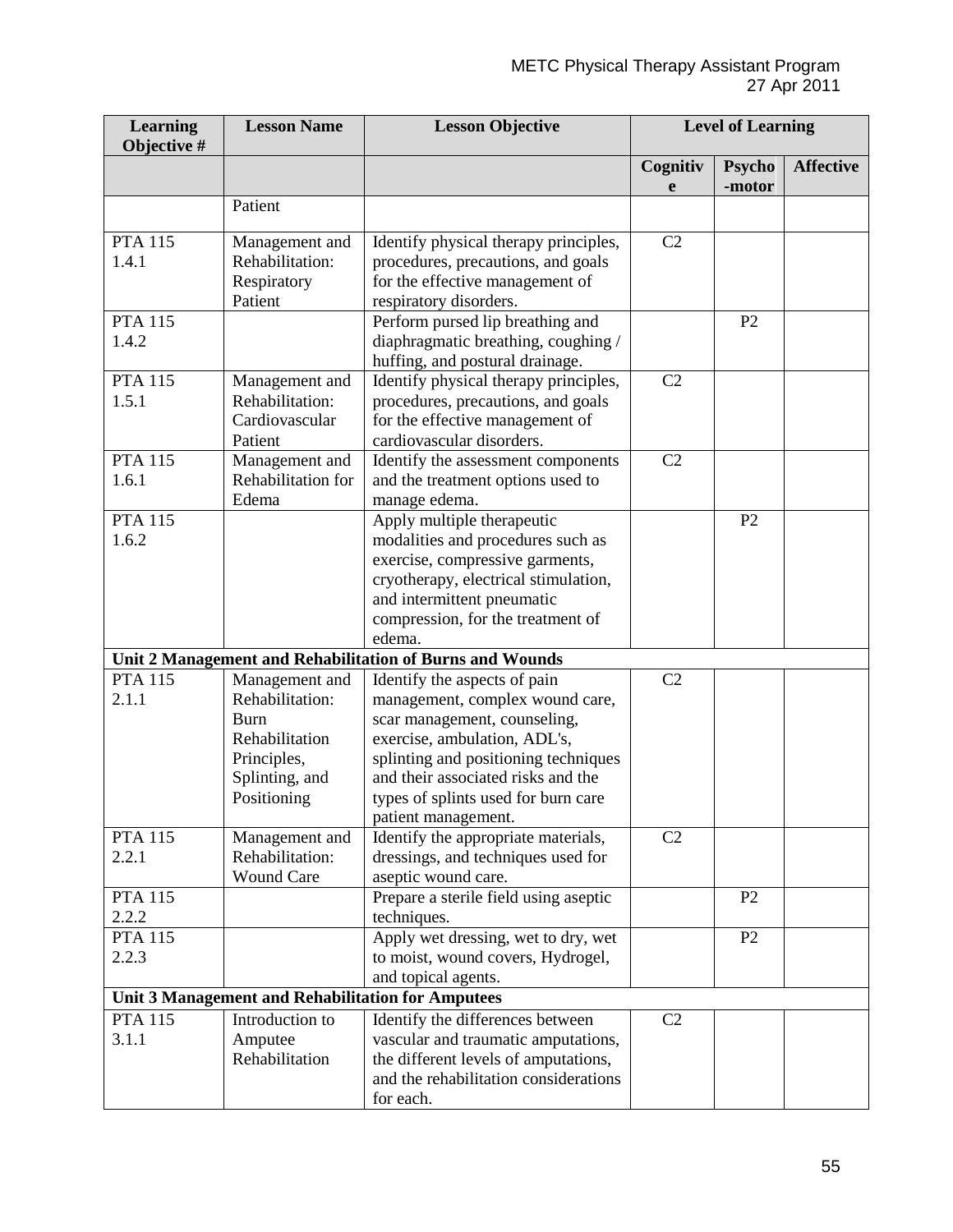| <b>Learning</b> | <b>Lesson Name</b>     | <b>Lesson Objective</b>                                        | <b>Level of Learning</b> |                |                  |
|-----------------|------------------------|----------------------------------------------------------------|--------------------------|----------------|------------------|
| Objective #     |                        |                                                                |                          |                |                  |
|                 |                        |                                                                | Cognitiv                 | <b>Psycho</b>  | <b>Affective</b> |
|                 |                        |                                                                | e                        | -motor         |                  |
| <b>PTA 115</b>  |                        | Provide rehabilitative amputee care                            |                          | P2             |                  |
| 3.1.2           |                        | to include residual limb wrapping,                             |                          |                |                  |
|                 |                        | positioning, and exercise                                      |                          |                |                  |
|                 |                        | progression to maximize the                                    |                          |                |                  |
|                 |                        | functional activity level of a lower                           |                          |                |                  |
|                 |                        | extremity amputee patient.                                     |                          |                |                  |
| <b>PTA 115</b>  | Introduction to        | Identify prosthetic devices and                                | C1                       |                |                  |
| 3.2.1           | <b>Upper Extremity</b> | upper extremity (UE) amputations                               |                          |                |                  |
|                 | (UE)                   | at each level.                                                 |                          |                |                  |
|                 | Amputation and         |                                                                |                          |                |                  |
|                 | Prosthetics            |                                                                |                          |                |                  |
| <b>PTA 115</b>  | Amputee Care:          | Identify different designs of lower                            | C1                       |                |                  |
| 3.3.1           | Prosthetic             | extremity prosthetics and the                                  |                          |                |                  |
|                 | Components             | functions of their principal                                   |                          |                |                  |
|                 |                        | components to include foot-ankle                               |                          |                |                  |
|                 |                        | assemblies, shanks, sockets, and                               |                          |                |                  |
|                 |                        | knee units.                                                    |                          |                |                  |
|                 |                        | Unit 4 Management and Rehabilitation for Neurological Patients |                          |                |                  |
| <b>PTA 115</b>  | Management and         | Identify the differences between                               | C <sub>2</sub>           |                |                  |
| 4.1.1           | Rehabilitation:        | vascular and traumatic amputations,                            |                          |                |                  |
|                 | Neurological           | the different levels of amputations,                           |                          |                |                  |
|                 | Patient                | and the rehabilitation considerations                          |                          |                |                  |
|                 |                        | for each.                                                      |                          |                |                  |
| <b>PTA 115</b>  |                        | Provide developmental activities                               |                          | P <sub>2</sub> |                  |
| 4.1.2           |                        | training to include: Motor function                            |                          |                |                  |
|                 |                        | (motor learning), neuromuscular re-                            |                          |                |                  |
|                 |                        | education, movement pattern and                                |                          |                |                  |
|                 |                        | postural awareness training.                                   |                          |                |                  |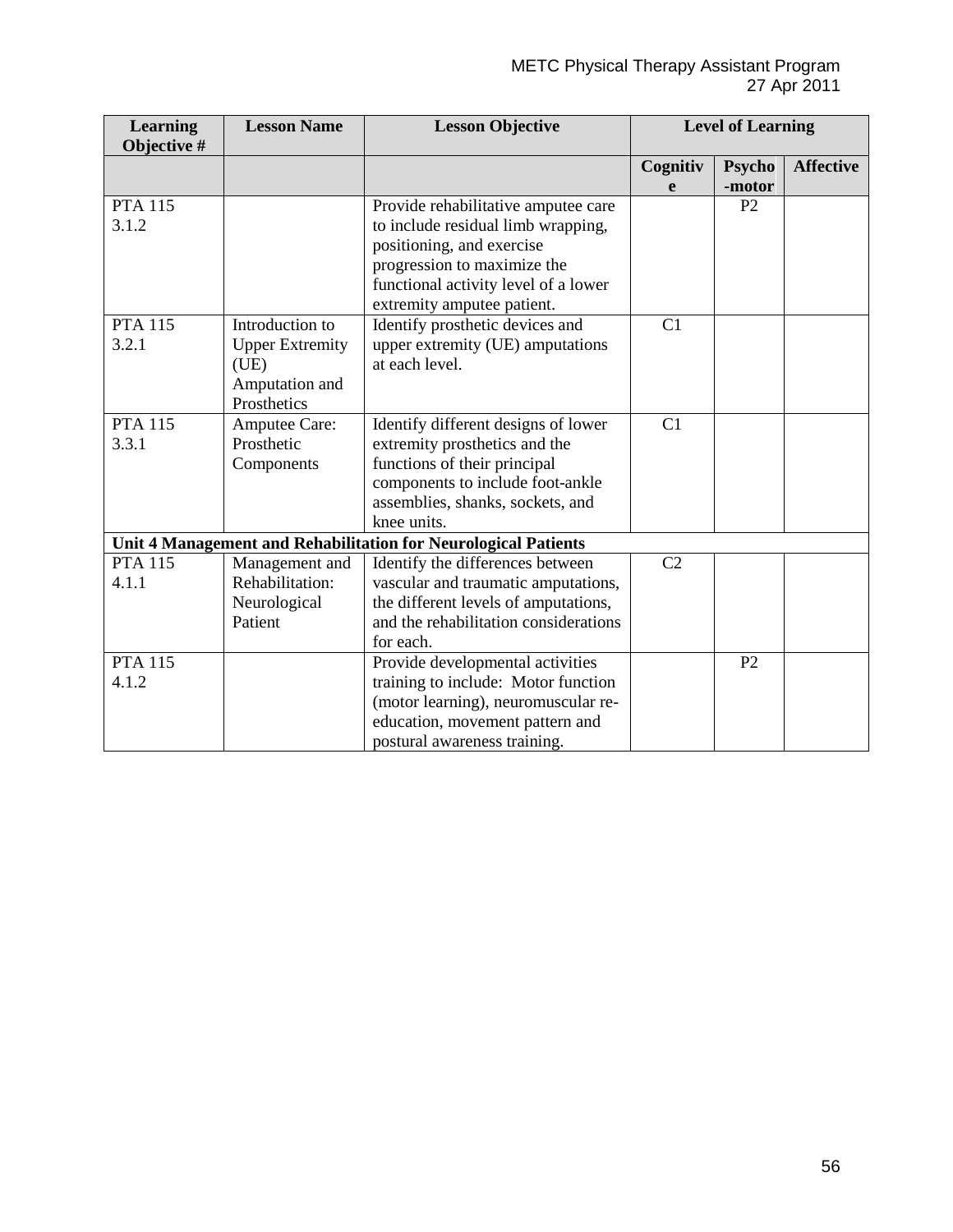# **PTA 116 Psychosocial Issues in Health Care**

# **Course Description:**

This combination lecture and lab course explores the psychosocial aspects of the patient/client and health care practitioner. Investigation of the recognition and adjustment for psychological, sociological, educational, cultural, economic and political concerns on the delivery of health care services is introduced.

Prerequisites: Admission to PTA program.

# **Course Goal(s):**

Upon completion, students will demonstrate knowledge of the various psychological and social issues that affect the patient during the rehabilitation process. Social issues include an overview of occupational therapy topics such as activities of daily living and self-care, ergonomics, and architectural barriers. Psychological issues include the impact that disability, culture, stress, grief and loss, and provider resiliency have on both the patient, health care provider, and their patient-provider relationship.

# **Distribution of Contact Hours:**

| Unit #       | <b>Unit Title</b>        | <b>Did</b> | Lab/           | <b>Clin</b> | WTes   PTest | Othe | Req' | <b>Total</b> |
|--------------|--------------------------|------------|----------------|-------------|--------------|------|------|--------------|
|              |                          |            | Prac           |             |              |      | a    |              |
|              |                          |            |                |             |              |      | Act. |              |
|              | Psychological Issues     | 10         |                |             |              |      |      |              |
|              | Overview of Occupational | 10         | ∠              |             |              |      |      | $1 \cap$     |
|              | <b>Therapy Topics</b>    |            |                |             |              |      |      |              |
| <b>Total</b> |                          | 20         | $\overline{2}$ |             |              |      |      |              |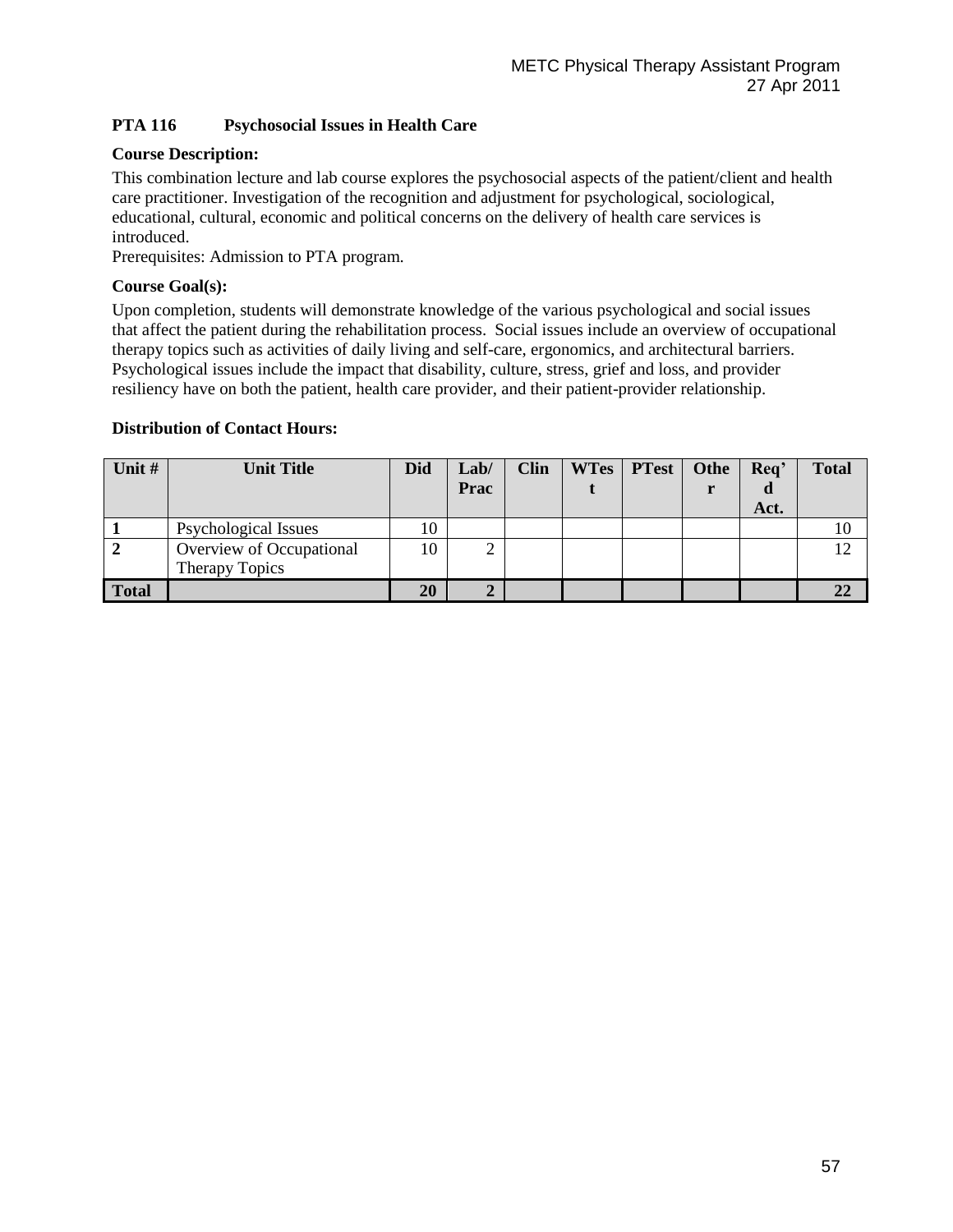| <b>Learning</b><br>Objective #     | <b>Lesson Name</b>                             | <b>Lesson Objective</b>              | <b>Level of Learning</b> |        |                  |
|------------------------------------|------------------------------------------------|--------------------------------------|--------------------------|--------|------------------|
|                                    |                                                |                                      | Cognitiv                 | Psycho | <b>Affective</b> |
|                                    |                                                |                                      | e                        | -motor |                  |
| <b>Unit 1 Psychological Issues</b> |                                                |                                      |                          |        |                  |
| <b>PTA 116</b>                     | Provider                                       | Identify self-care measures to build | C1                       |        |                  |
| 1.1.1                              | Resiliency                                     | resiliency and minimize potential    |                          |        |                  |
|                                    | Training                                       | provider fatigue and burn-out.       |                          |        |                  |
| <b>PTA 116</b>                     | Psychosocial                                   | Identify the psychosocial aspects of | C1                       |        |                  |
| 1.2.1                              | Aspects of                                     | disability.                          |                          |        |                  |
|                                    | Disability                                     |                                      |                          |        |                  |
| <b>PTA 116</b>                     | Cultural                                       | Identify culturally competent        | C1                       |        |                  |
| 1.3.1                              | Competency                                     | practice.                            |                          |        |                  |
| <b>PTA 116</b>                     | Motivational                                   | Identify ways to guide patients into | C1                       |        |                  |
| 1.4.1                              | Methods in                                     | making healthy behavioral changes.   |                          |        |                  |
|                                    | Medicine                                       |                                      |                          |        |                  |
|                                    | Unit 2 Overview of Occupational Therapy Topics |                                      |                          |        |                  |
| <b>PTA 116</b>                     | Adult-Life Span                                | Identify the major challenges and    | C <sub>2</sub>           |        |                  |
| 2.1.1                              | Development                                    | developmental accomplishments        |                          |        |                  |
|                                    |                                                | facing the patient in the late adult |                          |        |                  |
|                                    |                                                | years, to include issues involved in |                          |        |                  |
|                                    |                                                | death and dying.                     |                          |        |                  |
| <b>PTA 116</b>                     | Introduction to                                | Identify the concepts, treatment     | C <sub>1</sub>           |        |                  |
| 2.2.1                              | Occupational                                   | programs, and elements of            |                          |        |                  |
|                                    | Therapy                                        | occupational therapy as they apply   |                          |        |                  |
|                                    |                                                | to physical therapy.                 |                          |        |                  |
| <b>PTA 116</b>                     | Introduction to                                | Identify the basic and instrumental  | C <sub>1</sub>           |        |                  |
| 2.3.1                              | Daily Life Task                                | activities of daily living.          |                          |        |                  |
|                                    | & Self Care                                    |                                      |                          |        |                  |
| <b>PTA 116</b>                     | Introduction to                                | Identify potential risk factors for  | C1                       |        |                  |
| 2.4.1                              | Ergonomics                                     | developing work-related              |                          |        |                  |
|                                    |                                                | musculoskeletal disorders.           |                          |        |                  |
| <b>PTA 116</b>                     |                                                | Perform an ergonomic screening on    |                          | P2     |                  |
| 2.4.2                              |                                                | a simulated patient.                 |                          |        |                  |
| <b>PTA 116</b>                     | Architectural                                  | Identify architectural barriers.     | C <sub>1</sub>           |        |                  |
| 2.5.1                              | <b>Barriers</b>                                |                                      |                          |        |                  |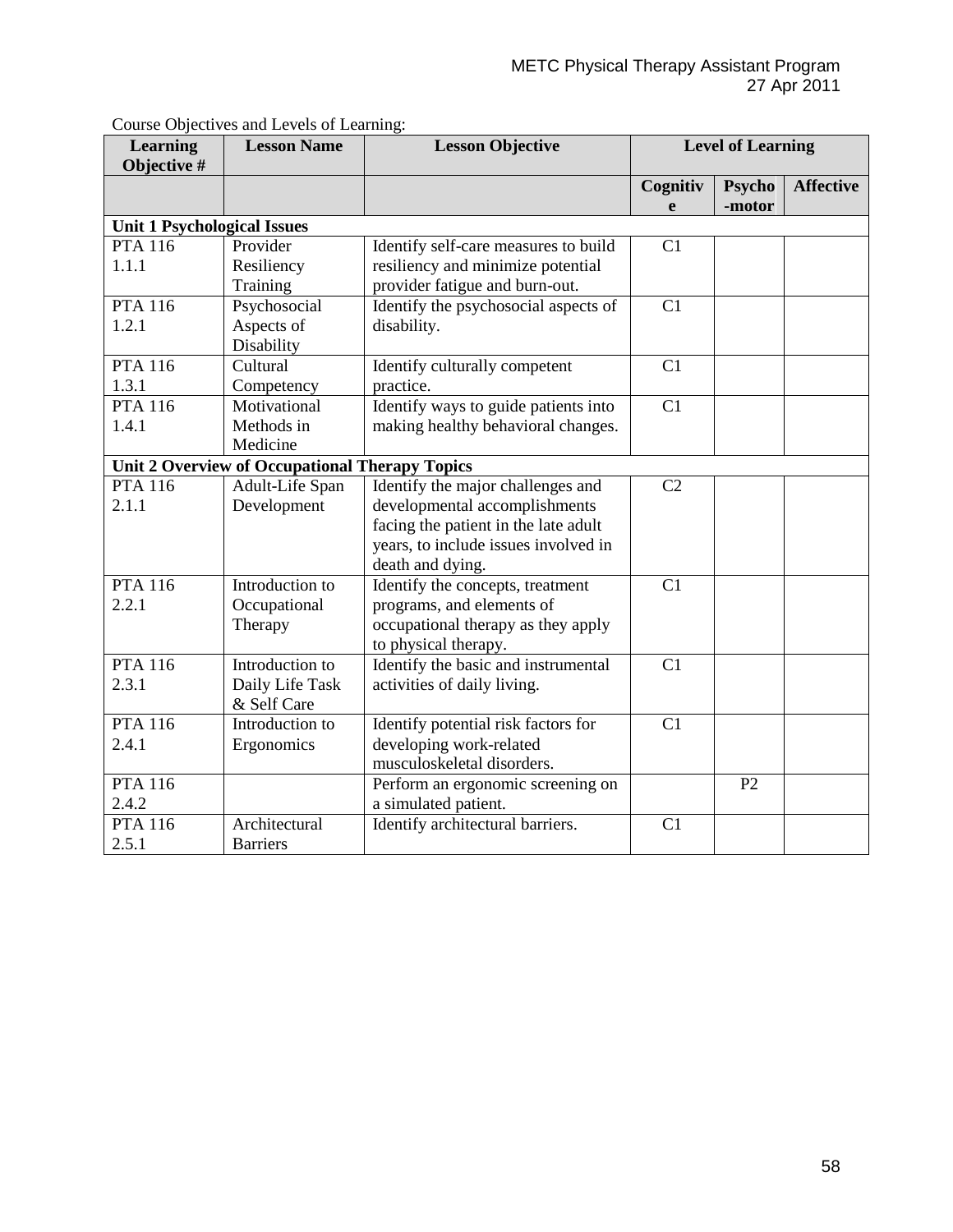# **PTA 117 Clinical Experience I**

# **Course Description:**

This is an observation only course. Students are introduced to the clinical experience throughout the treatment facility to receive hands-on experience and individual training. Students rotate through various clinical areas at different levels throughout the program to include: physical therapy inpatient and outpatient clinics, amputee rehabilitation, occupational therapy clinic, burn rehabilitation center, and the prosthetics/brace clinic. Each student receives 28 hours of clinical experience. Prerequisites: Admission to PTA program.

# **Course Goal(s):**

Upon completion, students will deduce information learned throughout the program and apply them in a clinical environment at Multi-Service Medical Treatment Facilities to reinforce their didactic education. Students will rotate through various clinical areas within MTF that include the Physical Therapy Inpatient, Outpatient Rehabilitation, Amputee, Acute Care , Occupational Therapy, Wound Care, Burn Rehabilitation Centers, and the Prosthetics/Brace clinics.

# **Distribution of Contact Hours:**

| Unit $#$     | <b>Unit Title</b>         | <b>Did</b> | Lab/<br>Prac | <b>Clin</b> | WTes   PTest | Othe | Req' | <b>Total</b> |
|--------------|---------------------------|------------|--------------|-------------|--------------|------|------|--------------|
|              |                           |            |              |             |              |      | Act. |              |
|              | <b>Clinical Rotations</b> |            |              | 28          |              |      |      | 28           |
| <b>Total</b> |                           |            |              | 28          |              |      |      | 28           |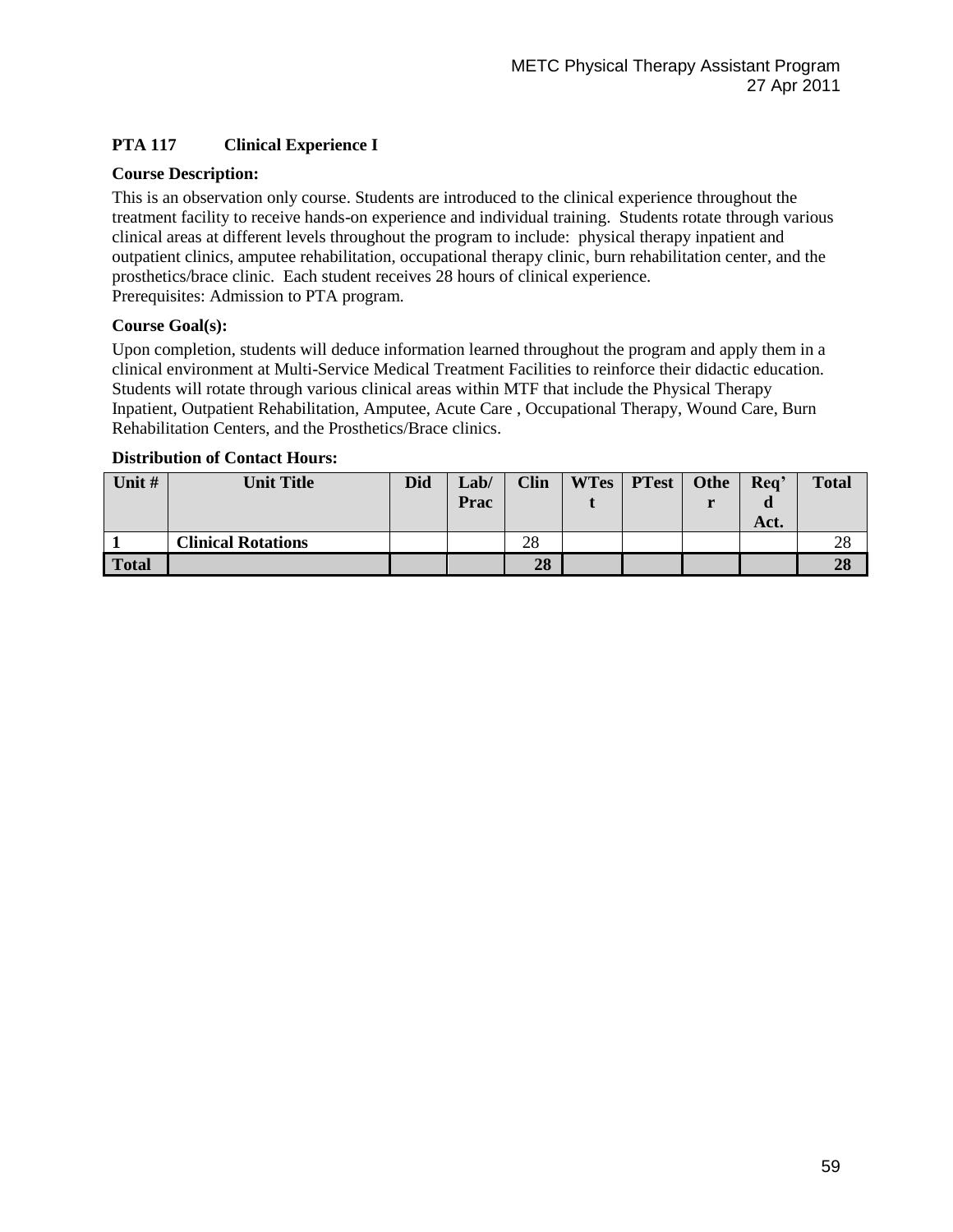| <b>Learning</b><br>Objective #   | <b>Lesson Name</b>                                                                  | <b>Lesson Objective</b>                                                                                                                                                                                                                                    | <b>Level of Learning</b> |                         |                  |
|----------------------------------|-------------------------------------------------------------------------------------|------------------------------------------------------------------------------------------------------------------------------------------------------------------------------------------------------------------------------------------------------------|--------------------------|-------------------------|------------------|
|                                  |                                                                                     |                                                                                                                                                                                                                                                            | Cognitiv<br>e            | <b>Psycho</b><br>-motor | <b>Affective</b> |
| <b>Unit 1 Clinical Rotations</b> |                                                                                     |                                                                                                                                                                                                                                                            |                          |                         |                  |
| <b>PTA 117</b><br>1.1.1          | Physical Therapy<br>inpatient care                                                  | Observe direct patient care within<br>various clinical inpatient settings,<br>including physical therapy<br>rehabilitation section, modality<br>section, amputee clinic, and<br>inpatient wards.                                                           |                          | P <sub>2</sub>          |                  |
| <b>PTA 117</b><br>1.1.2          | Physical Therapy<br>outpatient care                                                 | Observe direct patient care within<br>various outpatient clinic                                                                                                                                                                                            |                          | P <sub>2</sub>          |                  |
| <b>PTA 117</b><br>1.1.2.1        | <b>Troop Medical</b><br>Clinic/Physical<br><b>Therapy Sports</b><br>Medicine Clinic | Complete the subjective history on<br>a patient, prior to being seen by a<br>therapist.                                                                                                                                                                    |                          | P <sub>2</sub>          |                  |
| <b>PTA 117</b><br>1.1.2.2        | Outpatient<br>Rehabilitation<br>Clinic                                              | Complete the subjective history on<br>an out-patient, prior to being seen<br>by a therapist.                                                                                                                                                               |                          | P <sub>2</sub>          |                  |
| <b>PTA 117</b><br>1.1.2.3        | Center for the<br><b>Intrepid Amputee</b><br>Center                                 | Complete the subjective history on<br>a patient, prior to being seen by a<br>therapist.                                                                                                                                                                    |                          | P <sub>2</sub>          |                  |
| <b>PTA 117</b><br>1.1.2.4        | Occupational<br>Therapy<br><b>Outpatient Clinic</b>                                 | Write a list of treatments and ADL's<br>performed by a patient that day, to<br>include a list of any ADL devices<br>that were issued.                                                                                                                      |                          | P <sub>2</sub>          |                  |
| <b>PTA 117</b><br>1.1.2.5        | Amputee Clinic                                                                      | Write a summary about a patient<br>whom you witnessed during<br>rehabilitation, to include your<br>thoughts in regards to amputees and<br>the changes that a individual may<br>go through once they become an<br>amputee (no less than one half a<br>page) |                          | P <sub>2</sub>          |                  |
| <b>PTA 117</b><br>1.2.           | <b>Burn Care</b>                                                                    | Observe direct patient care within a<br>burn rehabilitation clinic.                                                                                                                                                                                        |                          | P <sub>2</sub>          |                  |
| <b>PTA 117</b><br>1.2.1          | Institute for<br>Surgical<br>Research Burn<br>Rehabilitation<br>Clinic              | Maintain a log (no less than half a<br>page) of the various types of patient<br>care that were provided i.e. wound<br>debridement, dressing changes                                                                                                        |                          | P2                      |                  |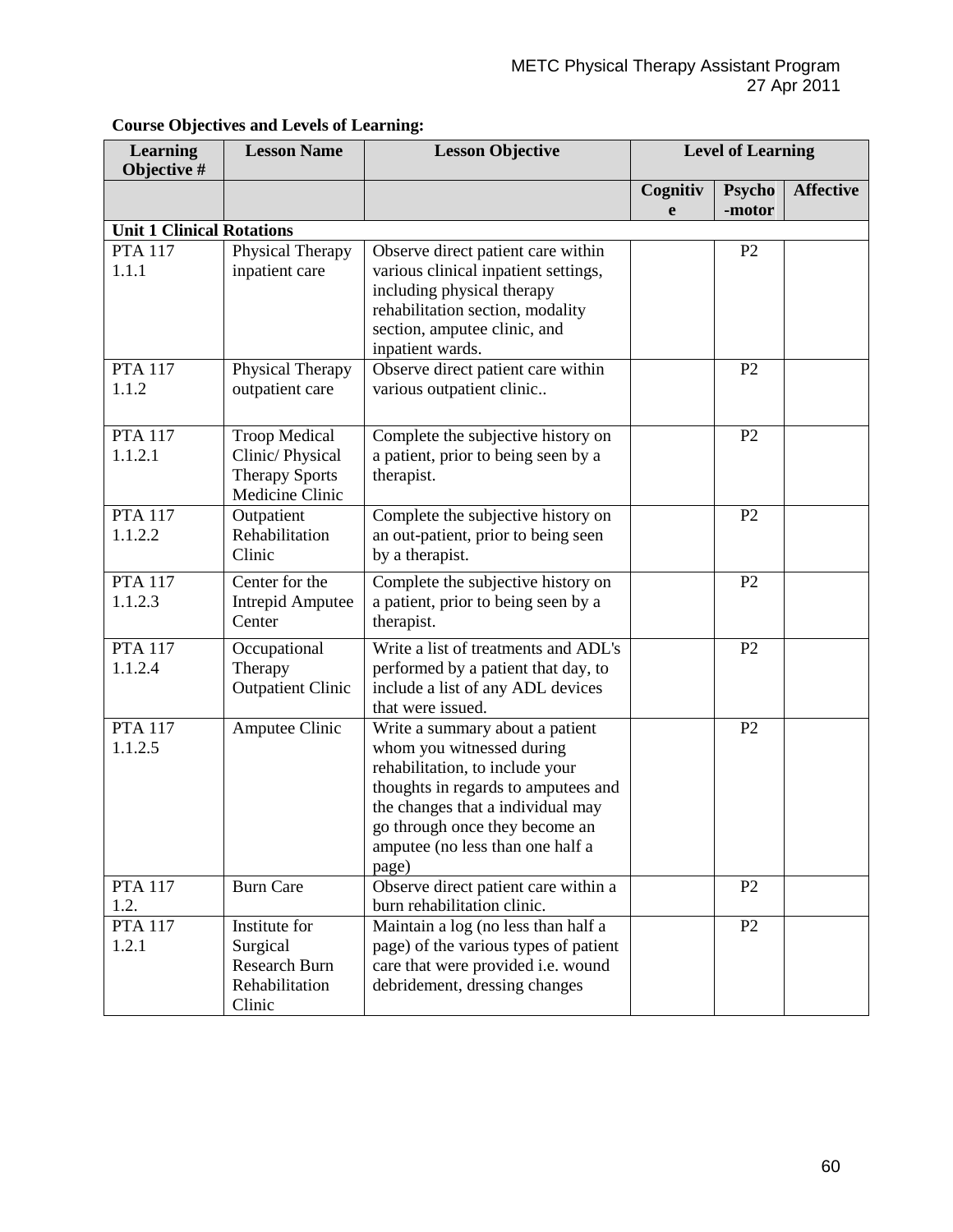| <b>Learning</b><br>Objective # | <b>Lesson Name</b>                    | <b>Lesson Objective</b>                                                                                                                                                                                                                                                                                                                                                                                    | <b>Level of Learning</b> |                |                  |
|--------------------------------|---------------------------------------|------------------------------------------------------------------------------------------------------------------------------------------------------------------------------------------------------------------------------------------------------------------------------------------------------------------------------------------------------------------------------------------------------------|--------------------------|----------------|------------------|
|                                |                                       | <b>Topics Covered in each Exam</b>                                                                                                                                                                                                                                                                                                                                                                         | Cognitiv                 | <b>Psycho</b>  | <b>Affective</b> |
|                                |                                       |                                                                                                                                                                                                                                                                                                                                                                                                            | e                        | -motor         |                  |
| <b>PTA 118</b><br>1.1          | Comprehensive<br>Examination 1        | Introduction to Anatomy &<br>Physiology, Cells and Tissues,<br>Integumentary System, Skeletal<br>System, Introduction to<br>Kinesiology, Arthrology,<br>Biomechanics, Documentation:<br>Initial & Progress Note Writing,<br>Medical Terminology.                                                                                                                                                           | C <sub>2</sub>           | P <sub>2</sub> |                  |
| <b>PTA 118</b><br>1.2          | Comprehensive<br><b>Examination 2</b> | Muscular System, Musculoskeletal<br>Disorders, Tissue Repair, Pain and<br>Disability, Introduction to Clinical<br>Screening, Introduction to Manual<br>Muscle Testing (MMT),<br>Psychological Aspect of<br>Disabilities, Provider Resiliency<br>Training. Introduction to the<br>Nervous System.                                                                                                           | C <sub>2</sub>           | P2             |                  |
| <b>PTA 118</b><br>1.3          | Comprehensive<br><b>Examination 3</b> | Draping and Positioning, Mobility<br>Aids, Patient Transfers and Bed<br>Mobility, Motivational Methods in<br>Medicine, Cultural Competency,<br>Clinical Communication Skills,<br>Introduction to Daily Life Tasks &<br>Self-care, Architectural Barriers.                                                                                                                                                  | C2                       | P2             |                  |
| <b>PTA 118</b><br>1.4          | Comprehensive<br><b>Examination 4</b> | Intro to Therapeutic Exercise<br>Therex: ROM Exercise Principles<br>Therex: Stretching Exercise<br>Principles<br>Therex: Muscle Strengthening and<br><b>Endurance Principles</b><br>Therex: Closed Kinetic Chain<br><b>Exercise Principles</b><br>Therex: Balance and Proprioception<br><b>Exercise Principles</b><br>Therex: Plyometric Exercise<br>Principles<br>Therex: Aquatic Exercise<br>Principles. | C <sub>2</sub>           | P2             |                  |
| <b>PTA 118</b><br>1.5          | Comprehensive<br><b>Examination 5</b> | A & K: Spine<br>Osteology: Spine and Thorax<br><b>Postural Deviation</b><br><b>Clinical Disorders: Spine</b><br><b>LBP</b> Classifications<br>Postural Alignment                                                                                                                                                                                                                                           | C2                       | P2             |                  |

# **PTA 118 Physical Therapy Exams/Written**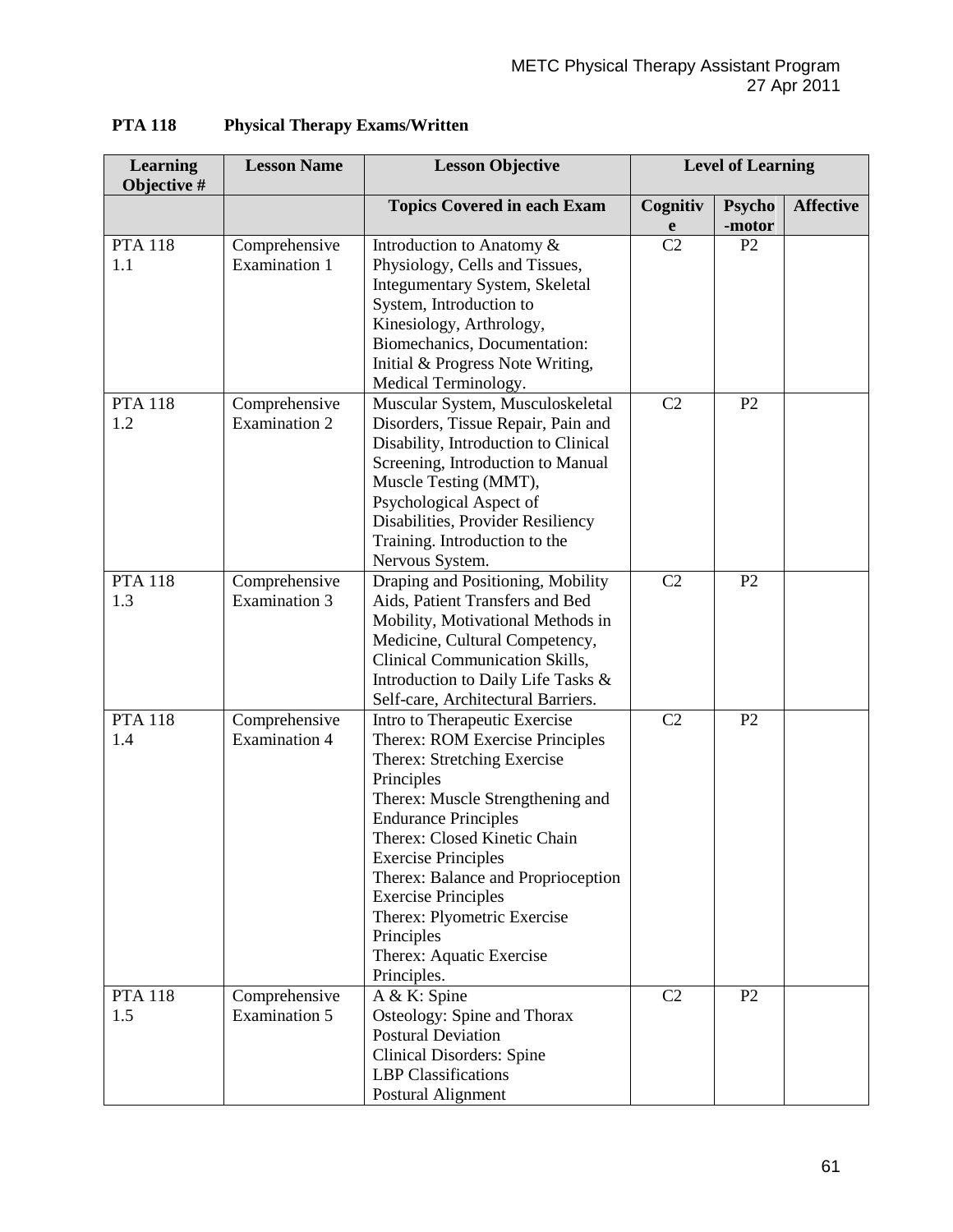| <b>Learning</b><br>Objective # | <b>Lesson Name</b>                    | <b>Lesson Objective</b>                                                                                                                                                                                                                                                                                                                                                                        | <b>Level of Learning</b> |                |                  |
|--------------------------------|---------------------------------------|------------------------------------------------------------------------------------------------------------------------------------------------------------------------------------------------------------------------------------------------------------------------------------------------------------------------------------------------------------------------------------------------|--------------------------|----------------|------------------|
|                                |                                       | <b>Topics Covered in each Exam</b>                                                                                                                                                                                                                                                                                                                                                             | Cognitiv                 | <b>Psycho</b>  | <b>Affective</b> |
|                                |                                       |                                                                                                                                                                                                                                                                                                                                                                                                | e                        | -motor         |                  |
|                                |                                       | Clinical Screening: Spine<br>ROM: Spine<br>Therex: Cervical & Thoracic<br>Therex: Lumbar Mobility<br>Therex: Lumbar Stabilization<br><b>LBP</b> Patient Education<br><b>Spinal Orthotics</b>                                                                                                                                                                                                   |                          |                |                  |
| <b>PTA 118</b>                 | Comprehensive                         | A & K: Hip & Pelvis                                                                                                                                                                                                                                                                                                                                                                            | C <sub>2</sub>           | P2             |                  |
| 1.6                            | Examination 6                         | Osteology: Hip<br>Clinical Disorders: Hip & Pelvis<br>Clinical Screening: Hip & Pelvis<br>ROM: Hip & Pelvis<br>MMT: Hip & Pelvis<br>Therex: Hip & Pelvis<br>Introduction to Extremity Joint<br>Mobilization<br><b>Introduction to Soft Tissue</b><br>Mobilization<br>Manual Therapy: Hip & Pelvis                                                                                              |                          |                |                  |
| <b>PTA 118</b>                 | Comprehensive                         | A & K: Knee                                                                                                                                                                                                                                                                                                                                                                                    | C2                       | P2             |                  |
| 1.7                            | <b>Examination 7</b>                  | Osteology: Knee<br><b>Clinical Disorders: Knee</b><br><b>Clinical Disorders: LE Stress</b><br>Fractures<br>Clinical Screening: Knee<br>ROM: Knee<br>MMT: Knee<br>Therex: Knee<br>Manual Therapy: Knee                                                                                                                                                                                          |                          |                |                  |
| <b>PTA 118</b><br>1.8.         | Comprehensive<br><b>Examination 8</b> | A & K: Foot & Ankle<br>Osteology: Foot & Ankle<br>Clinical Disorders: Foot & Ankle<br><b>Abnormal Gait Patterns</b><br>Clinical Screening: Foot & Ankle<br>Human Locomotion<br>ROM: Ankle<br>MMT: Ankle<br>Therex: Foot & Ankle<br><b>Running Shoes</b><br>Manual Therapy: Foot & Ankle<br>Therex: Advanced LE Techniques<br>(NT)<br>Therex: LE Aquatic Therapy (NT)<br><b>Athletic Taping</b> | C <sub>2</sub>           | P <sub>2</sub> |                  |
| <b>PTA 118</b>                 | Comprehensive                         | A & K: Shoulder                                                                                                                                                                                                                                                                                                                                                                                | C <sub>2</sub>           | P <sub>2</sub> |                  |
| 1.9                            | Examination 9                         | Osteology: Shoulder                                                                                                                                                                                                                                                                                                                                                                            |                          |                |                  |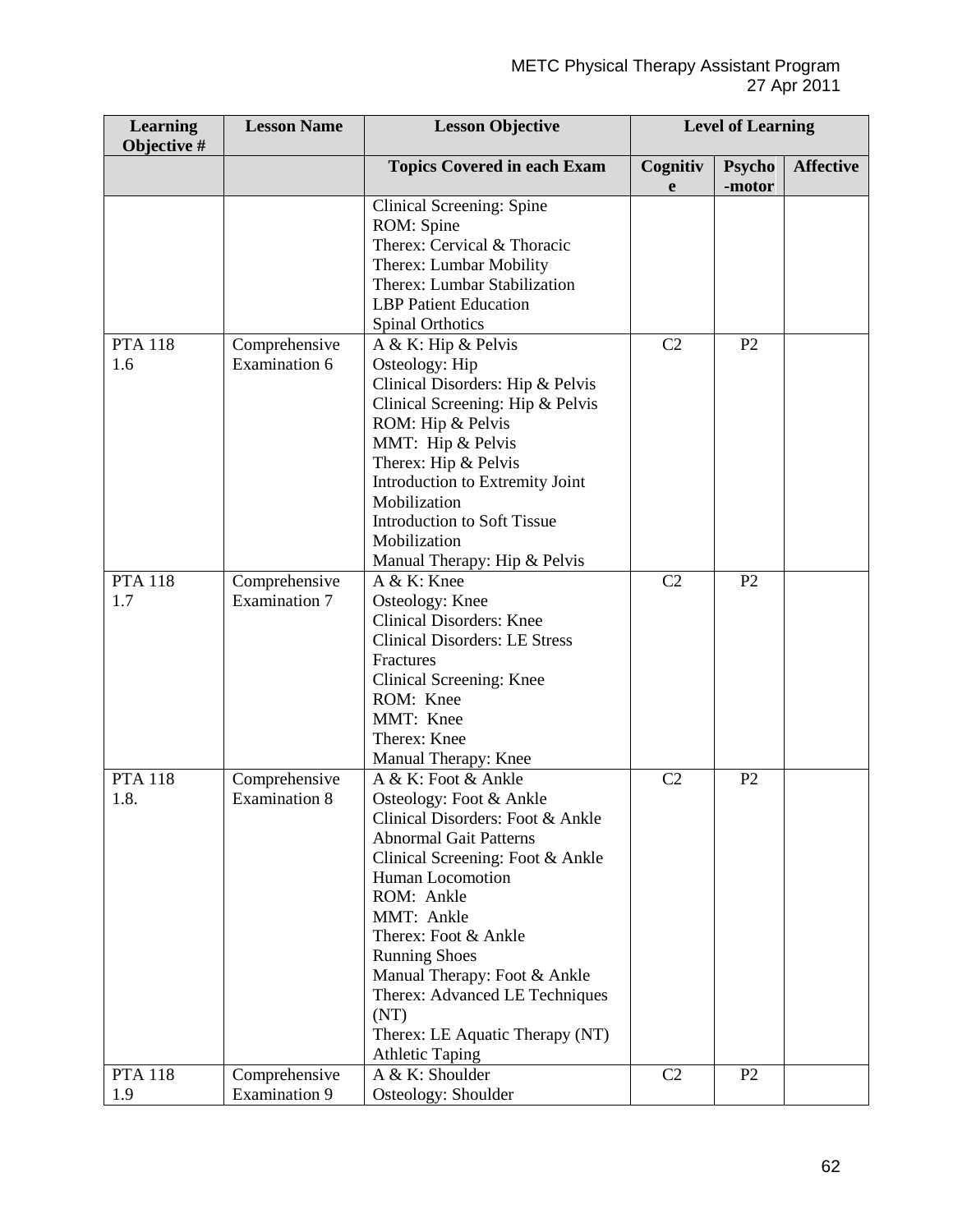| <b>Learning</b><br>Objective # | <b>Lesson Name</b>                     | <b>Lesson Objective</b>                                     | <b>Level of Learning</b> |                |                  |
|--------------------------------|----------------------------------------|-------------------------------------------------------------|--------------------------|----------------|------------------|
|                                |                                        | <b>Topics Covered in each Exam</b>                          | Cognitiv                 | <b>Psycho</b>  | <b>Affective</b> |
|                                |                                        |                                                             | e                        | -motor         |                  |
|                                |                                        | <b>Clinical Disorders: Shoulder</b>                         |                          |                |                  |
|                                |                                        | Clinical Screening: Shoulder                                |                          |                |                  |
|                                |                                        | ROM: Shoulder                                               |                          |                |                  |
|                                |                                        | MMT: Shoulder                                               |                          |                |                  |
|                                |                                        | Therex: Shoulder                                            |                          |                |                  |
|                                |                                        | Manual Therapy: Shoulder                                    |                          |                |                  |
| <b>PTA 118</b>                 | Comprehensive                          | A & K: E&F                                                  | C2                       | P <sub>2</sub> |                  |
| 1.10                           | Examination 10                         | A & K: W&H                                                  |                          |                |                  |
|                                |                                        | Osteology: EFWH                                             |                          |                |                  |
|                                |                                        | <b>Clinical Disorders: EFWH</b>                             |                          |                |                  |
|                                |                                        | Clinical Screening: Elbow &                                 |                          |                |                  |
|                                |                                        | Forearm                                                     |                          |                |                  |
|                                |                                        | Clinical Screening: Wrist & Hand                            |                          |                |                  |
|                                |                                        | <b>ROM: EFWH</b>                                            |                          |                |                  |
|                                |                                        | <b>GMMT: EFWH</b>                                           |                          |                |                  |
|                                |                                        | Therex: Elbow & Forearm                                     |                          |                |                  |
|                                |                                        | Therex: Wrist & Hand                                        |                          |                |                  |
|                                |                                        | Intro to UE Orthotics and Splinting                         |                          |                |                  |
|                                |                                        | Therex: Advanced Upper Extremity                            |                          |                |                  |
|                                |                                        | Techniques                                                  |                          |                |                  |
| <b>PTA 118</b>                 |                                        | Therex: UE Aquatic Therapy<br><b>Neurological Disorders</b> | C2                       | P <sub>2</sub> |                  |
| 1.11                           | Comprehensive<br><b>Examination 11</b> | Neurologic Disorders: Spinal Cord                           |                          |                |                  |
|                                |                                        | Injury                                                      |                          |                |                  |
|                                |                                        | Neurologic Disorders: Stroke                                |                          |                |                  |
|                                |                                        | Neuroligical Disorders: Oral                                |                          |                |                  |
|                                |                                        | <b>Communication Disorders</b>                              |                          |                |                  |
|                                |                                        | <b>Motor Learning</b>                                       |                          |                |                  |
|                                |                                        | Neuro Rehabilitation                                        |                          |                |                  |
|                                |                                        | Introduction to Amputee                                     |                          |                |                  |
|                                |                                        | Rehabilitation                                              |                          |                |                  |
|                                |                                        | Introduction to UM Amputations                              |                          |                |                  |
|                                |                                        | and Prosthetics                                             |                          |                |                  |
|                                |                                        | <b>Treatment of Edema</b>                                   |                          |                |                  |
| <b>PTA 118</b>                 | Comprehensive                          | Cardiovascular System                                       | C2                       | P2             |                  |
| 1.12                           | <b>Examination 12</b>                  | <b>Respiratory System</b>                                   |                          |                |                  |
|                                |                                        | Therex: Post-Operative                                      |                          |                |                  |
|                                |                                        | <b>Rehabilitation Principles</b>                            |                          |                |                  |
|                                |                                        | Intoduction to Acute Care                                   |                          |                |                  |
|                                |                                        | Rehabilitation                                              |                          |                |                  |
|                                |                                        | Diabetic Disorders and                                      |                          |                |                  |
|                                |                                        | Rehabilitation                                              |                          |                |                  |
|                                |                                        | Cardiovascular Diseases and                                 |                          |                |                  |
|                                |                                        | Rehabilitation                                              |                          |                |                  |
|                                |                                        | Arthritic Disorders and                                     |                          |                |                  |
|                                |                                        | Rehabilitation                                              |                          |                |                  |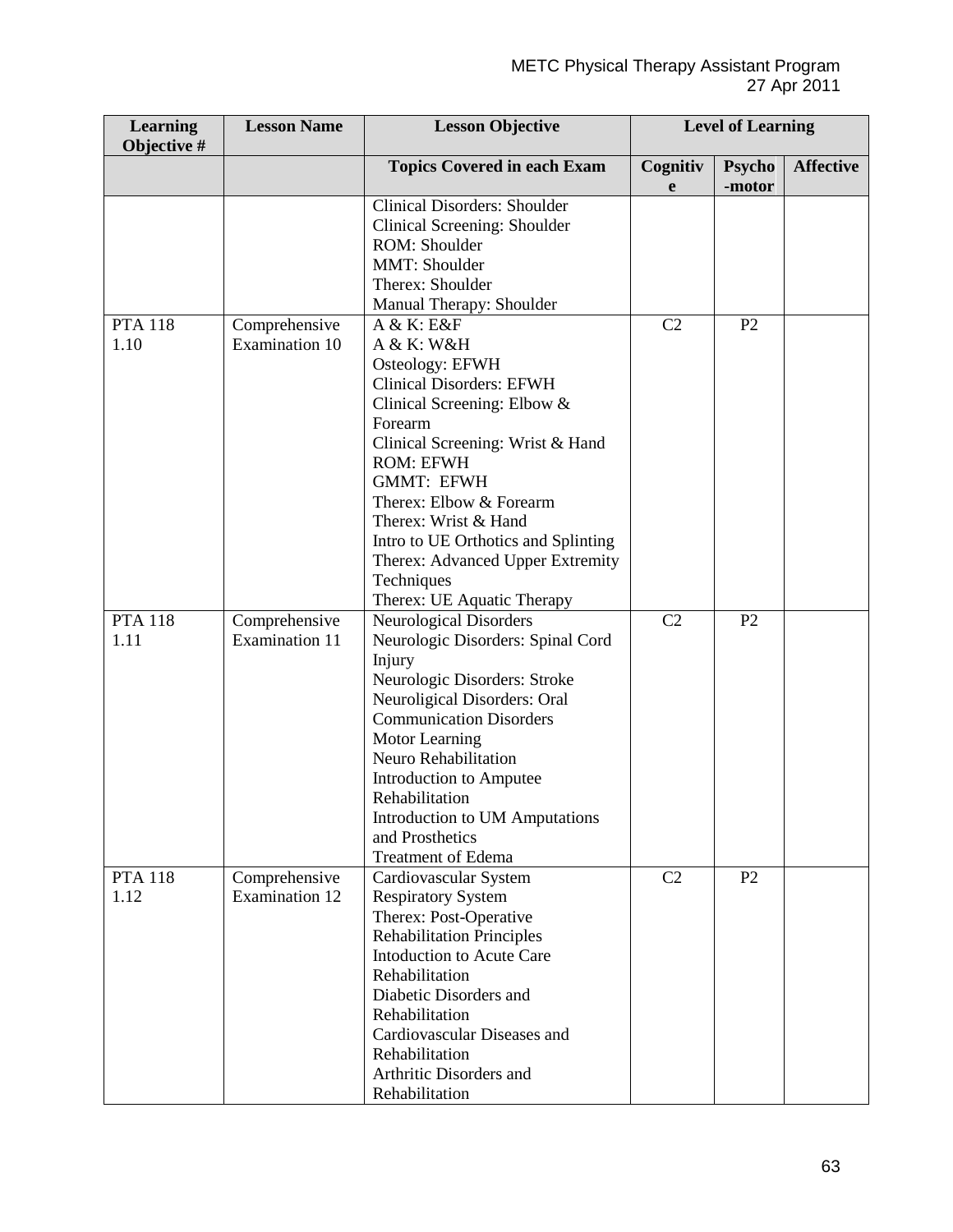| <b>Learning</b><br>Objective # | <b>Lesson Name</b>                                                   | <b>Lesson Objective</b>                                                                                                                                                                                                                                      | <b>Level of Learning</b> |                         |                  |
|--------------------------------|----------------------------------------------------------------------|--------------------------------------------------------------------------------------------------------------------------------------------------------------------------------------------------------------------------------------------------------------|--------------------------|-------------------------|------------------|
|                                |                                                                      | <b>Topics Covered in each Exam</b>                                                                                                                                                                                                                           | Cognitiv<br>e            | <b>Psycho</b><br>-motor | <b>Affective</b> |
| <b>PTA 118</b>                 | Comprehensive                                                        | <b>Oncology Disorders and</b><br>Rehabilitation<br><b>Respiratory Diseases and</b><br>Rehabilitation<br>Prenatal and Postpartum Physical<br>Therapy<br>Pediatric Disorders and<br>Rehabilitation<br>Adult Life Span Development<br>Theory and Application of | C <sub>2</sub>           | P2                      |                  |
| 1.13                           | <b>Examination 13</b>                                                | Ultrasound and Theory and<br>Application of Ultrasound                                                                                                                                                                                                       |                          |                         |                  |
| <b>PTA 118</b><br>1.14         | Comprehensive<br><b>Examination 14</b>                               | Theory and Application of Spinal<br>Traction<br>Theory and Application of<br>Electrotherapy<br>Theory and Application of TENS<br>Theory and Application of<br><b>Biofeedback</b><br>Theory and Application of<br>Iontophoresis                               | C <sub>2</sub>           | P <sub>2</sub>          |                  |
| <b>PTA 118</b><br>1.15         | Comprehensive<br>Examination<br>(Take home<br>neuro anatomy<br>test) | The Neuron, Membrane<br>Excitability, CNS: Brain, CNS:<br>Spinal Cord, Peripheral Nervous<br>System, Peripheral Nerve Injuries,<br>Reflex Mechanisms.                                                                                                        | C2                       | P <sub>2</sub>          |                  |